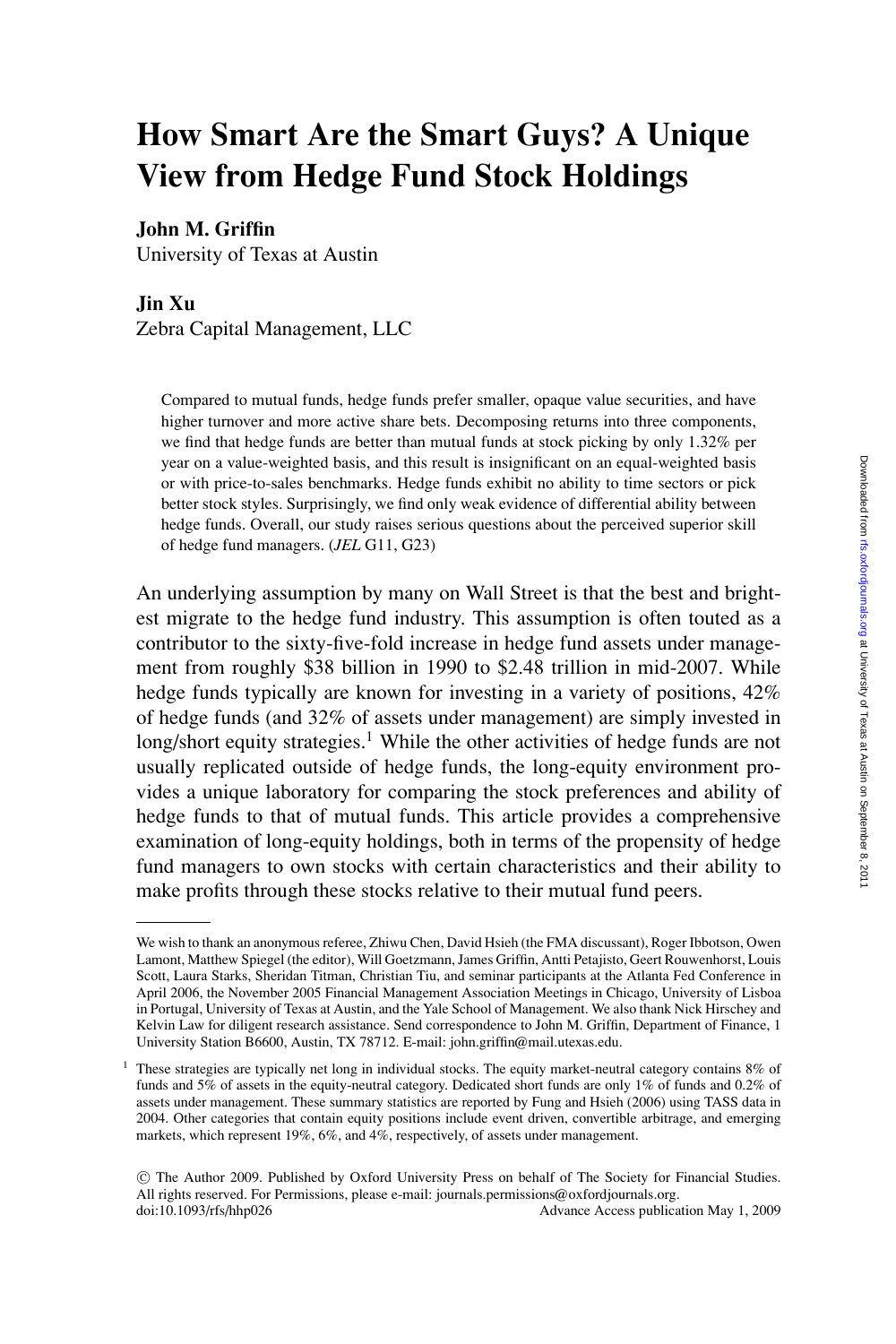Evaluating hedge fund performance using hedge fund returns is extremely difficult. First, hedge fund data sources suffer from self-selected reporting (returns are reported following good performance) and survivorship bias, as discussed by Fung and Hsieh (2000), among others. Second, hedge fund returns exhibit large autocorrelations that are likely due to hedge funds holding illiquid assets and return smoothing (Asness, Krail, and Liew 2001; Getmansky, Lo, and Makarov 2004). Third, Liang (2000, 2003) finds that reported returns may vary for the same hedge fund in different datasets, and Bollen and Pool (2008) and Agarwal, Daniel, and Naik (2007) find evidence that some hedge funds systematically manipulate returns. Fourth, hedge fund payoffs are option-like and highly nonlinear, and hence, traditional linear factor models do a poor job in characterizing returns in hedge funds as compared to mutual funds (Fung and Hsieh 2001). One type of option-like position that is difficult to detect is "informationless" strategies (Weisman 2002) such as writing options on low-probability events—they can increase a fund's Sharpe ratio at the expense of increasing downside risk. While the hedge fund literature brings a variety of innovative methods to control for these problems (e.g., Fung and Hsieh 2001; Agarwal and Naik 2004), basic issues like misreporting, return manipulation, and "informationless" strategies remain nearly impossible to correct without better data. Moreover, the presence of these issues biases researchers toward finding positive abnormal returns, which is what the literature generally finds.

Our approach suffers from none of the above problems, since we do not rely on self-reported hedge fund returns but rather on hedge fund firms' required 13F equity filings. A cost of our approach is that we can only examine long-equity position performance and need to ignore intraquarter trading. We investigate these limitations and view them as extremely reasonable given that equity trading comprises a substantial sector of the hedge fund industry and the many problems mentioned above with self-reported hedge fund returns. Our basic proposition is to investigate whether hedge fund managers are, in fact, better at picking stocks and sectors than their counterparts in the mutual fund industry.

Since hedge funds cater to sophisticated investors, they are afforded an extra level of secrecy by the SEC and are not required to report their holdings semiannually like mutual funds. However, this article backs out the stock holdings of 306 hedge fund holding companies from 1980 to 2004 from 13F filings. We use the term "hedge fund" or "hedge fund firm" interchangeably to refer to the holding company that contains the stock activity of one or more hedge funds. This method of gathering hedge fund holding data follows and extends the approach of Brunnermeier and Nagel (2004). They examine quarterly 13F holdings of hedge funds, but their focus is on whether fifty-three hedge fund firms increased or decreased their positions and made money in high price-to-sales (P/S) stocks during the technology bubble from 1998 to 2000. Brown et al. (2005) also use hedge fund holding data, but their focus is on the gaming behavior of forty Australian managers. To our knowledge, this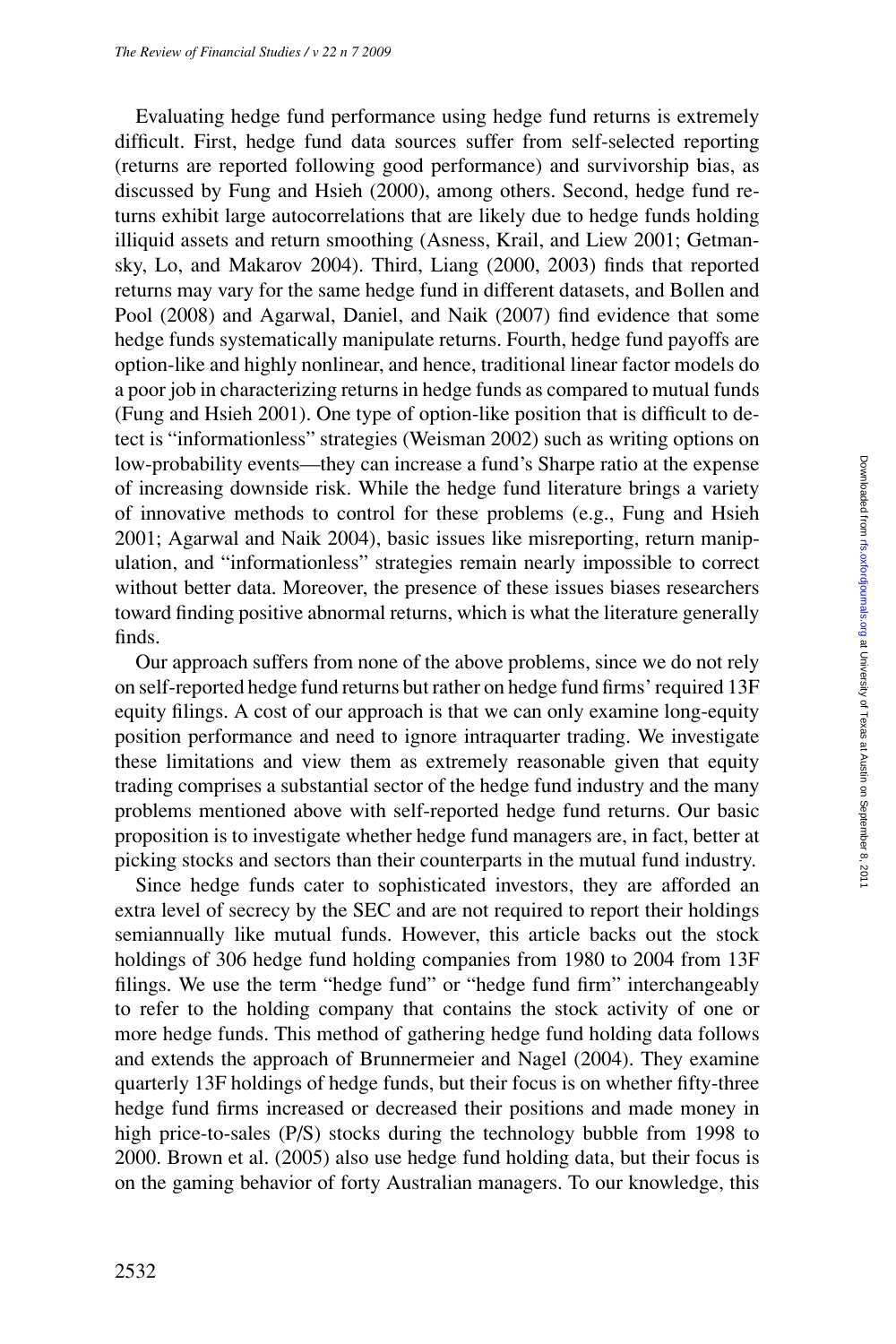is the first article to use a holdings-based approach to examine the large-scale issues of what hedge funds own and how they perform.

This article first sheds some light on hedge funds in the equity market by examining their trading intensity, their relative weights compared to the market and mutual funds, and the types of securities they hold. Second, we examine the ability of hedge fund and mutual fund aggregate holdings, changes in holdings, and large position bets to predict the cross-section of future stock returns. Third, hedge fund stock picking, sector selection, and average style are compared relative to mutual funds. Finally, we examine differences in ability within the hedge fund industry.

Toward the goal of better understanding the trading intensity and the activeness of hedge funds, we find that although there is broad heterogeneity, the median hedge fund has almost twice the quarterly turnover of the median mutual fund. As compared to mutual fund weights, hedge fund weights deviate more from the market portfolio. When examining the average holdings in twenty-five portfolios formed according to size and BE/ME or size and momentum, we find that relative to mutual funds, hedge funds are overweight in the bottom three size quintiles and underweight in the largest two size quintiles. Hedge funds tend to prefer medium-sized value stocks but strongly avoid the largest quintile of value stocks. Cross-sectional regressions demonstrate that in comparison to mutual funds, hedge funds in aggregate seem to prefer stocks with fewer analysts, less liquidity, and more volatility despite their increased trading intensity.

We now turn to examining hedge fund performance. Our first method follows the approach used with mutual funds by Chen, Jegadeesh, and Wermers (2000), which relies on the aggregate opinion, or consensus of the fund industry on each security. We find that for hedge funds, neither the level nor changes in fund holdings forecast returns. Since a major advantage of hedge funds is their ability to speculate, we also examine the profitability of large positions taken by hedge funds and find weak evidence that large bets are profitable for the next quarter but negative predictors at longer horizons. Overall, these findings suggest that while hedge funds on average are not profiting from their long-equity picks, there may be useful information to be garnered from their trading.

In our second and main method of performance evaluation, we follow Daniel et al. (1997) and classify the return space using 125 benchmark portfolios formed on size, BE/ME, and stock-return momentum, due to the general agreement that these patterns have been consistently related to past realized stock returns. Over the entire 1986–2004 period, we find that hedge funds' stock picking added 2.15% per year to returns, compared to only 0.82% for mutual funds. This 1.32% outperformance of hedge funds over mutual funds in stock selection is marginally significant. However, most of this performance is generated in 1999 and 2000, and the differences between hedge funds and mutual funds become insignificant if examining equal-weighted performance or using price-to-sales benchmarks to partially capture the technology focus.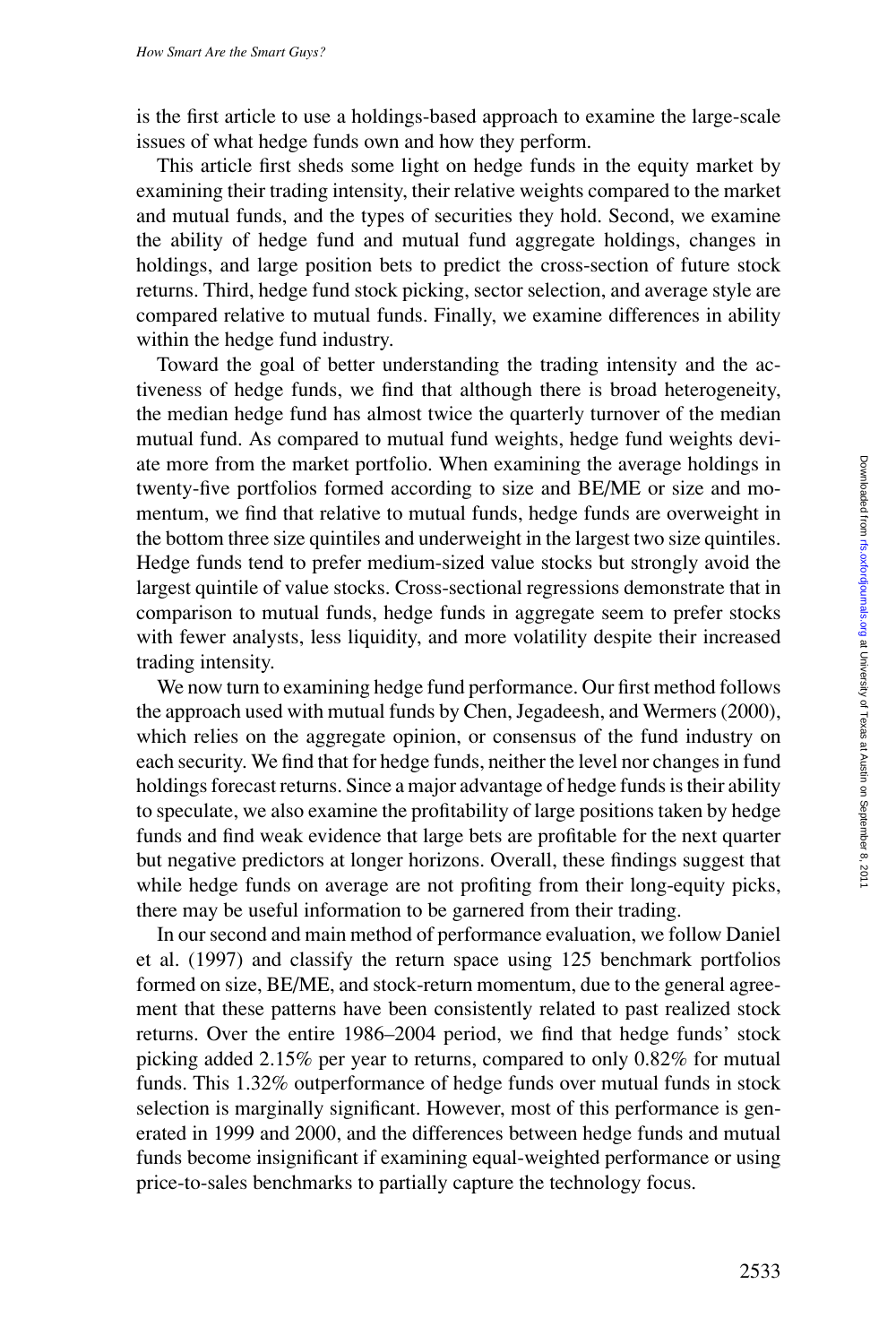A major selling point of hedge funds is that they are said to contain the ability to time stock picks across asset classes.2 At least in the long-equity stock universe, this assertion is unfounded. Over the entire period, there is no evidence that hedge funds are better at rotating between sectors (with size, BE/ME, and momentum portfolios) than mutual funds. In terms of the average style, hedge funds earn lower returns than mutual funds (an insignificant −0.96% per year).

A potential problem with our analysis is that the equities in our portfolios may be used primarily for hedging purposes. Boehmer, Jones, and Zhang (2008) find that large short-sale orders in NYSE securities are extremely profitable, whereas Diether, Lee, and Werner (2009) find that small short-sale trades in NASDAQ and NYSE-listed stocks trading on NASDAQ are predictive of future returns, but large short-sale trades are not profitable. If hedge funds are making the most of their returns through short positions, then our long-equity returns should bear little relation to their total returns. We investigate this in two main ways. First, for funds where we have reported return data (i.e., the total hedge fund return), we find that only 8.5% exhibit a negative correlation between the total returns and the holding (long-equity) returns, indicating that for the vast majority of our funds, the long-equity performance bears the largest influence on performance. Second, it is possible that our overall finding of no performance differences between hedge funds and mutual funds is driven by extremely negative returns in those funds that primarily hold short securities and use long positions as a hedge. In contrast, we find that hedge fund stock picking and sector timing performance are similar irrespective of whether the hedge fund makes most of its return from long or short positions.

We examine differential ability within the hedge fund industry by examining whether hedge funds with large returns last year outperform the next year. Hedge funds in the top quintile of past gross returns outperform those in the lowest quintiles in average return, but this pattern is erratic and only holds true in 50% of the years examined. We find similar insignificant evidence of "hot hands" irrespective of whether we rank managers by past stock selection or both stock selection and timing ability. We also rank funds based on their entire past history of stock selection performance and find that these funds do exhibit some abnormal stock picking ability, but they are mostly offset by large negative timing ability leading to insignificant gross returns. Funds with a positive past history of high positive stock picking and timing performance do not outperform going forward on any dimension.

Ackermann, McEnally, and Ravenscraft (1999); Brown, Goetzmann, and Ibbotson (1999); Agarwal and Naik (2000); Agarwal, Boyson, and Naik (forthcoming); Ibbotson and Chen (2006); Kosowski, Naik, and Teo (2006); Tiu (2006); and others find that hedge funds deliver at least some abnormal returns. In his survey article of the academic hedge fund literature, Stulz (2007) states, "The bottom line of hedge fund research is that, at the very least, hedge

<sup>2</sup> Evidence for this assertion is recently provided by Chen and Liang (2007).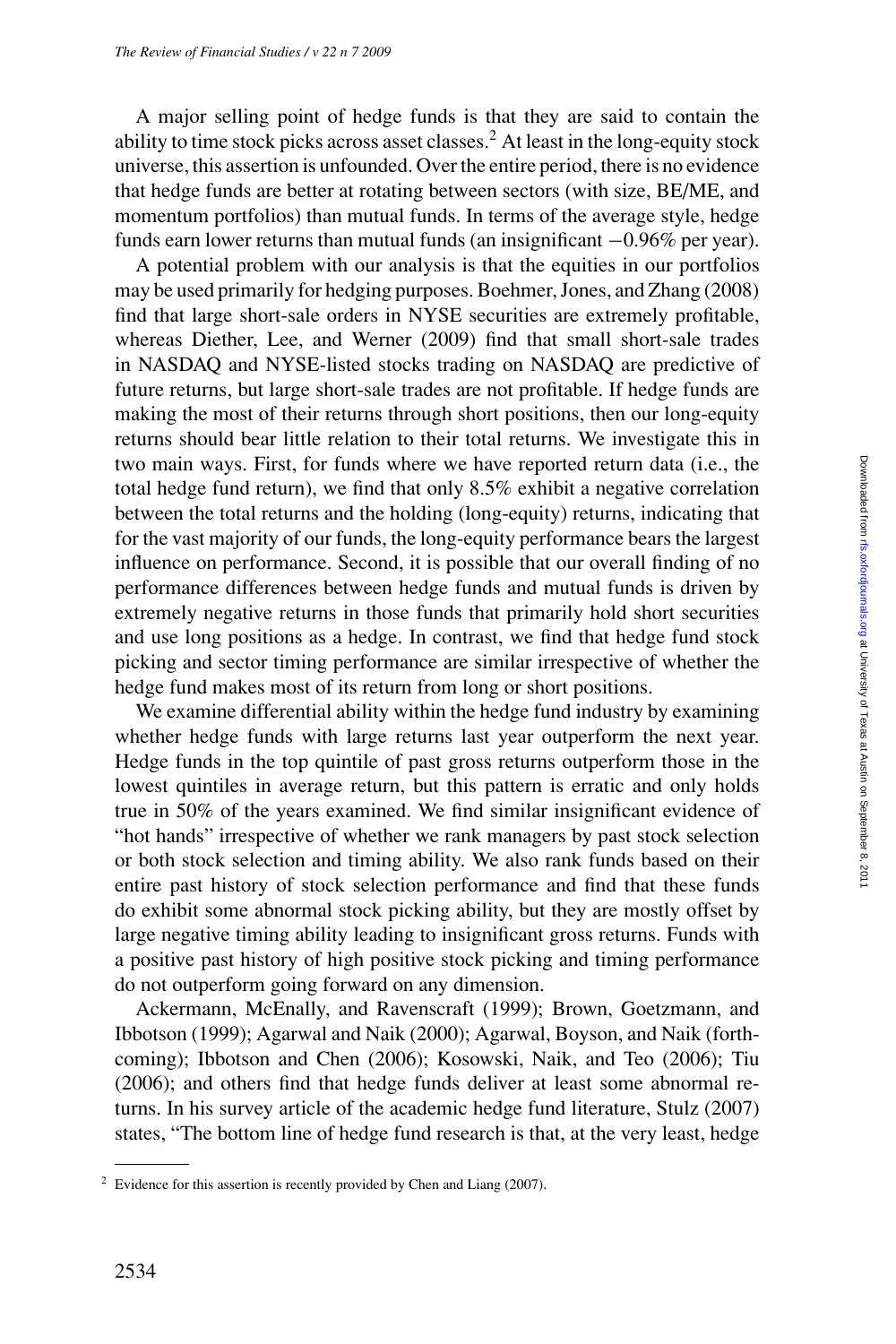funds have a nonnegative alpha net of fees on average." And in discussing after-fee hedge fund performance, he concludes, "Such performance appears better than the performance of a randomly selected mutual fund. Being able to pick good hedge funds can therefore be highly rewarding." Nevertheless, a few studies like Asness, Krail, and Liew (2001); Amin and Kat (2003); and Kat and Palaro (2006) find that hedge funds do not deliver alpha. Fung et al. (2008) find that funds-of-funds only deliver alpha from October 1998 to March 2000—a period where we also find abnormal returns coming from technology stocks. Our findings fit with this minority view, since our examination of long-equity performance generally finds little evidence that hedge funds deliver abnormal stock picking, sector timing ability, or evidence of differential performance within the industry even before the inclusion of hefty fees.

The remainder of the article is as follows. Section 1 explains the sample construction and displays simple summary statistics. Section 2 examines the activeness of hedge funds relative to mutual funds. Section 3 examines the preference of hedge funds for firm characteristics. Section 4 examines the predictive power of hedge fund holdings and changes in holdings. Sections 5 and 6 examine the stock picking, sector timing, and average style performance of hedge funds and their performance persistence followed by a conclusion in Section 7.

### **1. Data**

### **1.1 Data collection procedure**

Here we describe the particulars of the labor-intensive collection procedure for compiling our hedge fund sample. Since 1978, all institutions with over \$100 million under management are required to fill out 13F forms quarterly for all U.S. equity positions worth over \$200,000 or consisting of more than 10,000 shares. Domestic and foreign hedge funds with over \$100 million of 13F securities under management are not exempted from these requirements.<sup>3</sup> Despite the claims of a universal filing requirement, some hedge fund firms may request secrecy from the SEC, with filings typically released one year later if the SEC agrees with the firm's claim that making the filings public immediately might do damage to the firm.<sup>4</sup> These confidential SEC filings that are later released are apparently not captured as part of the CDA/Spectrum

<sup>&</sup>lt;sup>3</sup> The SEC website posts the commonly asked question of whether a foreign institutional investment manager must file the 13F form and says: "Yes, if they: (1) use any means or instrumentality of United States interstate commerce in the course of their business; and (2) exercise investment discretion over \$100 million or more in Section 13(f) securities." See http://www.sec.gov/divisions/investment/13ffaq.htm for details. As of December 2004, the filing requirement is extended to hedge funds with assets over \$25 million and more than fourteen individual U.S. investors. Aragon and Martin (2007) detail how option positions are also reported in 13F and find that filings in options are a small proportion of a typical hedge fund's stock position.

<sup>&</sup>lt;sup>4</sup> Beginning in 1998, SEC staffers apparently tightened the requirements and they are quoted as saying that they will "deny any confidential-treatment request that does not make a compelling showing of need" and is not in "the public interest" (Beckett 1998).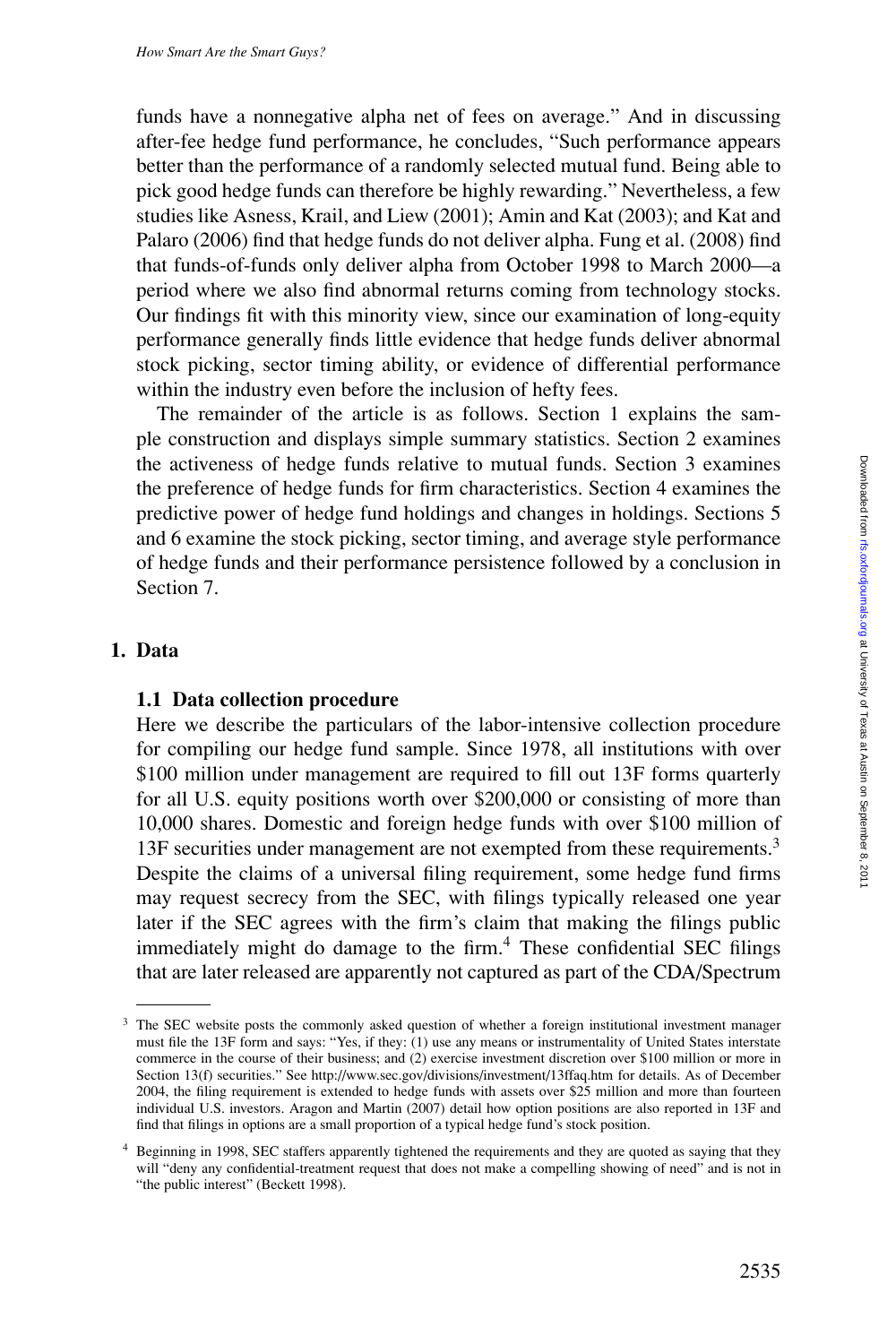database. Since SEC statements regarding the exemptions and most of the press articles we locate are in regard to filings prior to acquisitions, it is reasonable to assume that our sample may be missing the returns to some positions filed prior to acquisitions. Cauchi (2005) indicates that the SEC made filing requirements much tougher in December 2004 as part of a general focus on increasing disclosure for hedge funds. If confidential filings were widespread beforehand and came to a sudden end in December 2004, then we would expect to see a dramatic increase in the number of stock filings in the fourth quarter of 2004.<sup>5</sup> Nevertheless, after excluding D. E. Shaw (who had to suddenly file all of its positions in December 2004), we find that the number of stock filings (34,572) in the fourth quarter of 2004 is actually slightly less than those filed in the third quarter (36,007), suggesting that very few hedge funds used the confidential filings. $<sup>6</sup>$  Nevertheless, we attempt to eliminate these firms that may primarily</sup> file confidentially from our sample by excluding funds that report less than five stock positions in a quarter.<sup>7</sup>

A limitation of the 13F data is that the shorting activity of hedge funds is not historically contained in these reports, so all of our results will be based on examining the long side of the portfolio strategy. Additionally, some nonhedge funds' holdings, such as separate accounts, may be included in the filings. Our overall task is to identify hedge funds from several sources, find their management or holding company names, and match them up with the 13F holdings data. Finally, we check the management company to find its main line of business and exclude all funds whose primary business is not in the hedge fund industry, as we describe in detail below.

Our overall process of backing out hedge fund holdings from 13F filings is similar in spirit to the pioneering approach of Brunnermeier and Nagel (2004). However, we use a much more comprehensive list of hedge funds (both crosssectionally and over time) to start with and apply a more stringent filter (the firm must own no mutual funds). The end result is that our final sample from 1980 to 2004 contains nearly six times as many hedge fund firms as the fifty-three hedge fund firms in their 1998–2000 sample.

<sup>5</sup> In a WSJ article, Cauchi (2005) uses D. E. Shaw as an example of a hedge fund that used this exemption but was forced to stop in December 2004. In 1998 we find that D. E. Shaw filed 116 positions but then did not file or would only file one or two positions until the fourth quarter of 2004, when the fund filed positions on 1591 securities (consistent with Cauchi's article).

<sup>6</sup> Including D. E. Shaw, eight funds went from zero (or in one case six) positions filed in the third quarter of 2004 to over ten positions in the fourth quarter. Thus, on a broad scale, the much stricter requirement seemed to have affected at most eight funds. Yet it likely affected fewer funds, because the increasing positions could be due to funds shifting strategies, a new fund, or periodically missing filings; consistent with these periodic fluctuations, seven funds filed positions in the third quarter that subsequently filed no positions in the fourth quarter.

 $7$  A bias might be introduced in our sample if we include funds, like D. E. Shaw, that only file their noninformative positions. To control for filers of this nature, for all of our DGTW (1997) performance analysis, we eliminate funds (thirty-five) that file positions on less than five stocks for the portion of the sample where they report less than five positions. For Sections 2 through 4, we want to avoid inferences based on firms with few stock holdings, so we require hedge and mutual funds to have at least twenty stocks in their portfolio for each quarter that they are included in.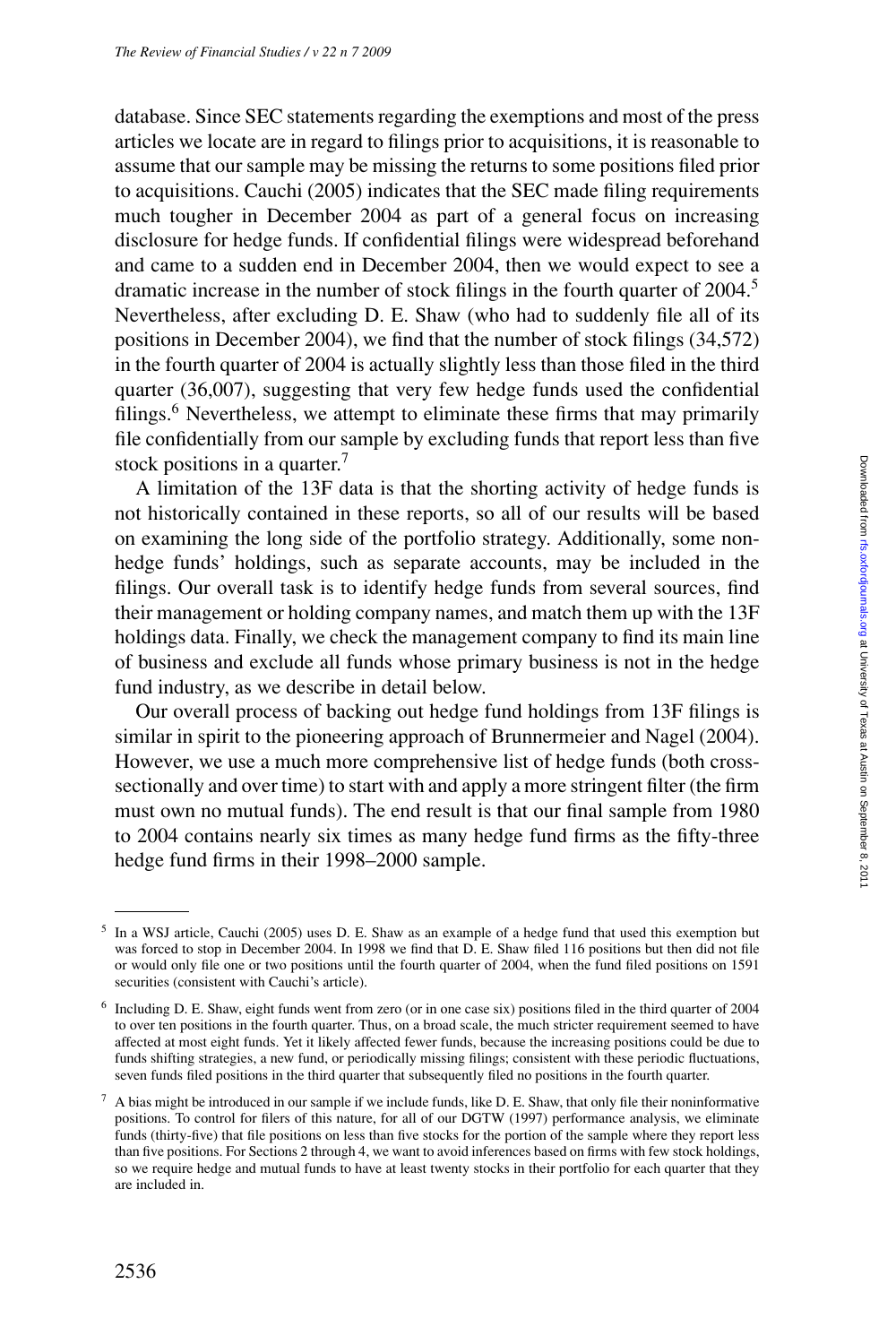We obtain hedge funds from six sources: AltVest, the MAR graveyard of dead funds, firms from Hoovers.com (premium access, information as of 1997), firms in Tables 2–4 in Cottier (1997) that have management in excess of \$500 million as of December 1995, hedge funds listed in the annual Nelson's Directory of books from 1988 to 2002, and TASS from 1978 to May 2000 containing both alive and dead funds. Although TASS includes the largest number of hedge funds, we find that other databases are equally important in obtaining the final sample. We primarily use these databases to obtain fund names and the names of companies holding these funds, the latter being necessary for tracking down funds' 13F filings. However, for robustness analysis, we compare the total returns from these databases (when available) to those calculated from 13F long-equity holdings.

Many hedge funds have a holding company firm with a different name than the hedge fund, and it is the holding company name that we must identify in the 13F database. An advantage of Nelson's Directory is that it includes both hedge funds and their affiliated (or holding) firm names and the fraction of hedge fund business in their affiliated firms. We then use the holding company names (when they differ) to match the firms up to the 13F institutional holdings database, which matches funds in each of the above data sources. We manually check the matches and remove any mismatches. To avoid spurious matches, for firms where the matches are less than perfect, we obtain additional verifying information, like the location and total net assets, from fund websites.

After matching the holding firm names, we examine whether the holding firm's major line of business is in hedge funds by using one of four criteria. First, we look up the holding company names in Nelson's Directory and only include firms with hedge fund assets that constitute over 50% of a holding company's total assets. Second, we include firms whose major line of business is described as a hedge fund in Cottier (1997). Third, if firms are unavailable from Nelson's Directory, we manually check the SEC ADV forms and (like Brunnermeier and Nagel 2004) require a company to have over 50% of its investment listed as "other pooled investment vehicles" (private investment companies, private equity, and hedge funds) or over 50% of its clients as "high net worth individuals." In addition to this criterion, we also require that the fund charge performance-based fees. Fourth, for funds whose names are found in 13F filings but are still unidentified in any of these ways, we check their websites to see if their primary business is hedge funds and when the business started. Funds not identified in any of these four ways are not included in our sample.

Additionally, for all of these funds, we perform a further check by examining whether a mutual fund in the CDA/Spectrum database has a holding company of the same name as one of the hedge funds. Since hedge fund companies that perform well may later open mutual funds, to avoid any delisting bias we keep hedge fund firms in our sample until they begin to offer mutual funds.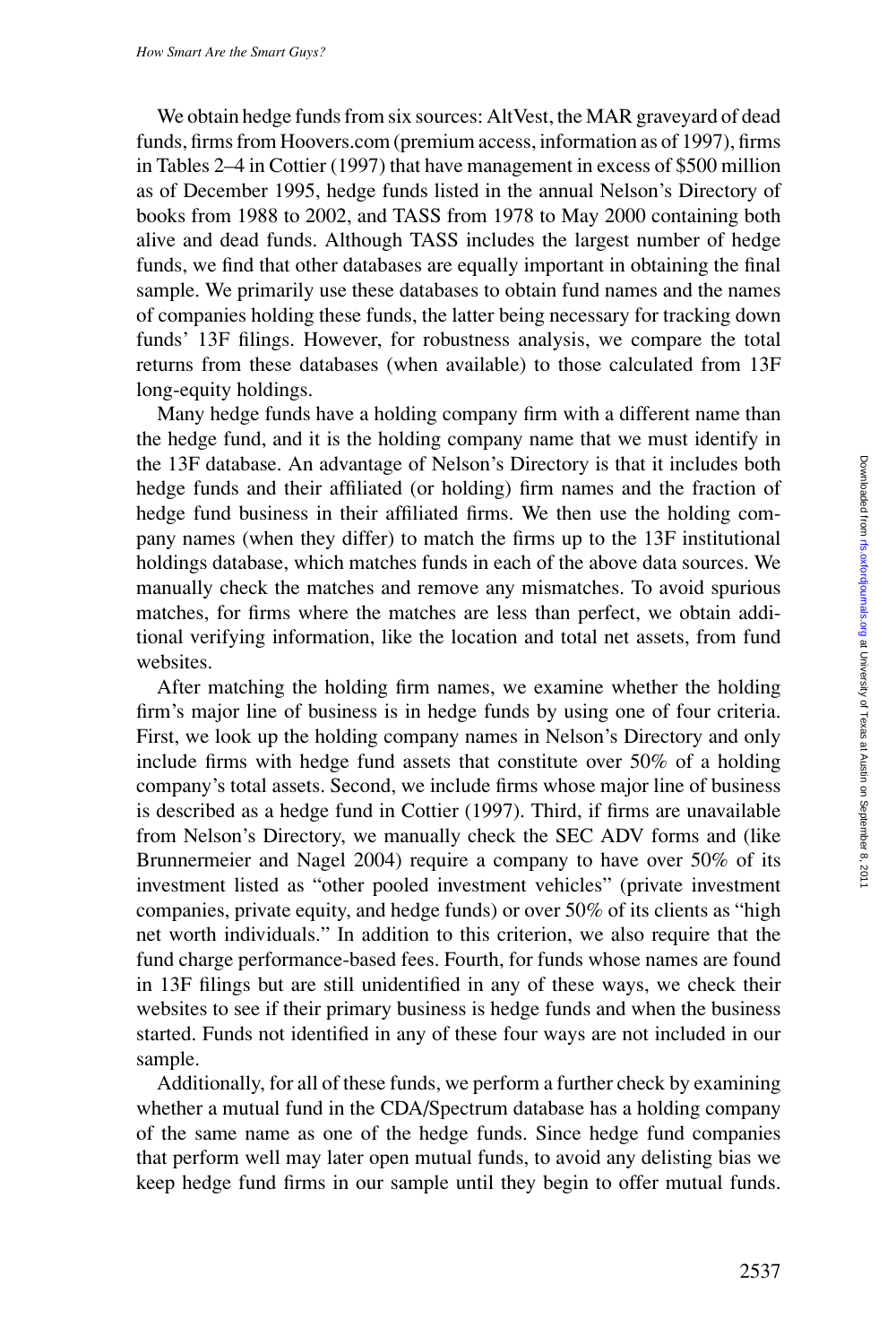The 13F database has some reporting issues that we are aware of and carefully address.8

Mutual fund holdings are from Thomason Financial CDA/Spectrum S12 data, which are largely gathered from the SEC N-30D forms. The funds that we include have the following self-declared investment objectives: aggressive growth, growth, growth and income, and balanced—codes 2, 3, 4, and 7, respectively. Sector, bond, preferred, international, and any fund with an investment objective that is not oriented to general equity are excluded.

The main differences between the mutual fund (from form N-30D) and hedge fund holding (from form 13F) databases are as follows: (i) mutual fund holdings are at the fund level, whereas hedge fund holdings are at the holding company or firm level. (ii) There is no threshold that we are aware of on mutual fund reporting size, whereas only hedge fund firms above \$100 million must file.<sup>9</sup> (iii) Hedge fund filings are required to be reported quarterly, whereas mutual funds are only required to report semiannually.<sup>10</sup> (iv) Mutual funds are required to report all of their long stock holdings, whereas 13F filings are only required on security positions that are greater than 10,000 shares or \$200,000. These differences logically seem to lead to smaller mutual funds and smaller mutual fund positions being reported. The distinctions are potentially more relevant in equal-weighting performance across funds, but in value-weighted returns, the distinctions become less relevant. We think that using N-30D data for mutual funds is preferred since it maps to existing studies and the focused objective at the mutual fund level is similar to focus objectives at most hedge fund firms.<sup>11</sup> We explore empirical differences in the datasets below.

### **1.2 Sample summary statistics**

Panel A of Table 1 identifies how many hedge funds are available in each of our data sources and how many of these funds end up in our final sample of hedge fund holdings. Many funds are available from multiple sources, but we identify a fund according to its earliest reported source. The majority of our firms come from Nelson's Directory, Altvest, TASS, and the MAR graveyard. Our TASS database ends in 2000 and MAR and Nelson's Directory end in 2002. This is not problematic for our analysis, since we continue to examine their holdings after this period. In all, we are able to obtain quarterly stock positions for over 306 fund firms. It is important to note that each of these fund firms often

<sup>8</sup> For example, we address the reuse of identifiers in the 13F database by assuming that there is a different fund if there is a gap of more than one year in reporting for the same identifier. We also carry forward the report of holdings from the previous quarter if the report is missing in one quarter. Solutions to these and additional problems are handled similar to the treatment in Griffin, Harris, and Topaloglu (2007).

<sup>&</sup>lt;sup>9</sup> However, Wermers (1999) notes that some small mutual funds do not report.

<sup>&</sup>lt;sup>10</sup> Nevertheless, there are missing quarters of data on the 13F database, and mutual funds often voluntarily report quarterly.

<sup>&</sup>lt;sup>11</sup> For example, even a large hedge fund firm with several funds is likely to have a similar model or preferences applied to its equities. In contrast, most large mutual fund complexes will have both value and growth funds, and hence look more like the market index.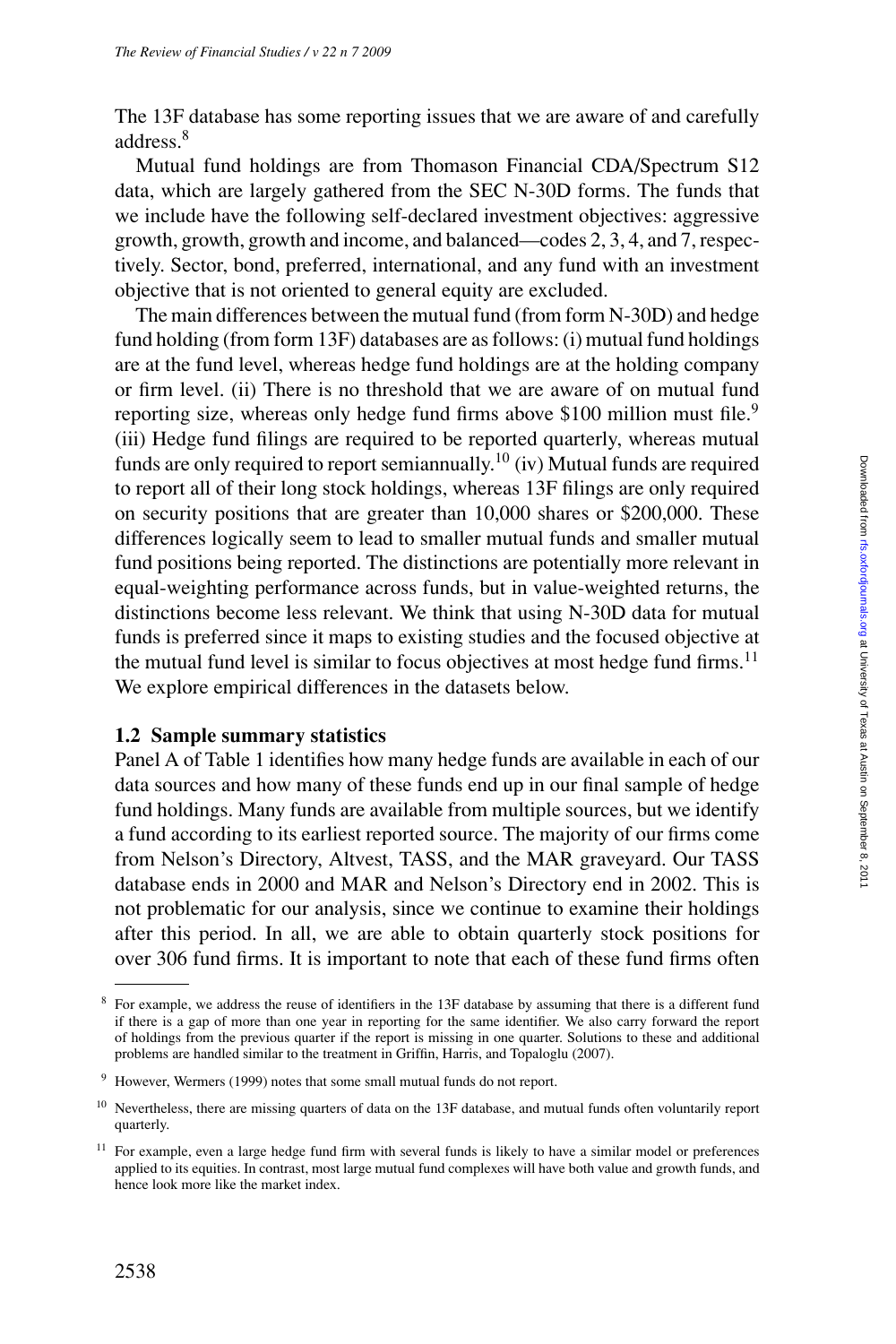has multiple hedge funds under management. It is easily conceivable that our sample of 306 firms represents over one thousand funds; however, we have no accurate method to judge the ultimate number of funds represented.

Because examining portfolio performance is one of our objectives, we are particularly concerned with constructing a sample free of potential biases. Thus, we construct two samples. The first sample, named hedge sample A, is larger and contains holdings of firms that appeared in our database at any point in time both before and after the time when we locate their name in one of our

### **Table 1 Summary statistics for hedge fund firms and mutual funds**

|                    |              | Panel A: Source distribution |            |          |
|--------------------|--------------|------------------------------|------------|----------|
| Source             | Total number | Hedge fund<br>firms matched  | Start year | End year |
| AltVest            | 1226         | 80                           | 1978       | 2003     |
| Cottier            | 27           | 7                            | 1995       | 1997     |
| <b>Hoovers</b>     | 32           | 8                            | 1997       | 2003     |
| MAR graveyard      | 921          | 54                           | 1978       | 2002     |
| Nelson's Directory | 1010         | 91                           | 1988       | 2002     |
| TASS graveyard     | 501          | 22                           | 1978       | 2000     |
| TASS/Hedge world   | 2077         | 44                           | 1978       | 2000     |
| Total              |              | 306                          |            |          |

Panel B: Year-by-year statistics

|      |         | Number of funds |        |         | Average number of stocks<br>owned each quarter |        |         | Total number of stocks owned |        |
|------|---------|-----------------|--------|---------|------------------------------------------------|--------|---------|------------------------------|--------|
| Year | Hedge A | Hedge B         | Mutual | Hedge A | Hedge B                                        | Mutual | Hedge A | Hedge B                      | Mutual |
| 1980 | 25      |                 | 453    | 152     |                                                | 43     | 1697    |                              | 2493   |
| 1981 | 26      |                 | 456    | 147     |                                                | 48     | 1978    |                              | 2757   |
| 1982 | 31      |                 | 449    | 121     |                                                | 47     | 1947    |                              | 2844   |
| 1983 | 34      |                 | 486    | 146     |                                                | 56     | 2195    |                              | 3427   |
| 1984 | 36      | 1               | 497    | 157     | 144                                            | 60     | 2396    | 168                          | 3634   |
| 1985 | 44      | 1               | 556    | 187     | 160                                            | 56     | 2750    | 244                          | 3947   |
| 1986 | 49      | $\overline{4}$  | 619    | 214     | 196                                            | 62     | 3347    | 618                          | 4225   |
| 1987 | 61      | 5               | 705    | 176     | 134                                            | 91     | 3401    | 966                          | 4238   |
| 1988 | 71      | 6               | 763    | 160     | 155                                            | 64     | 3376    | 956                          | 4218   |
| 1989 | 79      | 9               | 843    | 134     | 191                                            | 66     | 3331    | 1245                         | 4096   |
| 1990 | 87      | 11              | 906    | 143     | 152                                            | 75     | 3271    | 1485                         | 3891   |
| 1991 | 97      | 25              | 1045   | 178     | 146                                            | 68     | 3630    | 2006                         | 3960   |
| 1992 | 106     | 37              | 1210   | 152     | 162                                            | 85     | 4113    | 3055                         | 4185   |
| 1993 | 116     | 61              | 1952   | 196     | 204                                            | 81     | 4571    | 4021                         | 5333   |
| 1994 | 125     | 78              | 2307   | 155     | 141                                            | 84     | 4812    | 4320                         | 5823   |
| 1995 | 143     | 105             | 2479   | 161     | 154                                            | 97     | 5173    | 4890                         | 6224   |
| 1996 | 152     | 113             | 2845   | 183     | 180                                            | 96     | 5718    | 5475                         | 6744   |
| 1997 | 188     | 151             | 3092   | 184     | 179                                            | 94     | 6100    | 5900                         | 6944   |
| 1998 | 202     | 162             | 3032   | 175     | 145                                            | 96     | 6047    | 5839                         | 6745   |
| 1999 | 211     | 169             | 2773   | 146     | 137                                            | 98     | 5871    | 5677                         | 6415   |
| 2000 | 231     | 193             | 2653   | 169     | 163                                            | 97     | 5443    | 5309                         | 6221   |
| 2001 | 225     | 190             | 2493   | 174     | 164                                            | 119    | 4893    | 4780                         | 5621   |
| 2002 | 214     | 181             | 2392   | 186     | 164                                            | 107    | 4410    | 4358                         | 5098   |
| 2003 | 198     | 168             | 2229   | 178     | 168                                            | 116    | 4280    | 4234                         | 4780   |
| 2004 | 191     | 162             | 2072   | 219     | 200                                            | 113    | 4215    | 4145                         | 4640   |

(*Continued overleaf*)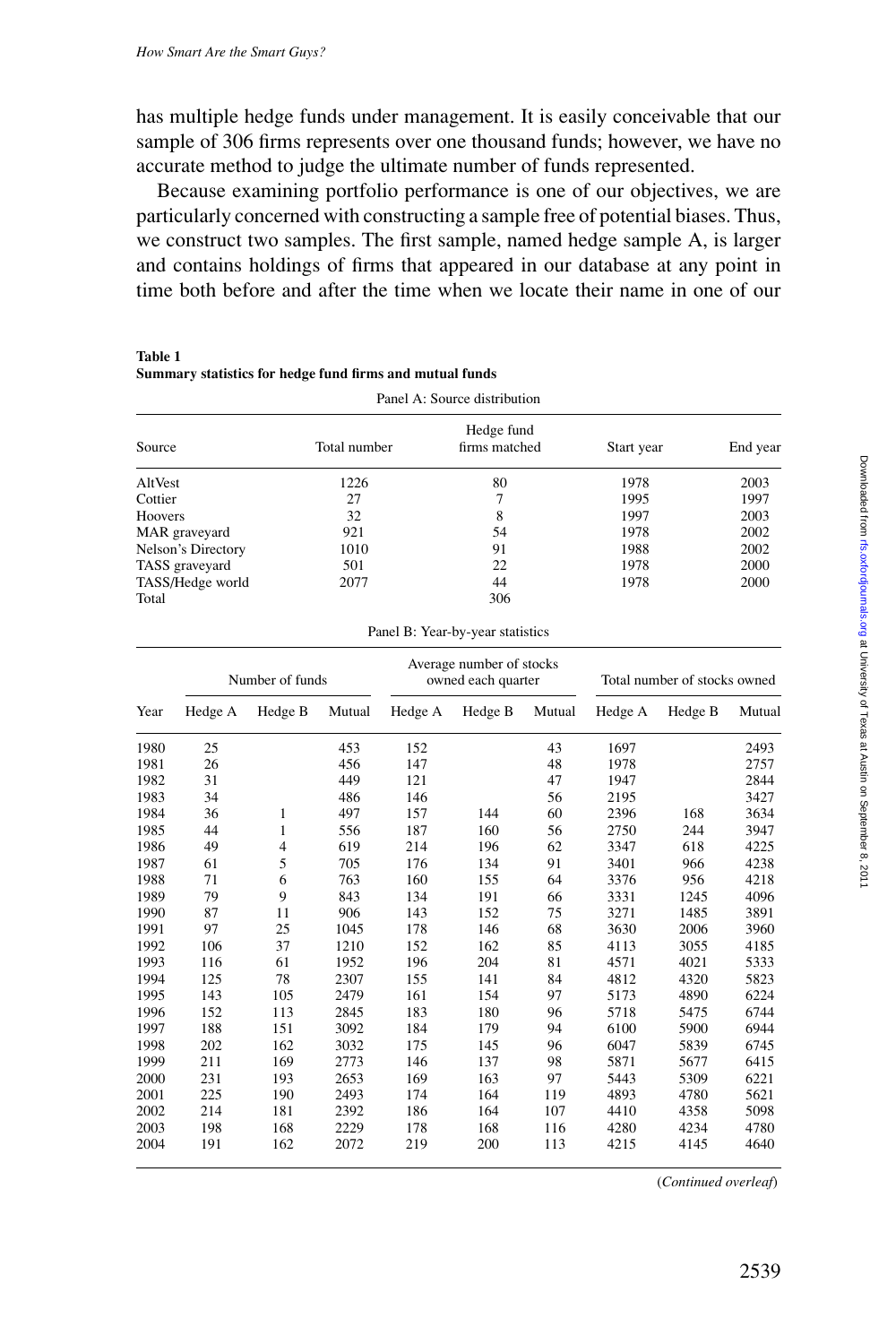|           |      |                                                                                                              |      |      | Panel C: Fund size statistics |      |      |              |       |
|-----------|------|--------------------------------------------------------------------------------------------------------------|------|------|-------------------------------|------|------|--------------|-------|
|           |      | Hedge A                                                                                                      |      |      | Hedge B                       |      |      | Mutual funds |       |
|           | Mean | Median<br>(\$ million) (\$ million) % CRSP (\$ million) (\$ million) % CRSP (\$ million) (\$ million) % CRSP |      | Mean | Median                        |      | Mean | Median       |       |
| 1980-1984 | 963  | 335                                                                                                          | 1.84 |      |                               |      | 121  | 40           | 3.49  |
| 1985-1989 | 1471 | 511                                                                                                          | 2.87 | 396  | 352                           | 0.05 | 222  | 66           | 5.19  |
| 1990-1994 | 1475 | 393                                                                                                          | 3.51 | 1506 | 308                           | 1.27 | 295  | 68           | 8.22  |
| 1995-1999 | 1958 | 434                                                                                                          | 3.10 | 1984 | 406                           | 2.42 | 648  | 98           | 14.78 |
| 2000-2004 | 2105 | 351                                                                                                          | 3.02 | 1975 | 326                           | 2.42 | 1058 | 178          | 16.63 |

| Table 1     |
|-------------|
| (Continued) |

This table reports the summary statistics of our two hedge fund firm samples (hedge sample A and hedge sample B). Panel A presents the eight data sources for the hedge funds. Total number is the number of hedge funds. Several of these funds may be owned by the same parent firm. We obtain the parent firm of each fund and ascertain if the parent firm is predominantly a hedge fund. For parent firms whose business is primarily in the hedge fund industry, we additionally require that the firm's holding company not own mutual funds on the CRSP mutual fund database while in our sample period. We report only those hedge fund firms that both meet these criteria and match to firms in the CDA/Spectrum (13F) holdings database. In panel B, for each year, we report the average number of securities owned per hedge fund firm each quarter, the number of firms, and the total number of securities that hedge fund firms own. Hedge sample A includes firms over the whole period whenever their 13F filings are available. Firms in the hedge sample B are included one year after they first appear in one of our data sources for hedge fund names. If a firm has funds appearing in more than one source, we take the earliest sample as the source. Quarterly 13F filings are from March 1980 to December 2004. For mutual funds, we use holdings data from the CDA/Spectrum mutual fund holdings, which report SEC N-30D filings on a fund (not firm) basis. In panel C, we report the mean and median of hedge fund firms' average total market capitalization of long-equity holdings during each five-year period from 1980 to 2004. Similar values are reported for mutual funds. We also report the aggregate market value of common stock holdings of all funds as a percentage of total market value of all CRSP common stocks (% CRSP).

sources for hedge fund names. The issue we are concerned with is as follows. Since reporting of a hedge fund is voluntary, hedge funds may choose to report their performance to standard data sources such as TASS after they have had a period of good performance (and their equity performance is a component of this). In hedge sample A, we may exhibit upward return bias since we examine their long-equity (13F) performance over the entire period, including the years prior to the first occurrence of observing their name in one of the databases. To control for this possible self-selection reporting bias, we also construct another sample, hedge sample B, which only contains hedge fund firms in the years after we obtain their first appearance in one of our databases where we capture their name. Hedge sample B should not suffer from self-selection bias and is more applicable to measuring performance whereas both samples can provide information about hedge fund holdings.

Annual summary statistics on both hedge fund samples are contained in panel B of Table 1. In 1980, our hedge sample A contains 25 hedge fund firms, but it grows slowly throughout the 1980s and 1990s to include 231 firms in 2000, before falling slightly to 191 firms in 2004.12 Hedge sample B starts much later (because of the later start of hedge fund data sources). Although we

<sup>&</sup>lt;sup>12</sup> Since our TASS sample ends in 2000, there are likely new funds in 2001–2004 that are not included in our sample. The exclusion of these funds should not result in any systematic biases.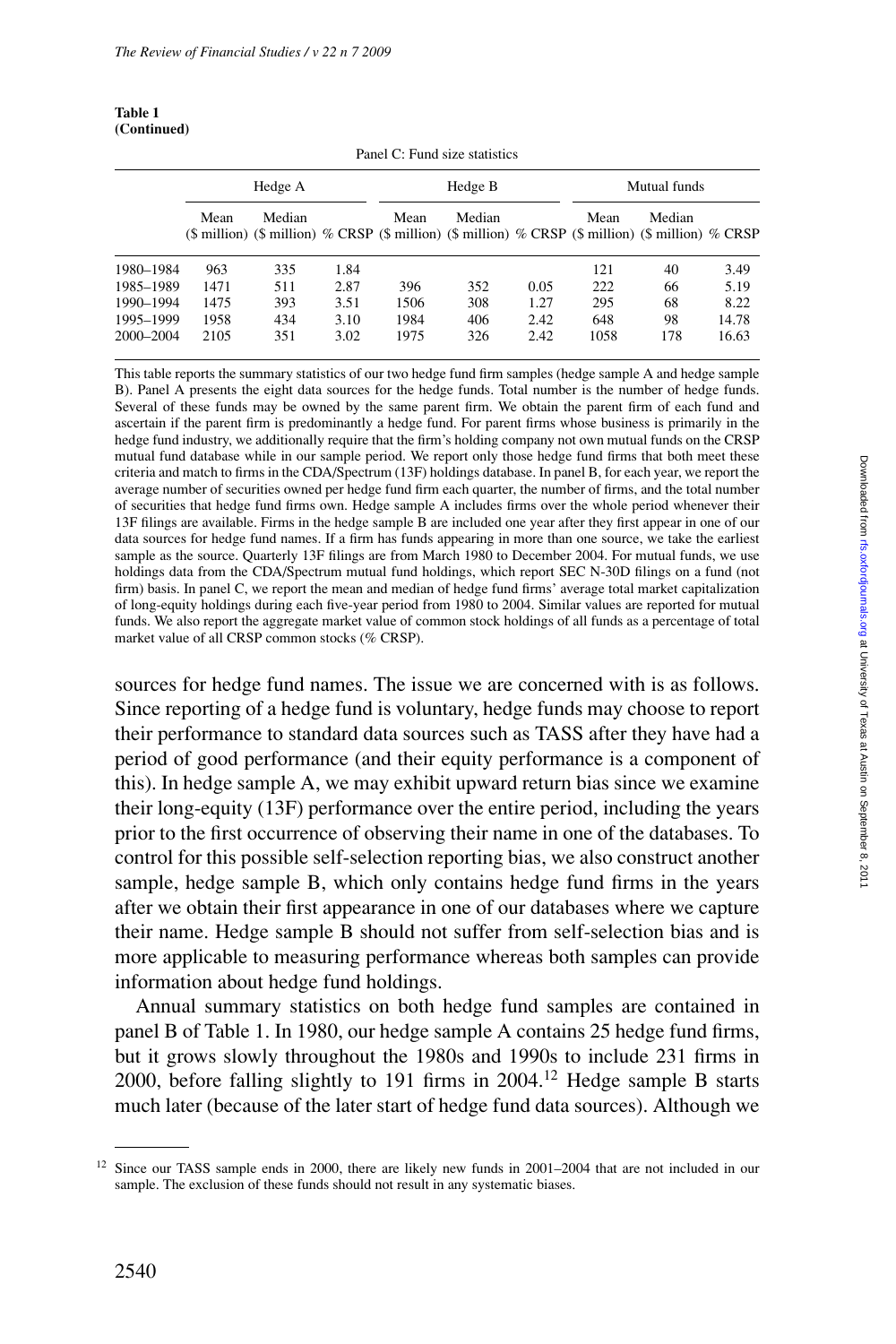only have one hedge sample B firm tracked in 1984 and 1985, the number of firms grows rapidly and includes 37 hedge fund holding companies in 1992, 105 firms in 1995, and 193 firms in 2000. It is important to note that although the period considered in hedge sample B is relatively short, it is longer than the period covered in many other important hedge fund studies.

We also examine the average and total number of stocks held in both hedge fund samples and in mutual funds. As seen in panel B of Table 1, the average number of stocks held by each hedge sample A holding company is 152 in 1980, 143 in 1990, 169 in 2000, and 219 in 2004. The numbers for the hedge sample B companies are in general slightly lower. The average mutual fund holds fewer firms, particularly earlier in the sample. The total number of stocks held by hedge sample A holding companies is 1697 in 1980, which is 68.1% of the stocks with reported holdings by mutual funds. However, this number grows to 84.1% in 1990 and 87.5% in 2000. The findings indicate that there are plenty of firms with which to perform cross-sectional firm comparisons.

Panel C of Table 1 shows that the mean and median size of hedge fund firms are around twice as large as the average mutual fund in 2000–2004 but the differences are greater in earlier years. Our hedge sample A represents slightly more than 3% of CRSP ownership. We note that since our process of identifying hedge funds is conservative and many hedge funds are not captured, this number is similar to a lower bound on hedge fund ownership.

### **1.3 Representativeness**

One important issue is whether the hedge fund holdings in our sample are representative of the broader composition of where these hedge funds are generating their returns. We examine the relation between firms' total returns and their returns from long-equity holdings as follows. For the funds that appear in one of our sources that report return histories [Altvest, TASS (including graveyard), and MAR graveyard], we gather monthly returns from all three sources.<sup>13</sup> For hedge fund firms with multiple funds, we value-weight all their returns to have a comparable hedge firm return. We are left with 130 hedge fund firms with at least six months of return data. From the firm's quarterly 13F filings, we compute a monthly return series based on their last quarter end holdings. Given that there may be other funds in the hedge fund holding firm that we are not capturing, that the holding weights are only updated quarterly but returns are calculated monthly using the previous quarter's weight, and that short-term trading is not captured, we would expect the correlation to be substantially less than 1 even for those firms that are completely long equity only.

Monthly correlations are then computed between the entire monthly time series of the total returns reported from the hedge fund databases (that include their returns from short or derivative positions) and the holdings returns that are

Note that even for funds in these databases, we often do not have valid return data.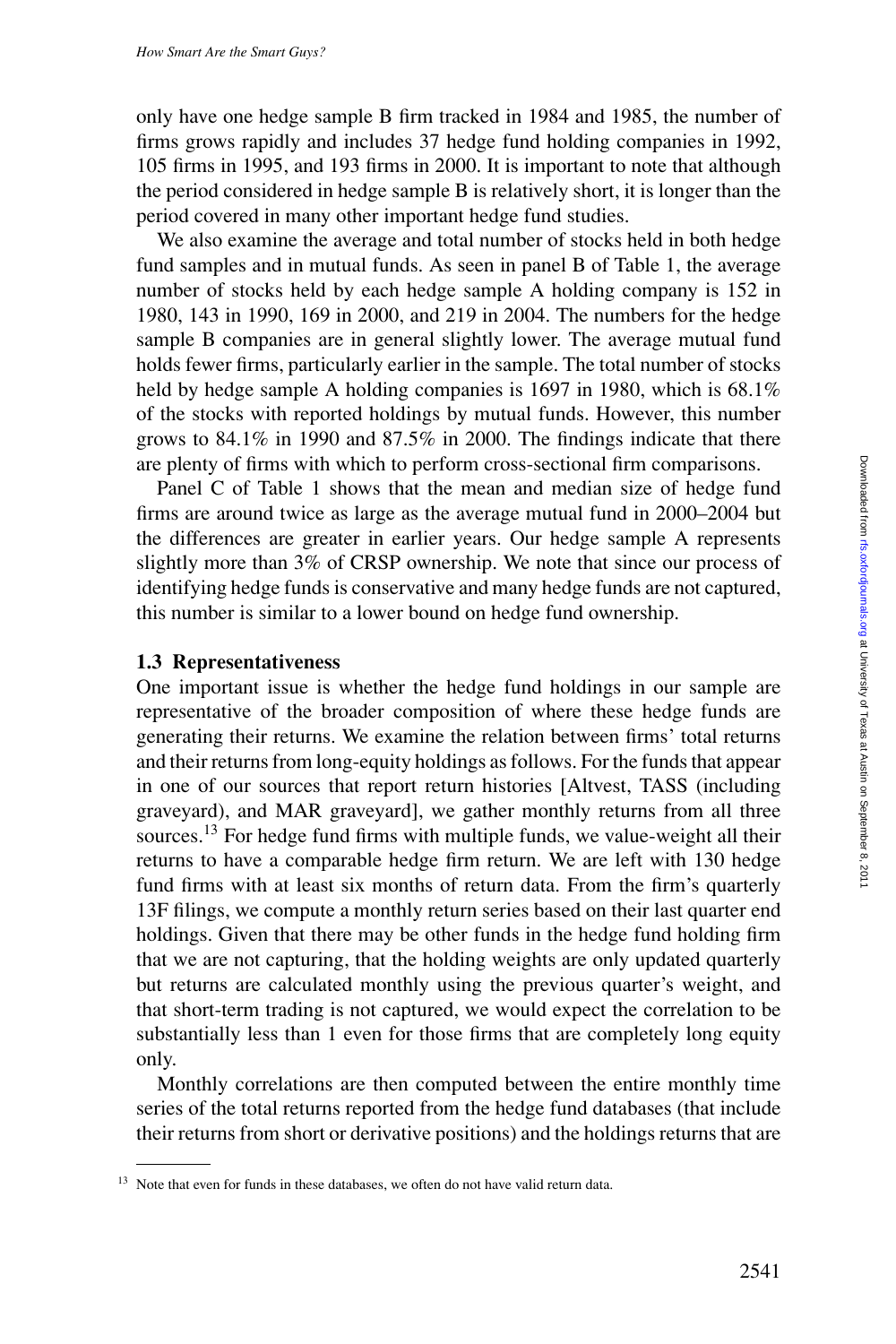only from long-equity positions. We estimate a mean correlation of 0.55 and a median correlation of 0.64. These correlations indicate substantial linkages between the holdings and the total returns. However, in contrast, Kacperczyk, Sialm, and Zheng (2008) find a correlation between mutual funds' reported returns and those of holdings of 0.98, which indicates that mutual fund return movements are almost entirely driven from long-equity, longer term holdings. Nevertheless, only 8.5% (11 of 130) of the hedge funds exhibited a negative correlation between the total returns and the holding returns, indicating that the number of funds where shorting is driving their returns is extremely small. We also estimate market-model regressions for the hedge fund returns and find that only 12.3% of firms exhibit negative betas, again indicating that the funds are net long, not net short.14 Overall, this simple comparison illustrates that our holdings-based analysis is representative of the total returns of the funds in our sample.

A related issue is whether the hedge funds in our sample have total returns that are representative of the literature at large. In an unreported test, we estimate the standard four-factor model (MTB, SMB, HML, and WML) on the individual fund returns (net of fees) and find an average annual alpha of 4.2%. This large alpha is similar to that found in the literature using factor models, which indicates that our hedge funds seem to be representative.

## **2. How Active Are Hedge Funds?**

We examine how actively hedge funds trade by first examining turnover and then looking at how far a fund's weights deviate from the S&P 500 Index.

### **2.1 Turnover**

Hedge funds are not required to report their turnover, so we must estimate turnover from quarterly stock positions. This measure is by nature an understatement of true turnover, since intraquarter trades will not be captured, but this can serve as a useful measure of turnover from long-term positions.

Figure 1 reports the distribution of estimated turnover for both hedge funds and mutual funds. Most hedge funds have turnovers above those of most mutual funds. The median annual turnover using quarterly holdings for hedge funds of 102% is much greater than the 63% median mutual fund turnover. These findings reinforce the conventional wisdom that hedge funds are active traders. Nevertheless, it is only a small fraction of funds that exhibit 400% turnover, indicating that most hedge funds in our sample are holding securities across quarters.<sup>15</sup>

<sup>14</sup> The mean and median market beta is 0.46 and 0.32.

<sup>&</sup>lt;sup>15</sup> Funds engaging in extremely high frequency strategy might liquidate positions overnight and hence not need to report.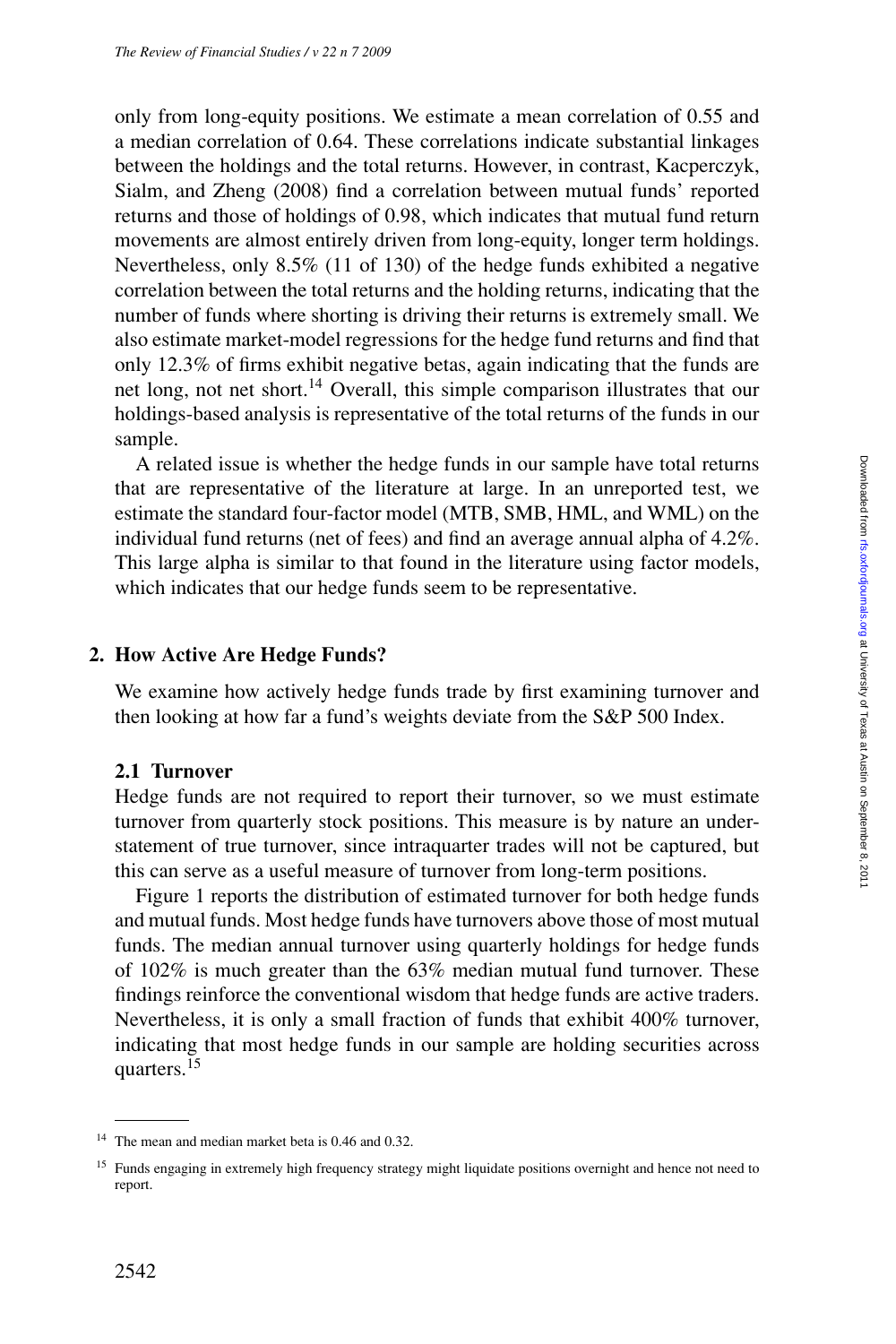

### **Figure 1**

**Histogram of trading turnover of hedge and mutual funds**

In this figure, we plot the histogram of trading turnover across funds in the managed mutual funds sample and for hedge fund firms (sample A). Turnover is calculated quarterly as follows:  $Turnover_{i,t} = min(Sale_{i,t}$ ,  $Buy_{i,t}$ )/*Holdings<sub>i, t</sub>* − 1, where  $Sale_{i,t}$  is the total value of stocks sold by a fund *i* in quarter *t*,  $Buy_{i,t}$  is the total value of stocks bought by a fund *i* in quarter *t*, and *Holdingsi, t* <sup>−</sup> <sup>1</sup> is the total equity holdings of fund *i* at quarter *t* − 1. To avoid sales due to flows of capital, the smaller of the buys and sells is picked and normalized by the firm's beginning of the period capitalization. We then sum this dollar value of trading across all stocks. The turnover is the total annualized quarterly fund turnover for the entire time period. If a fund is of the same size and turned over all of its securities each quarter, then the maximum annual turnover is 400%. However, if a small fund suddenly receives substantially more funds the following year, the new buying can lead to annual turnover greater than 400%. This occurs less than 1% of the time in hedge funds and less than 7% of the time in mutual funds (due to their smaller initial capitalization). If the fund does not file for a particular quarter, then we carry over all the positions and no turnover occurs that quarter. This procedure follows the CRSP mutual fund database and is described and developed in Chen, Jegadeesh, and Wermers (2000, p. 349). Hedge sample A is from 1980 to 2004 and contains all firms, even before they were found in one of our hedge fund databases. The mutual fund sample consists of funds that have the following self-declared investment objectives: aggressive growth, growth, growth and income, and balanced—codes 2, 3, 4, and 7, respectively.

### **2.2 Active share**

We compare weights using a deviation approach similar to that of Cremers and Petajisto (forthcoming) by taking the difference between the weights in each stock (dollar holding in each stock/dollar total position in all stocks for a fund) and the weights of the S&P 500 market index in each stock. For each fund, the value-weighted sum of these deviations in each stock is then summed up across stocks and divided by 2, since for every position overweight there is an offsetting underweight. Because Cremers and Petajisto show that smaller funds have larger active shares, we also wish to examine the joint relation of active share and market capitalization.<sup>16</sup> Figure 2 shows that there is a wide array of hedge fund activeness, and, consistent with the findings in panel C of Table 1, hedge fund firms are larger in size than mutual funds. Hedge funds appear to have slightly larger active shares as compared to mutual funds, but to formally examine this relation, we need a more thorough analysis.

<sup>&</sup>lt;sup>16</sup> Here to be consistent with Cremers and Petajisto (forthcoming), funds are excluded with an active share below 0.2. We also exclude funds that have words that indicate that they are replicating an index (as described in Figure 2) and mutual funds with below \$10 million in average equity holdings. Cremers and Petajisto use multiple indices and pick the one with the lowest active share. We only use the S&P 500 Index since it seems unlikely for a hedge fund to benchmark it relative to a specialty index like the Russell 2000.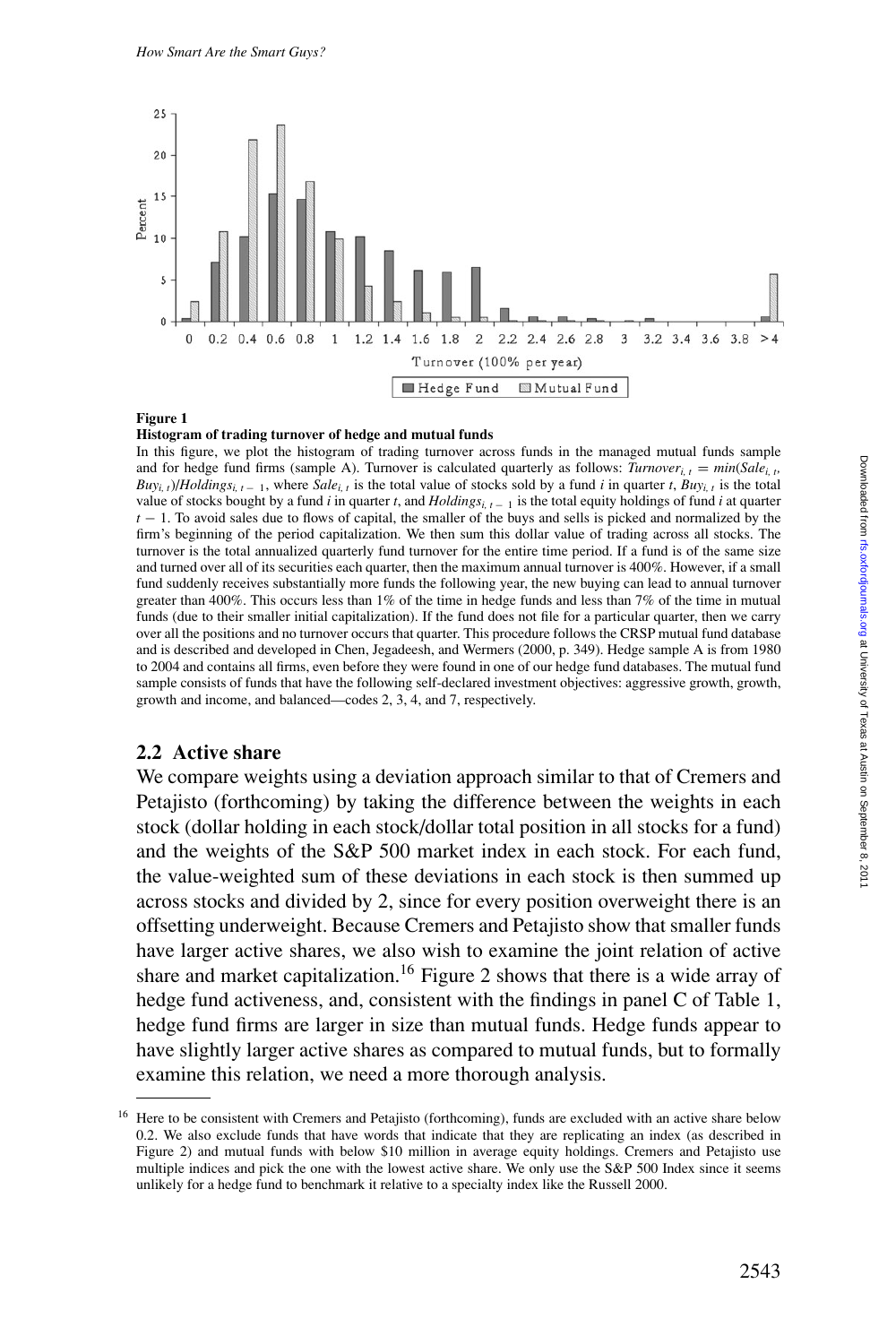

### **Figure 2**

### **Average correlation of a particular fund's weights and market weights**

Individual hedge funds (from sample A) and mutual funds from 1992 to 2004 are plotted according to their active share and size. Active share is calculated using the deviation of a fund's portfolio from the S&P 500 Index. A fund with portfolio weights identical to those of the S&P 500 has an active share of 0 and those with no positions in the S&P 500 have an active share of 1. Size is the average market value of equity assets of a fund's long portfolio. Hedge funds are denoted by red dots and mutual funds with blue circles. Funds must have at least \$10 million on average of long-equity positions and active share greater than 0.2 in order to be included in the plot. In addition, to exclude index funds, if a mutual fund has "INDEX," "S&P," "S & P," "RUSSELL," "WILSHIRE," "INDX," "NASDAQ," and "100," "500," "1000," "2000," "3000," "4500," "400," or "600" in its name, then it is not included in the plot.

To gauge whether the active share of hedge funds is significantly larger than that of mutual funds after controlling for size differences between hedge funds, we use the mutual fund sample as the population and bootstrap samples from it that are close in market equity to each matching hedge fund. We find that the mean mutual fund active share is as large as the mean hedge fund active share in only  $3.42\%$  of the replications.<sup>17</sup> Across all draws, the average matching mutual fund active share is 0.774, compared to 0.831 for the hedge fund sample. After controlling for differences in market value, hedge funds are more active in taking positions further from the market index.<sup>18</sup>

### **3. A Comparison of the Composition of Hedge and Mutual Fund Holdings**

We examine whether hedge funds have preferences for stocks with certain characteristics. We do this in two main ways. First, we examine hedge fund weights on twenty-five size and book-to-market equity (BE/ME) portfolios relative to market weights (in the CRSP Stock Index) and mutual fund weights.

<sup>&</sup>lt;sup>17</sup> For each hedge fund of size *x*, we sample a mutual fund within a size range of  $ln(x + 0.6)$  or  $ln(x \pm 0.5)$ . This exercise is repeated ten thousand times.

<sup>&</sup>lt;sup>18</sup> By including hedge funds at the firm level and mutual funds at the fund level, the active share of hedge funds is a lower bound, in the sense that it would be greater if it could be calculated at the individual fund level.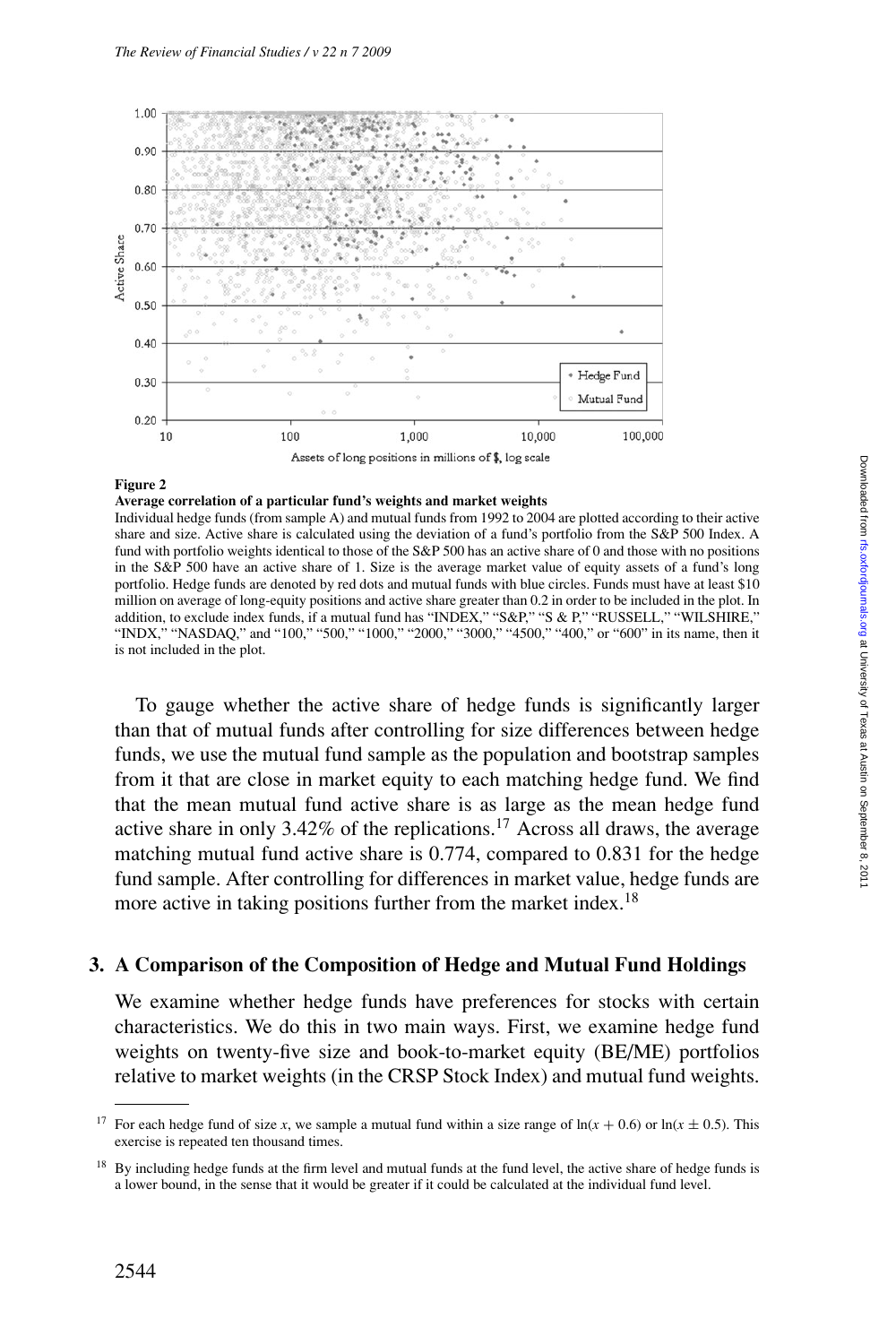



Weights

**Figure 3**

**Comparison between hedge and mutual funds' weights based on size and book-to-market portfolios** This figure depicts the difference between the weights  $(w_{i,t})$  of hedge funds (sample A) and CRSP market weights (in panel A) or weights relative to mutual funds (in panel B) for the twenty-five dependent-sort portfolios. In each quarter, the weight  $(w_{i, t})$  of all hedge fund firm *j* in stock *i* is calculated as follows:

$$
w_{i,t} = \frac{\sum_{j=1}^{N} \text{Dollar value of shares held}_{j,i,t}}{\text{Total value of hedge fund}_{t}}
$$

,

Panel B: Hedge Funds Weights Relative to Mutual Fund

where the dollar value of shares held by all hedge funds in the equity *i* is divided by the total market value of all equity held by hedge funds. Size and book-to-market equity (BE/ME) portfolios are used where we sort all CRSP stocks according to NYSE size breakpoints into five size quintiles. Then within each size quintile, we perform an additional sort into five smaller quintiles according to each stock's book-to-market ratio from the prior year. We calculate the weights of (i) the market portfolio (all CRSP common stocks), (ii) mutual funds, and (iii) hedge funds (sample A) for those twenty-five portfolios. Next, for each portfolio in panel A (panel B), we divide the difference between fund weights and market weights (mutual fund weights) by the market weights. Thus, the columns in the figures depict the time-series averages of the percentage of fund weights deviating from market weights.

We then compare these weights relative to mutual funds. Second, we perform cross-sectional regressions across firms of hedge fund holdings on a variety of characteristics, including firm age, analyst coverage, beta, turnover, priceto-sales (P/S), standard deviation of returns, as well as size, BE/ME, and momentum, and compare their holding preferences to mutual funds.

### **3.1 Hedge fund weights in size and BE/ME portfolios**

Panel A of Figure 3 presents the positions of our hedge sample A firms in stocks of a particular size and book-to-market equity quintile. The twenty-five portfolios are formed by first sorting into quintiles on size (with NYSE breakpoints) and then subdividing by BE/ME. We measure weights for all hedge fund holdings (sample A) in each stock and then measure these weights in excess of market weights (panel A). The weights in each portfolio are standardized by the market weights in each group so that percentage weightings are comparable across portfolios. Interestingly, averaging across the three medium size quintiles (fifteen bins when interfaced with BE/ME), hedge funds are on average 23.8% overweight in medium stocks compared to market weights. Hence, hedge funds are generally underweight in the smallest (−23.1%) and largest quintile  $(-7.3\%)$  relative to the market. Hedge funds are the most overweight in the medium-sized value stocks.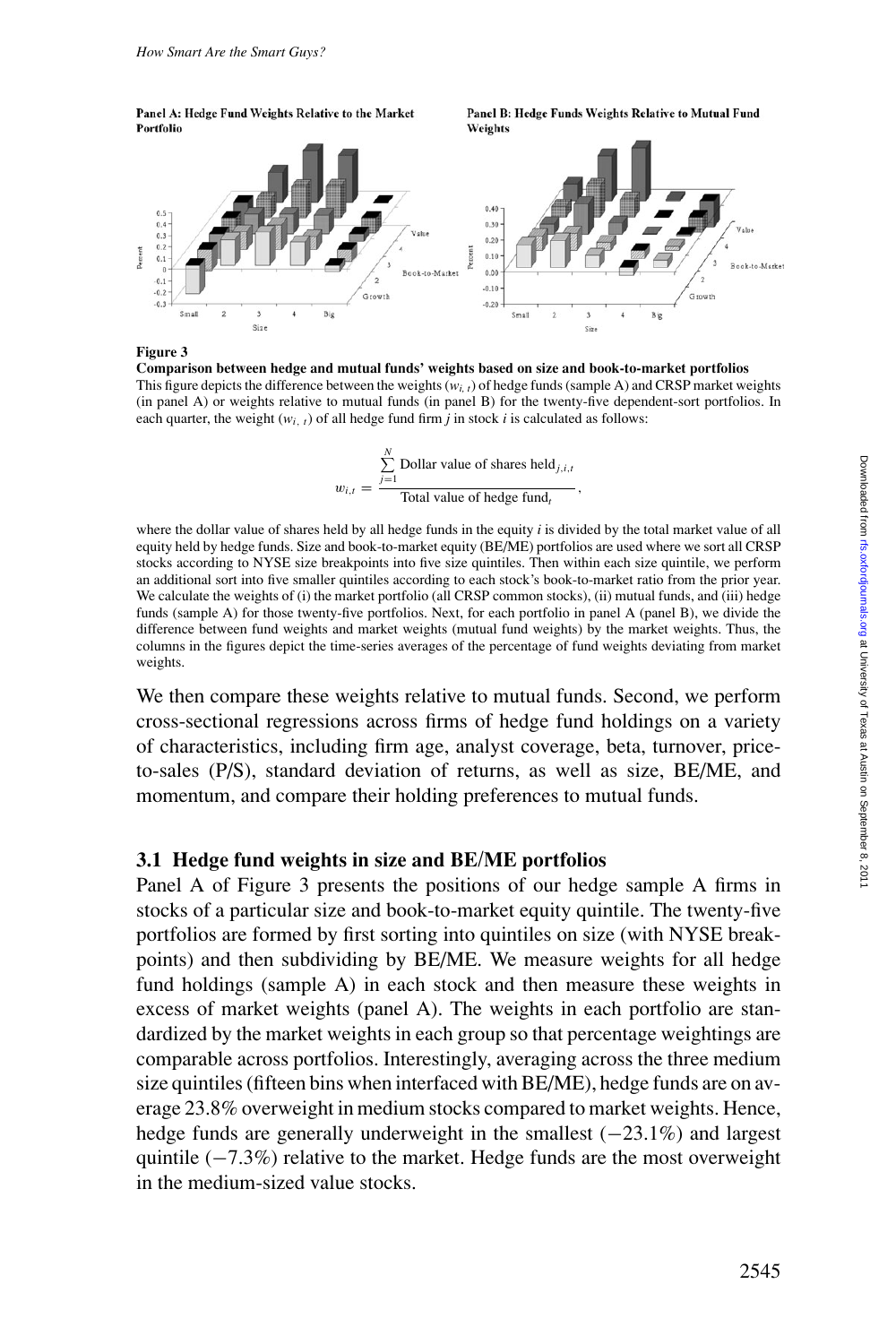Panel B of Figure 3 compares hedge funds to mutual funds. Relative to mutual funds, hedge funds have a strong positive preference for stocks in the smallest three quintiles and are generally underweight stocks in the largest two market capitalization quintiles. Hedge funds also tend to show a preference for value stocks in the smaller quintiles, although to a lesser degree they are overweight growth stocks in these quintiles as well. In unreported results we also examine holdings for securities sorted on size and momentum. Hedge funds prefer high-momentum stocks in the medium-sized groups but not in the smallest size quintile. They have an even stronger preference for loser stocks in all size groups. Nevertheless, these relationships are too simply examined, since stocks with a negative stock return in the previous year are also often value stocks. The sorting approach has the advantage that it can allow for nonlinear patterns in ownership but has the disadvantage in that only several characteristics can be examined together.

### **3.2 Regressions of stock ownership on firm characteristics**

We seek to understand the preference of hedge funds for holding firms with a variety of firm characteristics. Our approach to understanding the relation between ownership and firm characteristics is similar to that of Falkenstein (1996) for understanding the stock preference of mutual funds in 1991 and 1992. The fraction of hedge fund ownership  $(f)$  in a particular equity is calculated as follows:

$$
f_{i,t} = \frac{\sum_{j=1}^{N} \text{Number of shares held}_{i,j,t}}{\text{Total shares outstanding}_{i,t}},
$$
 (1)

where the number of shares held in equity *i* at time *t* is calculated by summing all shares held in the *N* hedge funds holding that equity. Each year, we estimate a cross-sectional Tobit regression of  $Ln(1 + f)$  for a particular stock on firm characteristics from the previous year. We use the yearly time series to construct Fama-MacBeth coefficients and standard errors. The firm characteristics we consider are the age of the stock measured by the number of months on the CRSP database, the number of IBES analysts, the monthly Dimson (1979) betas, the BE/ME, turnover, firm market equity, price-to-sales (P/S), the previous twelvemonth return (momentum), and a stock's standard deviation.

Table 2 reports regressions for both mutual funds and hedge funds. Hedge funds exhibit a strong preference for more liquid and high-priced stocks as compared to other firm characteristics. However, mutual funds tend to have an even stronger preference for stocks with more liquidity and higher price and additionally exhibit a strong preference for stocks with many analysts.

Preferences for these categories may vary over time, so Figure 4 traces the dynamics over time through plots of the annual cross-sectional regression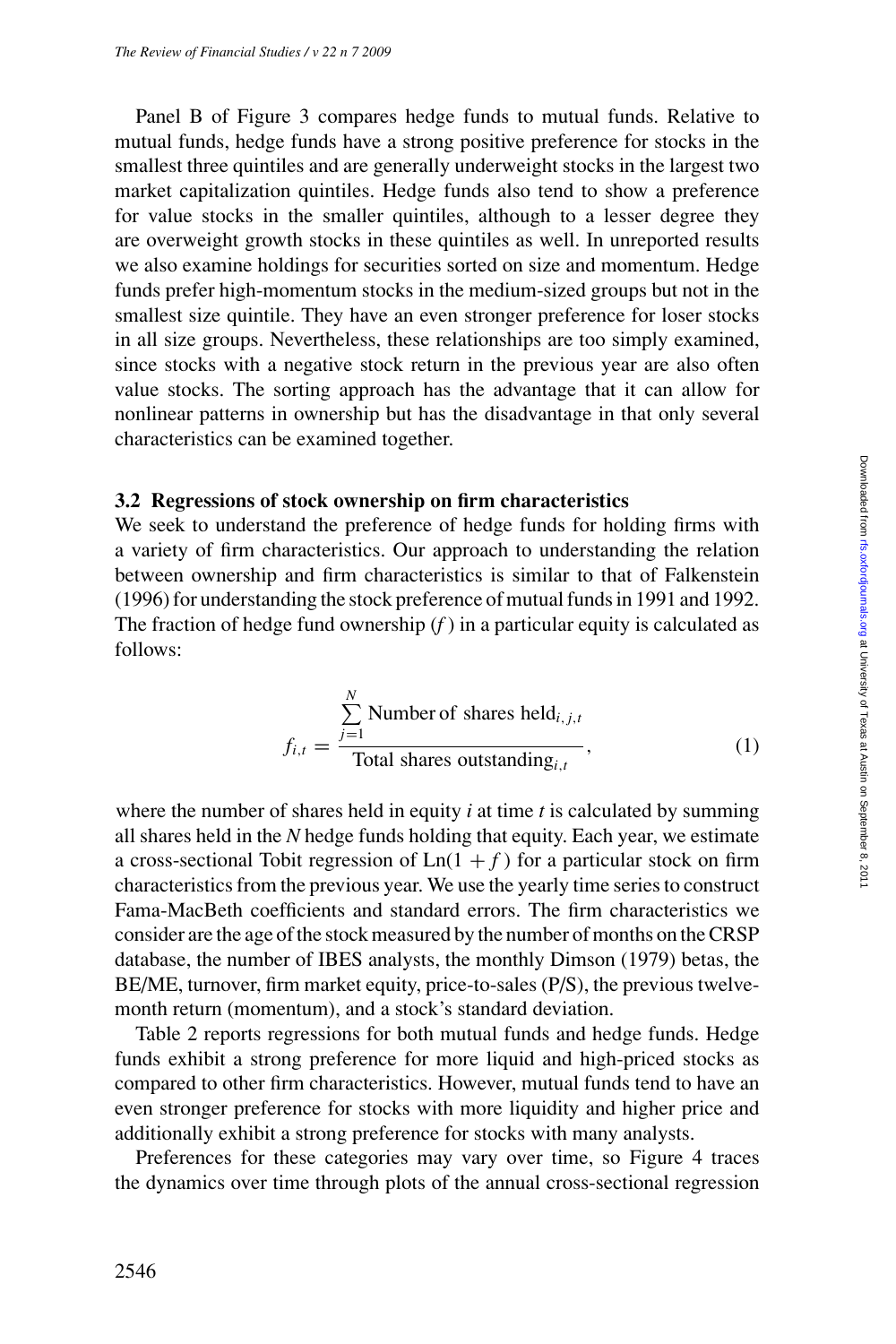|                           |           | Hedge funds         |           |           | Mutual funds                   |           |           | Difference            |            |
|---------------------------|-----------|---------------------|-----------|-----------|--------------------------------|-----------|-----------|-----------------------|------------|
|                           | (1)       | (2)                 | (3)       | (1)       | (2)                            | (3)       | (1)       | (2)                   | (3)        |
| Age                       | $-0.04$   | $-0.03$             | $-0.02$   | $-0.04$   | $-0.01$                        | 0.00      | $-0.01$   | $-0.02$               | $-0.02$    |
|                           |           | $(-3.17)$ $(-2.18)$ | $(-2.14)$ | $(-6.75)$ | $(-1.37)$                      | (0.16)    | $(-0.33)$ | $(-1.05)$             | $(-1.30)$  |
| Analyst                   |           | 0.05                | 0.05      |           | 0.22                           | 0.22      |           | $-0.16$               | $-0.16$    |
|                           |           | (2.91)              | (3.55)    |           | (13.15)                        | (13.42)   |           | $(-8.49)$             | $(-9.07)$  |
| <b>Beta</b>               | 0.02      | 0.01                | 0.02      | 0.02      | 0.01                           | 0.02      | 0.00      | 0.00                  | 0.00       |
|                           | (1.25)    | (1.16)              | (1.37)    | (1.34)    | (1.24)                         | (2.03)    | $(-0.30)$ | (0.02)                | $(-0.30)$  |
| <b>BE/ME</b>              | $-0.02$   | 0.01                | 0.04      | $-0.05$   | $-0.02$                        | 0.03      | 0.03      | 0.03                  | 0.01       |
|                           | $(-2.34)$ | (1.27)              | (4.44)    | $(-3.74)$ | $(-2.26)$                      | (3.93)    | (3.56)    | (4.51)                | (1.68)     |
| D/P                       |           | $-0.08$             | $-0.08$   |           | $-0.09$                        | $-0.08$   |           | 0.00                  | 0.00       |
|                           |           | $(-4.64)$           | $(-5.52)$ |           | $(-4.96)$                      | $(-6.11)$ |           | (0.06)                | (0.07)     |
| Liquidity                 | 0.21      | 0.18                | 0.18      | 0.40      | 0.34                           | 0.33      | $-0.20$   | $-0.15$               | $-0.15$    |
|                           | (21.30)   | (16.76)             | (16.67)   | (36.88)   | (31.89)                        | (34.42)   |           | $(-17.33)$ $(-11.92)$ | $(-11.91)$ |
| Ln(Price)                 |           |                     | 0.12      |           |                                | 0.24      |           |                       | $-0.12$    |
|                           |           |                     | (11.50)   |           |                                | (19.38)   |           |                       | $(-7.89)$  |
| Ln(Size)                  | $-0.05$   | $-0.08$             | 0.25      | 0.12      | $-0.04$                        | 0.75      | $-0.16$   | $-0.04$               | $-0.50$    |
|                           |           | $(-2.12)$ $(-3.56)$ | (1.11)    | (1.84)    | $(-0.81)$                      | (5.37)    | $(-2.74)$ | $(-0.54)$             | $(-3.43)$  |
| $Ln(Size)^2$              |           |                     | $-0.39$   |           |                                | $-0.92$   |           |                       | 0.53       |
|                           |           |                     | $(-1.81)$ |           |                                | $(-8.64)$ |           |                       | (3.51)     |
| P/S                       | $-0.05$   | $-0.04$             | $-0.05$   | $-0.09$   | $-0.07$                        | $-0.09$   | 0.04      | 0.03                  | 0.04       |
|                           |           | $(-4.78)$ $(-4.37)$ | $(-5.30)$ | $(-5.44)$ | $(-4.47)$                      | $(-4.59)$ | (2.38)    | (2.03)                | (2.43)     |
| Momentum                  | 0.03      | 0.03                | 0.02      | 0.08      | 0.07                           | 0.06      | $-0.05$   | $-0.05$               | $-0.04$    |
|                           | (2.87)    | (2.49)              | (1.42)    | (5.56)    | (5.41)                         | (3.76)    | $(-4.90)$ | $(-5.13)$             | $(-4.18)$  |
| Std. dev.                 | $-0.05$   | $-0.07$             | $-0.02$   | $-0.20$   | $-0.20$                        | $-0.10$   | 0.15      | 0.13                  | 0.08       |
|                           |           | $(-2.46)$ $(-3.60)$ | $(-1.10)$ |           | $(-9.50)$ $(-11.20)$ $(-5.14)$ |           | (11.50)   | (8.56)                | (6.02)     |
| Average adjusted<br>$R^2$ | 0.06      | 0.07                | 0.08      | 0.22      | 0.24                           | 0.27      |           |                       |            |

**Table 2 Fama-MacBeth regressions of hedge fund and mutual fund fraction of ownership**

This table estimates cross-sectional Tobit regressions of the fraction of ownership of a stock as a function of various stock characteristics. Fund portfolio formation begins every June for the period 1980–2004. Unless calculated from the prior time series as specified below, explanatory variables are taken from the December prior to the year in which portfolio holdings are estimated. The stocks included in these regressions consist of a subset of the CRSP database spanning 1980–2004 that meets the criteria documented in the article. The dependent variable in the regression is  $Ln(1+f_{i,t})$ , where  $f_{i,t}$  is the fraction of hedge fund (or mutual fund) ownership in a particular equity *i* calculated as follows:

$$
f_{i,t} = \frac{\sum_{j=1}^{N} \text{Number of shares held}_{i,j,t}}{\text{Total shares outstanding}_{i,t}}.
$$

The number of shares held in equity *i* at time *t* is calculated by summing all shares held in the *N* funds holding that equity. All dependent and independent variables are standardized cross-sectionally. *Age* is the number of months from when the stock first appeared in CRSP to the time of the fund holdings snapshot. *Analyst* is the number of analysts covering a stock in the past year according to the I/B/E/S Analyst database. *Beta* is the sum of the coefficients from a regression of monthly stock returns on the current and lagged value-weighted CRSP market returns (Dimson's betas). *Beta* is updated quarterly using the past twenty-four to sixty months, depending on availability. *BE*/*ME* is the book-to-market ratio. *D*/*P* is the dividend yield. *Liquidity* is the natural logarithm of  $P$  (turnover  $+ 1$ ), where turnover is defined as the average monthly trading volume over the previous twelve months divided by shares outstanding. Ln(*Size*) represents market capitalization of equity. *P*/*S* is the price-to-sales ratio. *Momentum* is calculated each June from the prior twelve months' net returns. Variance is the total variance of monthly returns for the prior two to five years, depending on availability, while standard deviation is the square root of variance. The table reports regressions first with the fraction of hedge fund ownership  $(f_{i,t})$ , from hedge sample A, then with the fraction of mutual fund ownership as the dependent variable, and finally with the difference between the coefficients of the two. Only funds with twenty stocks are included in the analysis. The Fama-MacBeth regressions (hedge fund and mutual fund) are the time-series average of the difference between the two samples' (hedge fund and mutual fund) yearly cross-sectional regression coefficients. *t*-statistics calculated using Newey-West standard errors are in parentheses.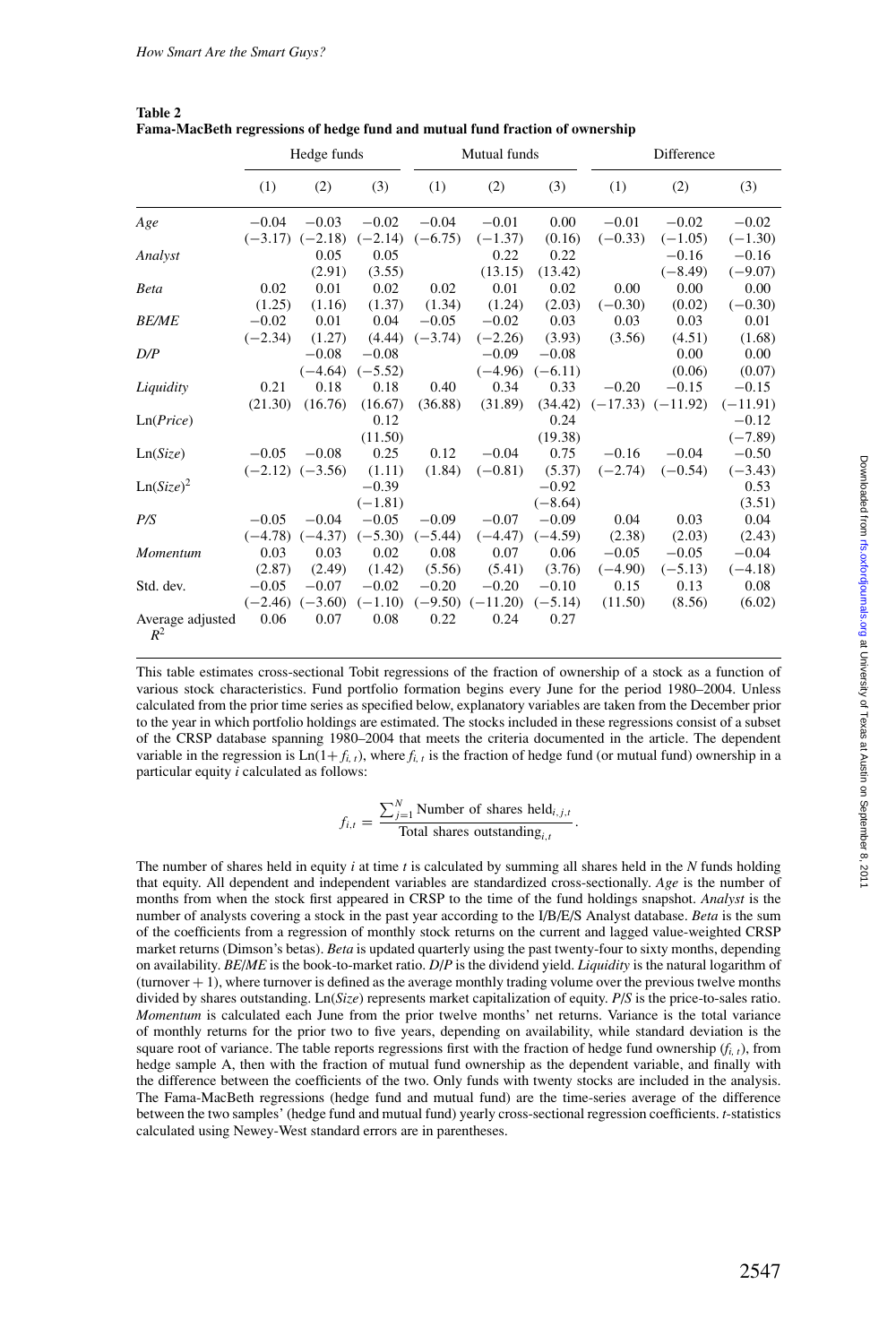

### **Figure 4**

### **Funds' loadings on various stock characteristics**

Loadings are from annual cross-sectional Tobit regressions of the fraction of stock ownership as a function of various stock characteristics. Fund portfolio formation begins every June for the period 1980–2004. Unless calculated from the prior time series as specified below, explanatory variables are taken from the December prior to the year in which portfolio holdings are estimated. The dependent variable in the regression is  $Ln(1 + f_{it})$ , where  $f_{i, t}$  is the fraction of hedge (or mutual fund) ownership in a particular equity calculated as follows:

$$
f_{i,t} = \frac{\sum_{j=1}^{N} \text{Number of shares held}_{i,j,t}}{\text{Total shares outstanding}_{i,t}}.
$$

*(Continued overleaf)*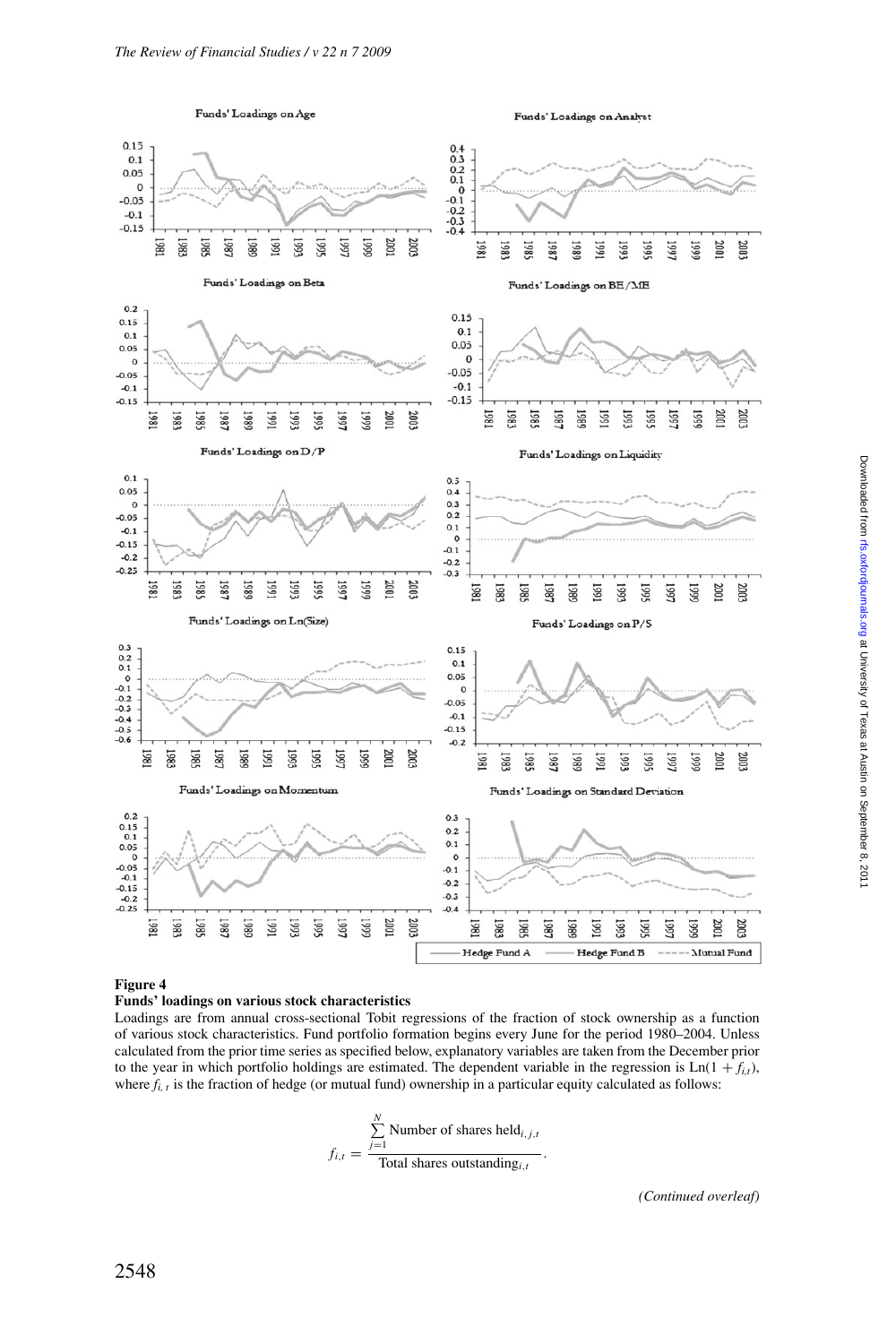### **Figure 4 (Continued)**

The number of shares held in equity *i* at time *t* is calculated by summing all shares held in the *N* funds holding that equity. All the dependent and independent variables are standardized cross-sectionally. Age is the number of months from when the stock first appeared in CRSP to the time of the fund holdings snapshot. Analyst is the number of analysts covering a stock in the past year according to the IBES analyst database. Beta is the sum of the coefficients from a regression of monthly stock return on the current and lagged value-weighted CRSP market return (Dimson's betas). Beta is updated quarterly using the past twenty-four to sixty months, depending on availability. BE/ME is the book-to-market ratio and D/P is the dividend yield. *Liquidity* is the natural logarithm of (turnover  $+ 1$ ), where turnover is defined as the average monthly trading volume over the previous twelve months divided by shares outstanding. Ln(*Size*) represents market capitalization of equity and P/S is the price-to-sales ratio. Momentum is calculated each June from the prior twelve months' net return. Variance is the total variance of monthly returns for the prior two to five years, depending on availability, while standard deviation is the square root of variance. Loadings are calculated separately for hedge funds in both samples A and B and mutual funds.

coefficients.19 Mutual funds exhibit a large and growing preference for holding stocks with analyst coverage whereas hedge funds show little concern for analyst coverage. The preference of hedge funds for liquidity is consistently lower than that of mutual funds, and in the case of hedge sample A, this preference has slightly decreased. Relative to mutual funds, hedge funds had a preference for small firms since the mid-1990s. In the 1990s, mutual funds displayed an aversion to P/S that is not observed for hedge funds. Mutual funds tend to have a stronger preference for momentum through most of the period, although this preference in both hedge funds and mutual funds seems to have diminished greatly in 2004.<sup>20</sup> Hedge funds do not display the strong aversion to standard deviation that mutual funds exhibit throughout the period.

The final columns of Table 2 compare the hedge fund samples to the mutual fund sample and further clarify the average statistical differences between mutual funds and hedge funds. Relative to mutual funds, hedge funds prefer stocks with fewer analysts, less liquidity, smaller size, higher P/S, lower past returns, and higher standard deviation. These findings are generally robust to both hedge fund samples, as might be inferred from the similarities observed in Figure 4.

Taken together, these results indicate that hedge funds prefer more opaque firms that may be more costly to trade and less analyzed. These results for stock selection are consistent with the findings of Fung and Hsieh (1997) that the factor exposures of hedge funds' and mutual funds' returns are dramatically different. Our findings indicate a potentially important and different role for hedge funds in generating abnormal returns. We now turn to assessing this ability.

<sup>&</sup>lt;sup>19</sup> Bennett, Sias, and Starks (2003) examine in detail how and why the preferences of institutions have changed through time and find that institutions have a growing preference for smaller stocks with more idiosyncratic volatility.

<sup>&</sup>lt;sup>20</sup> Note that our momentum variable is from the past twelve months and the regressions are updated annually. These findings do not speak to short-term, rapidly updated momentum strategies.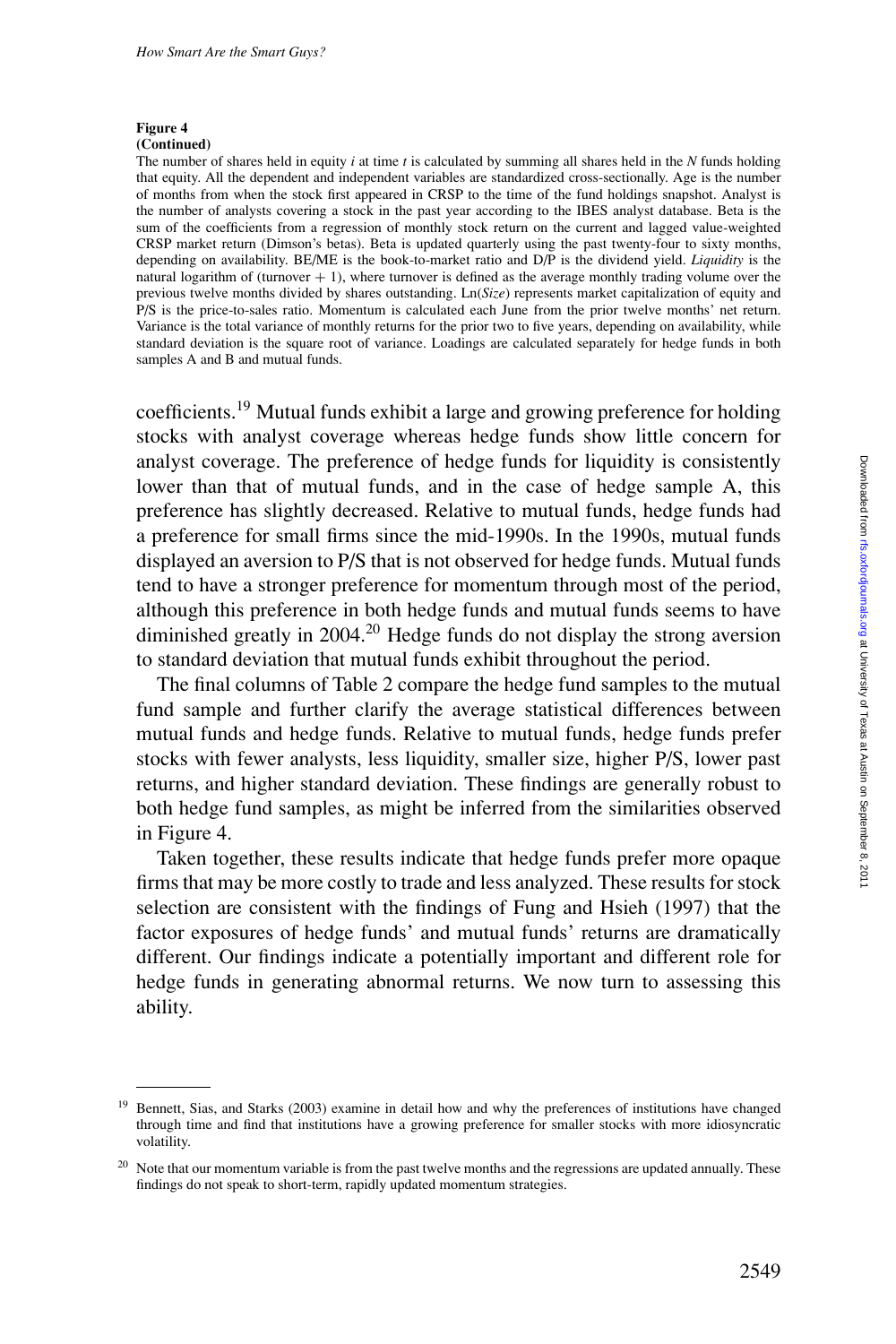## **4. The Predictive Power of Holdings for the Cross-section of Stock Returns**

While any one fund may contain scant information, if a particular group of investors is informed, then their aggregate activity may be quite informative for future stock returns. We examine the ability of hedge fund trading, holdings, and large bets to predict future returns. For all of our performance analysis, we focus on hedge sample B; thus, our sample period is from the first quarter in 1992 to the last quarter in 2004.

## **4.1 Trading and holdings**

Chen, Jegadeesh, and Wermers (2000) show that mutual fund trading, but not their holdings, has predictive power for the cross-section of returns, but Bennett, Sias, and Starks (2003) find that the trading of all institutions fails to predict future returns. We examine a similar question of whether aggregate hedge fund trading and ownership can predict future returns.

We aggregate all mutual fund or hedge fund ownership in each security on a quarterly basis and calculate this fraction of ownership  $(f_{i,t}$  as defined in Equation 1) and changes in this ownership,  $f_i$ ,  $t-f_i$ ,  $t-1$ , across quarters. We will also refer to these changes in ownership simply as trades: crosssectional Fama-MacBeth regressions of quarterly stock returns on the previous four quarters' trading in panel A of Table 3 and the level of ownership in panel B. Panel A shows that mutual fund trades are not predictive of future stock returns,<sup>21</sup> but hedge fund trades are predictive of future returns in the first three specifications. However, once past returns are controlled for in the cross-sectional regression, both hedge fund and mutual fund trades are insignificant predictors of future returns and the economic magnitude of the forecasting power is negligible. Panel B shows that the level of hedge fund ownership does have some predictive power for next-quarter returns, but not after controlling for past quarterly returns. Overall, these results indicate that hedge funds are no better at predicting returns than using simple momentum strategies.

## **4.2 Large bets**

Although aggregate hedge fund trading or holdings is not a forecaster of future returns, it is possible that a subset of hedge fund equity positions contain important information. A purported advantage they have over mutual funds is that their investor base is often thought to be more stable and committed to longer term holdings that enable them to place larger and riskier bets. Our earlier analysis shows that hedge funds are more likely than mutual

<sup>21</sup> Our cross-sectional regression approach is similar in nature to the sorting results of Chen, Jegadeesh, and Wermers (2000). However, they find predictive power for mutual funds over a much earlier 1975–1995 period, whereas our sample period is from 1992 to 2004. One possibility to obtain more power is to lengthen our sample through hedge fund sample A. Despite using the longer sample period (1980–2004) with the potential of upward predictability estimates due to self-selection bias in sample A, we still find that both hedge fund trading and ownership is unimportant for future returns.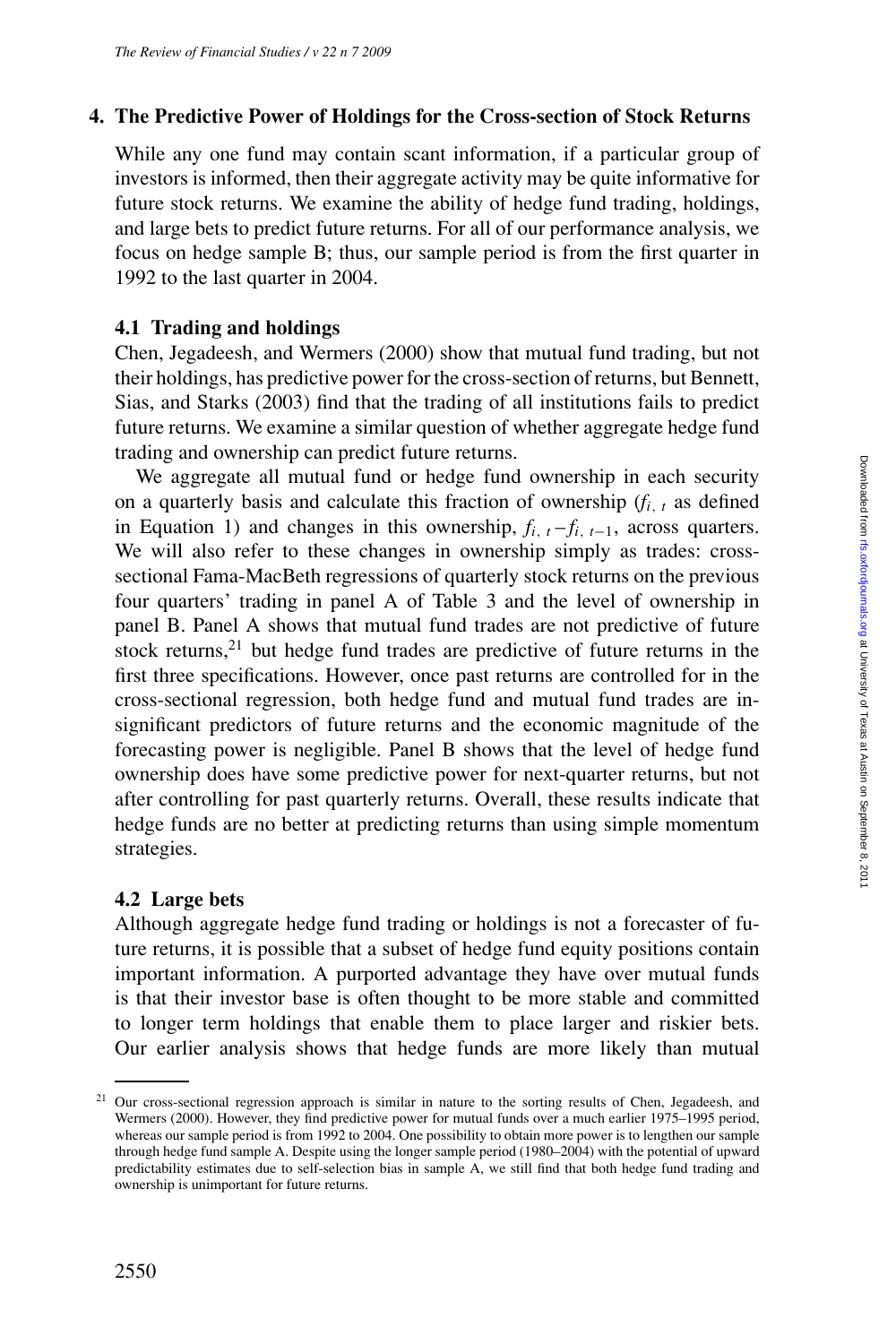| $t-1$<br>0.006<br>(1.82) | Change of mutual fund ownership<br>$t-2$<br>0.006<br>(1.94) | $t-3$<br>$-0.001$<br>$(-0.29)$ | $t-4$<br>$-0.003$<br>$(-1.17)$ | $t-1$                                                | $t-2$           | Change of hedge fund ownership<br>$t-3$ | $t-4$                 | $t-1$                                                     | $t-2$                                                                       | Returns<br>$t-3$ | $t-4$                      | Adj. $R^2$      |
|--------------------------|-------------------------------------------------------------|--------------------------------|--------------------------------|------------------------------------------------------|-----------------|-----------------------------------------|-----------------------|-----------------------------------------------------------|-----------------------------------------------------------------------------|------------------|----------------------------|-----------------|
|                          |                                                             |                                |                                |                                                      |                 |                                         |                       |                                                           |                                                                             |                  |                            |                 |
|                          |                                                             |                                |                                |                                                      |                 |                                         |                       |                                                           |                                                                             |                  |                            |                 |
|                          |                                                             |                                |                                |                                                      |                 |                                         |                       |                                                           |                                                                             |                  |                            | 0.003           |
|                          |                                                             |                                |                                | 0.008                                                | 0.007           | 0.005                                   | $-0.001$              |                                                           |                                                                             |                  |                            | 0.003           |
|                          |                                                             |                                |                                | (2.95)                                               | (2.49)          | (1.77)                                  | $(-0.34)$             |                                                           |                                                                             |                  |                            |                 |
| 0.009                    | 0.003                                                       | 0.000                          | $-0.002$                       | 0.006                                                | 0.004           | 0.005                                   | 0.000                 |                                                           |                                                                             |                  |                            | 0.007           |
| (2.38)                   | (1.13)                                                      | $(-0.10)$                      | $(-0.67)$                      | (2.30)                                               | (1.63)          | (1.80)                                  | (0.07)                |                                                           |                                                                             |                  |                            |                 |
| 0.004                    | $-0.001$                                                    | $-0.003$                       | $-0.004$                       | 0.003                                                | 0.001           | 0.002                                   | $-0.001$              | 0.009                                                     | 0.028                                                                       | 0.028            | 0.015                      | 0.044           |
| (1.53)                   | $(-0.37)$                                                   | $(-1.42)$                      | $(-1.38)$                      | (1.51)                                               | (0.59)          | (0.77)                                  | $(-0.25)$             | (1.02)                                                    | (3.50)                                                                      | (2.47)           | (1.23)                     |                 |
|                          |                                                             |                                |                                |                                                      |                 |                                         |                       |                                                           |                                                                             |                  |                            |                 |
|                          |                                                             |                                |                                |                                                      |                 |                                         |                       |                                                           |                                                                             |                  |                            | Adj. $R^2$      |
| $t-1$                    | $t-2$                                                       | $t-3$                          | $t-4$                          | $t-1$                                                | $t-2$           | $t-3$                                   | $t-4$                 | $t-1$                                                     | $t-2$                                                                       | $t-3$            | $t-4$                      |                 |
| 0.021                    | $-0.015$                                                    | $-0.014$                       | $-0.002$                       | 0.013                                                | $-0.004$        | $-0.002$                                | $-0.011$              |                                                           |                                                                             |                  |                            | 0.011           |
| (1.71)                   | $(-1.30)$                                                   | $(-1.25)$                      | $(-0.21)$                      | (2.18)                                               | $(-0.57)$       | $(-0.31)$                               | $(-1.67)$             |                                                           |                                                                             |                  |                            |                 |
|                          |                                                             |                                |                                |                                                      |                 |                                         |                       |                                                           |                                                                             |                  |                            | 0.047           |
|                          | 0.007<br>(0.74)                                             | $-0.013$<br>$(-1.18)$          | $-0.011$<br>$(-1.07)$          | Fraction of mutual fund ownership<br>0.005<br>(0.73) | 0.006<br>(1.24) | $-0.005$<br>$(-0.66)$                   | $-0.004$<br>$(-0.66)$ | Fraction of hedge fund ownership<br>$-0.002$<br>$(-0.42)$ | Panel B: Returns regressed on fraction of fund ownership<br>0.008<br>(0.84) | 0.027<br>(3.56)  | Returns<br>0.027<br>(2.56) | 0.014<br>(1.26) |

Individual cross-sectional stock returns are regressed on the pas<sup>t</sup> quarterly changes in mutual fund and hedge fund ownership, as well as pas<sup>t</sup> stock returns. Panel A reports the predictability of the change in fund ownership  $(f_{i,t-1}-f_{i,t-2})$ , while panel B reports the predictability of the fraction of fund ownership  $(w_{i,t-1})$ . Hedge funds are from hedge sample B that should be free of self-selection bias issues. For reasonable coverage (as shown in Table 1), the regression period is 1992–2004. Each quarter, we standardize all the variables by transforming the standard deviation and mean to 1 and 0, respectively. Fama-MacBeth coefficients are the time-series averages of the quarterly cross-sectional regressions. *t*-statistics (reported in parentheses) are calculated using Newey-West standard errors.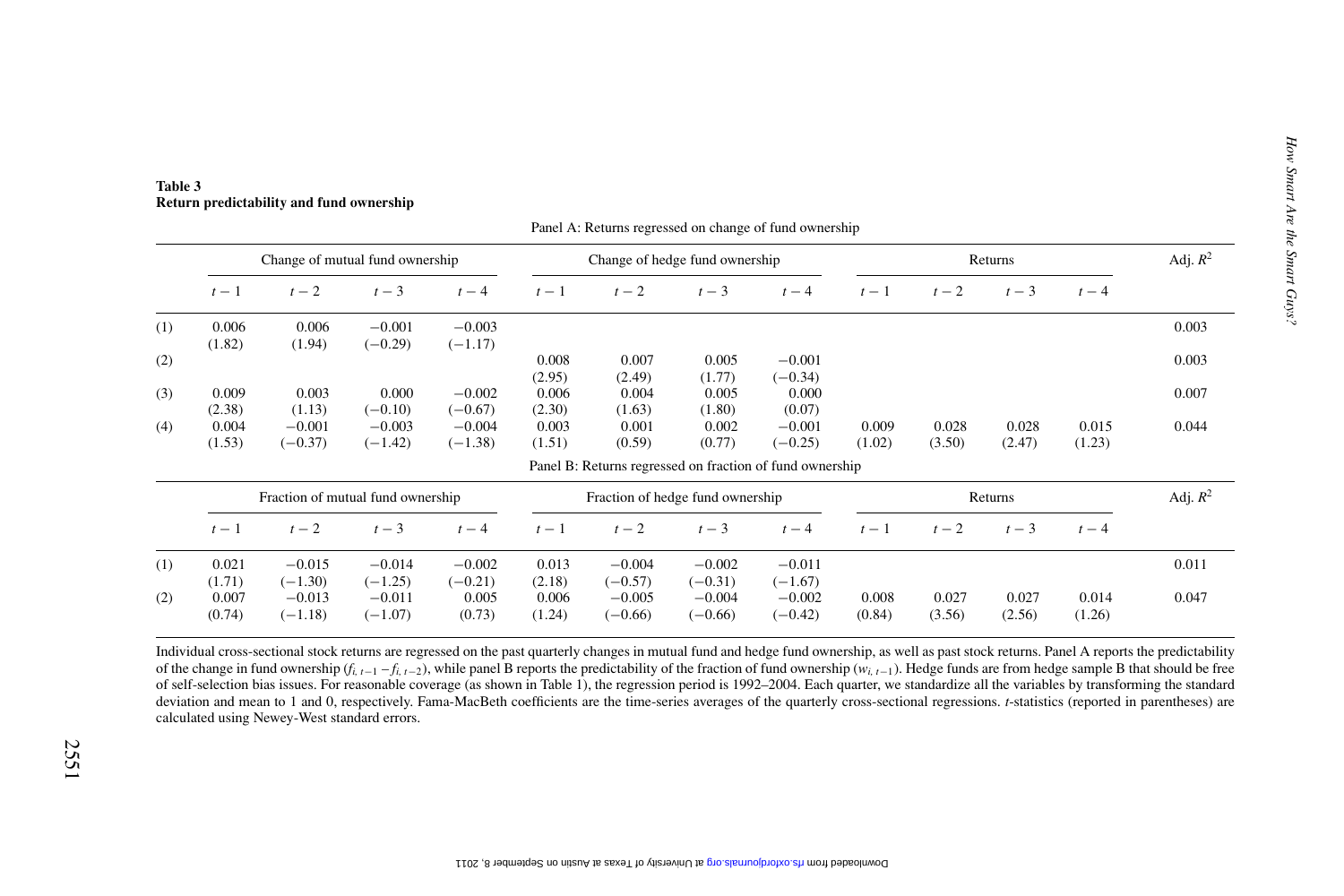funds to take bets, which deviate from passive benchmarks, so we conjecture that their largest trades consist of their bets with the highest expected profits.

We define an equity position that is larger than 5% of the total 13F equity holdings of the hedge fund firm (or N-30D for mutual funds) as a large position (bet). We examine several sensible alternatives in constructing large bets. First, we assign a dummy variable of 1 to an equity that has at least one largebet shareholder. These large-bet measures are calculated separately for mutual funds and hedge funds. There may be information if multiple funds hold large positions on a security, so our second measure of large bets is the number of funds that hold 5% of their long positions in a given equity. Third, we calculate a Herfindahl Index of funds that own a given equity. We estimate regressions with both mutual fund and hedge fund large-bet measures and additionally control for the important influence of past return.

Table 4 shows that the number of funds with large bets has a positive coefficient at lag 1 but is negatively related to returns in the second and fourth quarters.<sup>22</sup> There is evidence in some specifications of a significant hedge fund large-bet relation at lag 4, but the coefficient is negative. There is generally more evidence of large hedge fund positions being associated with negative than positive returns, with the exception of weak predictability in the next quarter.

Overall, we find little evidence of hedge funds making profits through their holdings or trading, but our large-bet analysis provides some weak evidence to suggest that more complicated versions of hedge fund ownership may garner information for predicting future prices. We now turn to more carefully disentangling performance at the firm level after controlling for benchmarks.

## **5. DGTW Performance Analysis**

We decompose performance at the hedge fund firm level using the decomposition approach of Daniel et al. (DGTW) (1997). This metric allows us to decompose performance into stock picking, sector timing, and average style.

DGTW (1997) list many benefits to their holdings-based approaches. The first main advantage is that characteristic matching allows for benchmarks that explain more of the realized variance in returns than those based on factor loadings and "should have more statistical power to detect abnormal performance than factor models." Second, the benchmark allows for a more comprehensive and accurate return decomposition into the components of stock selection ability [characteristic selectivity (CS), characteristics timing (CT), and average style (AS)]. However, for hedge funds this approach has even more advantages

<sup>&</sup>lt;sup>22</sup> In unreported results, we obtain extremely similar findings with the fraction of large bets. In a somewhat related vein, Brav et al. (2006) find that the buying of activist hedge funds is followed by positive returns.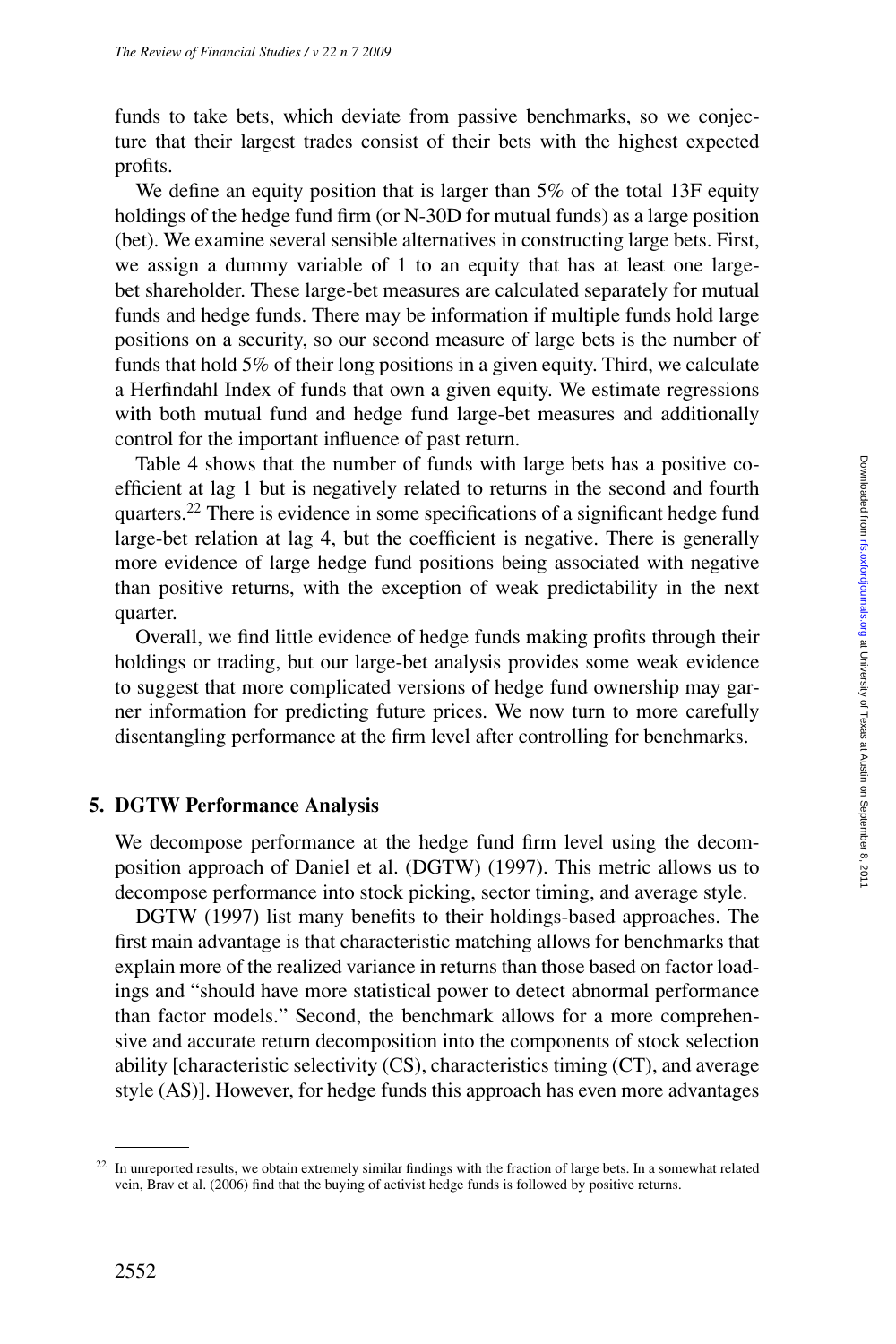| Table 4   |           | Large positions and future stock returns |           |           |                              |                 |                                           |           |           |         |           |            |
|-----------|-----------|------------------------------------------|-----------|-----------|------------------------------|-----------------|-------------------------------------------|-----------|-----------|---------|-----------|------------|
|           |           | Mutual fund large-bet measure            |           |           | Hedge fund large-bet measure |                 |                                           |           |           | Returns |           | Adj. $R^2$ |
| $t-1$     | $t-2$     | $t-3$                                    | $t-4$     | $t-1$     | $t-2$                        | $t-3$           | $t-4$                                     | $t-1$     | $t-2$     | $t-3$   | $t-4$     |            |
|           |           |                                          |           |           |                              | Large-bet dummy |                                           |           |           |         |           |            |
| $-0.007$  | $-0.007$  | 0.002                                    | 0.000     | 0.004     | $-0.004$                     | 0.003           | $-0.013$                                  | $-0.011$  | 0.010     | 0.010   | 0.006     | 0.030      |
| $(-1.13)$ | $(-1.21)$ | (0.39)                                   | $(-0.01)$ | (0.83)    | $(-0.90)$                    | (0.87)          | $(-3.50)$                                 | $(-1.57)$ | (1.90)    | (1.46)  | (0.74)    |            |
|           |           |                                          |           |           |                              |                 | Number of funds with large bets           |           |           |         |           |            |
| $-0.001$  | 0.031     | $-0.022$                                 | 0.005     | 0.023     | $-0.032$                     | 0.006           | $-0.017$                                  | $-0.013$  | 0.010     | 0.010   | 0.008     | 0.027      |
| $(-0.06)$ | (1.88)    | $(-1.67)$                                | (0.32)    | (2.32)    | $(-2.80)$                    | (0.96)          | $(-2.21)$                                 | $(-1.92)$ | (1.74)    | (1.50)  | (1.03)    |            |
|           |           |                                          |           |           |                              |                 | Herfindahl Index of funds with large bets |           |           |         |           |            |
| $-0.011$  | 0.010     | 0.010                                    | 0.008     | $-0.009$  | $-0.009$                     | 0.007           | 0.007                                     | 0.001     | $-0.006$  | 0.003   | $-0.008$  | 0.028      |
| $(-1.65)$ | (1.77)    | (1.43)                                   | (0.94)    | $(-1.75)$ | $(-1.66)$                    | (1.31)          | (1.34)                                    | (0.33)    | $(-1.46)$ | (0.80)  | $(-2.58)$ |            |

This table reports Fama-MacBeth cross-sectional regressions of stock returns on pas<sup>t</sup> measures of large positions (bets). The regression for large bets (panel A) at quarter *<sup>t</sup>* is as follows:

$$
\text{Return}_{t} = \alpha + \sum_{j=1}^{4} \beta_{j} \text{ Mutual funds with large bets}_{t-j} + \sum_{j=1}^{4} \gamma_{j} \text{ Hedge funds with large bets}_{t-j} + \sum_{j=1}^{4} \lambda_{j} \text{Return}_{t-j} + \varepsilon_{t}.
$$

A fund has a large bet on a stock if the weight of the stock in the fund's portfolio relative to other qualified CRSP stocks is more than 5%. We have three measures of large bets in the regressions. The first one is <sup>a</sup> dummy variable that is equal to 1 if there is <sup>a</sup> fund that has the stock with <sup>a</sup> large bet and 0 otherwise. The second measure is the number of funds that have a large position on them. The third is a Herfindahl Index that denotes the concentration of funds that have the stock. We sort the stocks in a fund's portfolio into ten deciles based on their weights in the manager's portfolio. Stocks in decile 1 have the lowest weights in the fund and stocks in decile 10 have the highest weights. Thus for each fund, every stock is assigned a decile number. We normalize each fund's decile number for a stock by the sum of all funds' decile numbers for the stock and calculate the Herfindahl Index of fund large bets for stock *i* that *N* funds are holding at quarter *t*. We report the time-series average of the coefficients from the quarterly cross-sectional regressions below. *t*-statistics (reported in parentheses) are calculated using Newey-West standard errors. Since hedge sample B is used, the regression period is 1992–2004.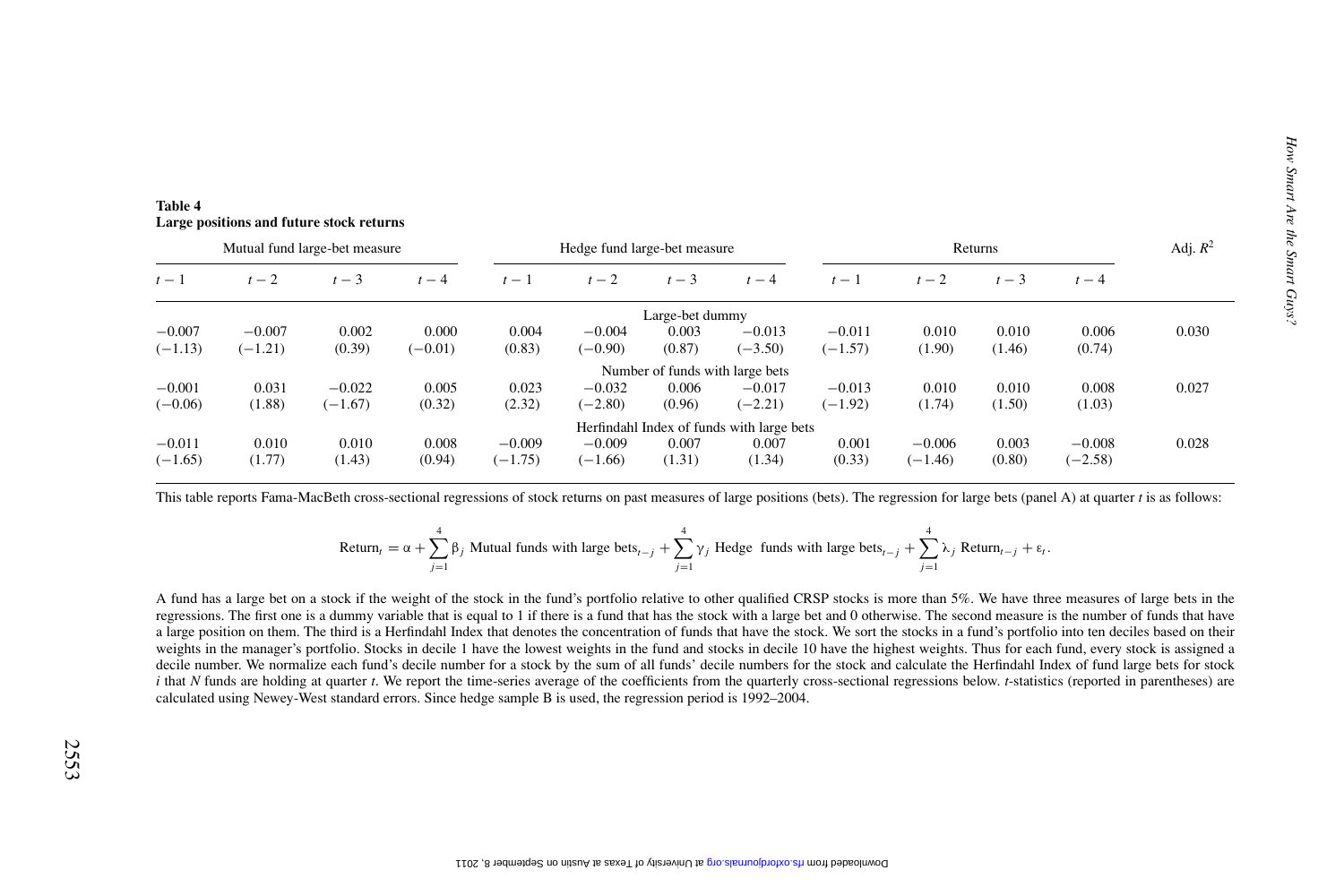since factor models fit even less precisely to hedge fund returns for the reasons discussed in the beginning of the article.

## **5.1 Standard DGTW performance**

We closely follow DGTW (1997) and Wermers (2000) in calculating performance relative to the benchmarks. Excess returns are measured relative to the DGTW 125 size, industry-adjusted BE/ME, and momentum benchmarks.<sup>23</sup> CS measures the ability of managers to pick stocks within the size, BE/ME, and momentum benchmarks. The CT measure calculates the returns of the 125 portfolios with current weights on these portfolios relative to the returns with the previous year's weights. It captures the ability of funds to time characteristics across the benchmark portfolios. The AS uses the previous year's portfolio weights to measure the returns due to a manager's propensity to hold stocks of a particular style. The combination of AS, CT, and CS equals a fund's average return. For hedge fund firms or mutual funds, we calculate the performance measures on a quarterly basis for each firm and then perform value- or equalweighted averages across firms. Because the hedge sample B database has few firms in early years of the sample, we begin reporting in 1986, when four hedge fund firms report, but we recognize that the reliability of our estimates increases as more hedge fund firms are available (as shown in panel B of Table 1).

Panel A of Table 5 reports year-by-year value-weighted performance measures and subperiod summary statistics of value-weighted performance measures. The gross return indicates that there is substantial variation in the returns from hedge funds and those from both the market indices and actively managed mutual funds. We examine the causes of that return through the benchmark decomposition. In panel A, the CS measure is positive in thirteen of nineteen years for hedge funds and fifteen of nineteen years for mutual funds. Nevertheless, hedge fund CS measures are larger than mutual fund CS measures in thirteen of nineteen years. The largest deviation in the characteristic selectivity measure for hedge funds is 15.8% in 1999, when hedge funds outperformed mutual funds by 9.74%.

Both hedge funds and mutual funds tend to generate negative characteristic timing in many years of the sample, and hedge funds exhibit higher CT measures in only nine of nineteen years. Hedge funds exhibit better average returns to the style benchmarks (AS) compared to mutual funds in only seven of nineteen years.

Panel A of Table 5 also presents summary statistics for 1986–1994, 1995– 2004, and 1986–2004. We choose to divide the sample in 1995 because our sample (hedge sample B) includes more than a hundred hedge fund firms from 1995 on and this is roughly the midpoint of our nineteen-year sample. The average return of hedge funds is higher than mutual funds in the second subperiod

<sup>&</sup>lt;sup>23</sup> The industry-adjusted book-to-market equity is from Wermers (2003). We thank Russ Wermers for graciously providing the benchmark returns. The DGTW (1997) benchmarks are available at http://www.smith.umd.edu/ faculty/rwermers/ftpsite/Dgtw/coverpage.htm.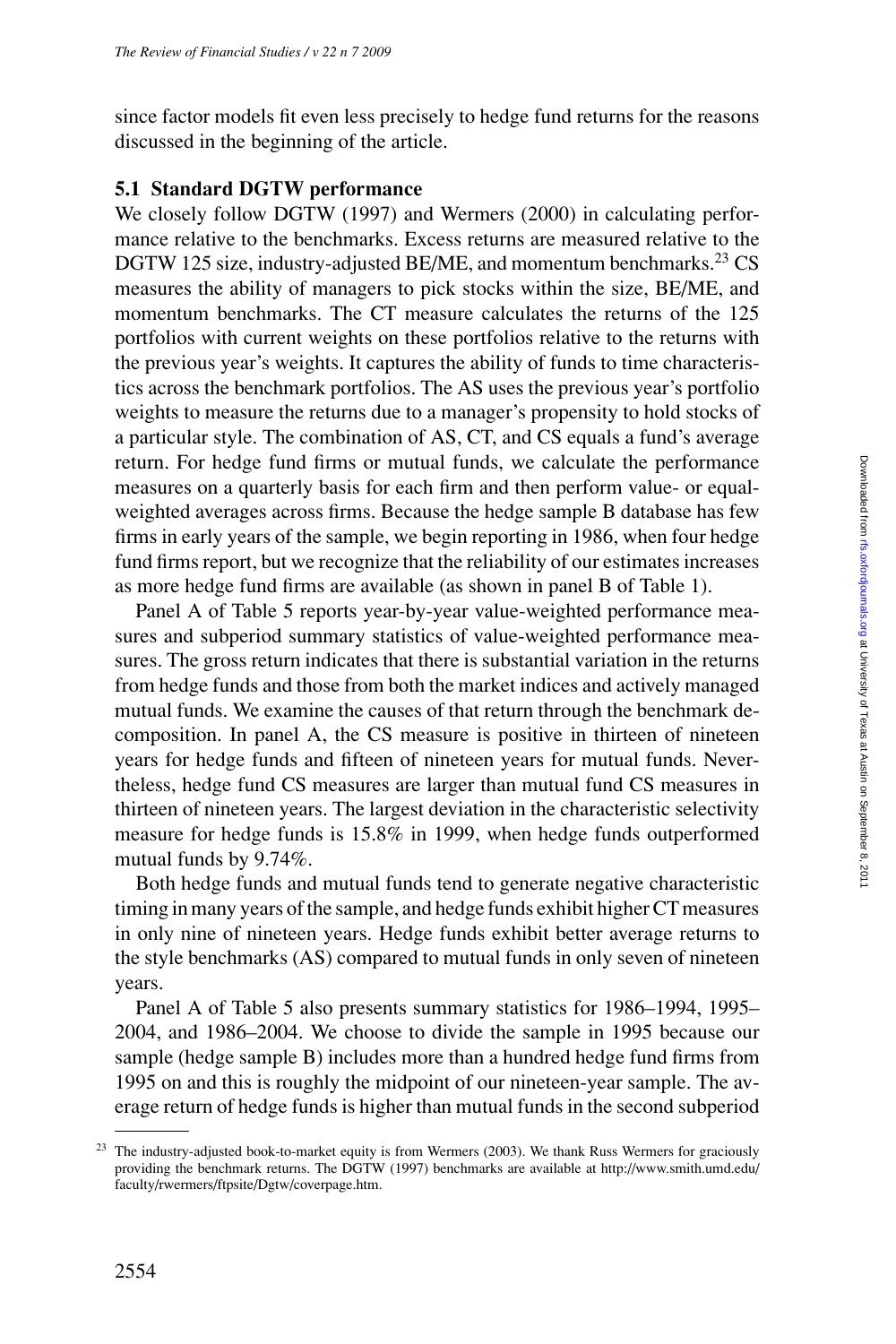|           |           |                  |          | Panel A: Value-weighted performance measures with size, BE/ME, and momentum benchmarks |         |         |                |         |           |                |           |          |                |           |
|-----------|-----------|------------------|----------|----------------------------------------------------------------------------------------|---------|---------|----------------|---------|-----------|----------------|-----------|----------|----------------|-----------|
| Year      |           | CRSP w/Dividends |          | Gross returns                                                                          |         |         | CS performance |         |           | CT performance |           |          | AS performance |           |
|           | <b>VW</b> | EW               | H        | М                                                                                      | $H - M$ | Н       | M              | $H - M$ | H         | M              | $H - M$   | H        | M              | $H - M$   |
| 1986      | 15.57     | 7.87             | 14.08    | 16.97                                                                                  | $-2.88$ | 3.44    | 0.07           | 3.37    | $-4.77$   | $-0.18$        | $-4.58$   | 16.62    | 15.47          | 1.15      |
| 1987      | 1.82      | $-8.47$          | $-1.02$  | 2.61                                                                                   | $-3.64$ | 1.23    | 0.63           | 0.60    | 0.34      | 0.45           | $-0.11$   | 2.21     | 1.58           | 0.63      |
| 1988      | 17.55     | 18.82            | 24.44    | 17.64                                                                                  | 6.80    | 3.30    | $-0.12$        | 3.42    | $-0.96$   | $-0.99$        | 0.03      | 17.19    | 18.05          | $-0.85$   |
| 1989      | 28.43     | 11.84            | 31.12    | 29.27                                                                                  | 1.85    | 2.59    | 0.38           | 2.21    | $-0.50$   | $-0.71$        | 0.21      | 20.28    | 28.25          | $-7.96$   |
| 1990      | $-6.08$   | $-21.61$         | $-8.29$  | $-6.79$                                                                                | $-1.50$ | $-1.32$ | 0.16           | $-1.48$ | 0.18      | 0.30           | $-0.12$   | $-2.09$  | $-6.09$        | 4.00      |
| 1991      | 33.64     | 51.60            | 42.20    | 37.56                                                                                  | 4.64    | 3.81    | 1.13           | 2.68    | $-0.16$   | $-0.42$        | 0.26      | 26.24    | 34.05          | $-7.81$   |
| 1992      | 9.06      | 26.84            | 8.26     | 10.31                                                                                  | $-2.05$ | $-1.71$ | 0.70           | $-2.41$ | $-1.36$   | $-1.46$        | 0.10      | 10.21    | 10.46          | $-0.25$   |
| 1993      | 11.59     | 26.88            | 13.28    | 13.37                                                                                  | $-0.09$ | 2.92    | 2.55           | 0.37    | 0.30      | 0.51           | $-0.21$   | 3.97     | 8.67           | $-4.70$   |
| 1994      | $-0.76$   | $-5.08$          | $-0.54$  | 0.19                                                                                   | $-0.73$ | $-0.61$ | 0.13           | $-0.74$ | $-0.02$   | 0.01           | $-0.03$   | 1.82     | 0.10           | 1.72      |
| 1995      | 35.67     | 30.23            | 36.91    | 37.69                                                                                  | $-0.78$ | 0.49    | 0.73           | $-0.24$ | $-0.81$   | $-0.13$        | $-0.68$   | 30.73    | 33.74          | $-3.00$   |
| 1996      | 21.16     | 17.93            | 22.48    | 22.03                                                                                  | 0.45    | 0.93    | 0.23           | 0.70    | 0.84      | 0.50           | 0.34      | 18.92    | 19.55          | $-0.63$   |
| 1997      | 30.35     | 20.16            | 28.67    | 30.26                                                                                  | $-1.60$ | $-0.84$ | $-0.97$        | 0.13    | $-0.93$   | 0.09           | $-1.02$   | 29.18    | 29.44          | $-0.27$   |
| 1998      | 22.30     | $-2.90$          | 23.69    | 23.14                                                                                  | 0.56    | 2.70    | $-0.43$        | 3.13    | 1.96      | 1.31           | 0.65      | 18.14    | 21.81          | $-3.66$   |
| 1999      | 25.26     | 33.76            | 43.73    | 29.57                                                                                  | 14.16   | 15.80   | 6.06           | 9.74    | 5.52      | 3.99           | 1.53      | 18.71    | 17.81          | 0.90      |
| 2000      | $-11.04$  | $-11.13$         | 0.17     | $-5.48$                                                                                | 5.65    | 7.84    | 3.19           | 4.64    | $-0.33$   | $-1.25$        | 0.91      | $-6.40$  | $-6.31$        | $-0.09$   |
| 2001      | $-11.27$  | 22.10            | $-11.27$ | $-10.87$                                                                               | $-0.39$ | $-0.45$ | 1.29           | $-1.75$ | 4.24      | 5.63           | $-1.39$   | $-15.02$ | $-16.40$       | 1.38      |
| 2002      | $-20.85$  | $-10.94$         | $-21.83$ | $-21.33$                                                                               | $-0.49$ | $-1.87$ | $-0.80$        | $-1.07$ | 1.18      | 1.63           | $-0.45$   | $-21.09$ | $-20.17$       | $-0.92$   |
| 2003      | 33.15     | 72.60            | 35.28    | 32.14                                                                                  | 3.14    | 1.06    | 0.43           | 0.63    | $-1.31$   | $-1.29$        | $-0.03$   | 35.42    | 32.96          | 2.45      |
| 2004      | 13.01     | 21.77            | 14.92    | 12.09                                                                                  | 2.83    | 1.52    | 0.29           | 1.23    | 1.13      | 0.15           | 0.98      | 11.25    | 11.55          | $-0.30$   |
| 1986-1994 | 12.31     | 12.08            | 13.73    | 13.46                                                                                  | 0.27    | 1.52    | 0.63           | 0.89    | $-0.77$   | $-0.28$        | $-0.50$   | 10.72    | 12.28          | $-1.57$   |
|           |           |                  | (2.10)   | (2.39)                                                                                 | (0.43)  | (1.41)  | (1.28)         | (1.12)  | $(-1.96)$ | $(-1.17)$      | $(-1.25)$ | (2.85)   | (2.46)         | $(-0.70)$ |
| 1995-2004 | 13.77     | 19.36            | 17.28    | 14.92                                                                                  | 2.35    | 2.72    | 1.00           | 1.71    | 1.15      | 1.06           | 0.08      | 11.99    | 12.40          | $-0.41$   |
|           |           |                  | (2.44)   | (2.29)                                                                                 | (1.74)  | (1.72)  | (1.47)         | (1.62)  | (1.40)    | (1.36)         | (0.36)    | (1.95)   | (2.04)         | $(-0.52)$ |
| 1986-2004 | 13.08     | 15.91            | 15.59    | 14.23                                                                                  | 1.36    | 2.15    | 0.82           | 1.32    | 0.24      | 0.43           | $-0.19$   | 11.38    | 12.34          | $-0.96$   |
|           |           |                  | (3.24)   | (3.30)                                                                                 | (1.55)  | (2.22)  | (1.94)         | (1.98)  | (0.50)    | (1.00)         | $(-0.84)$ | (3.10)   | (3.14)         | $(-0.80)$ |

2555 (*Continued overleaf*)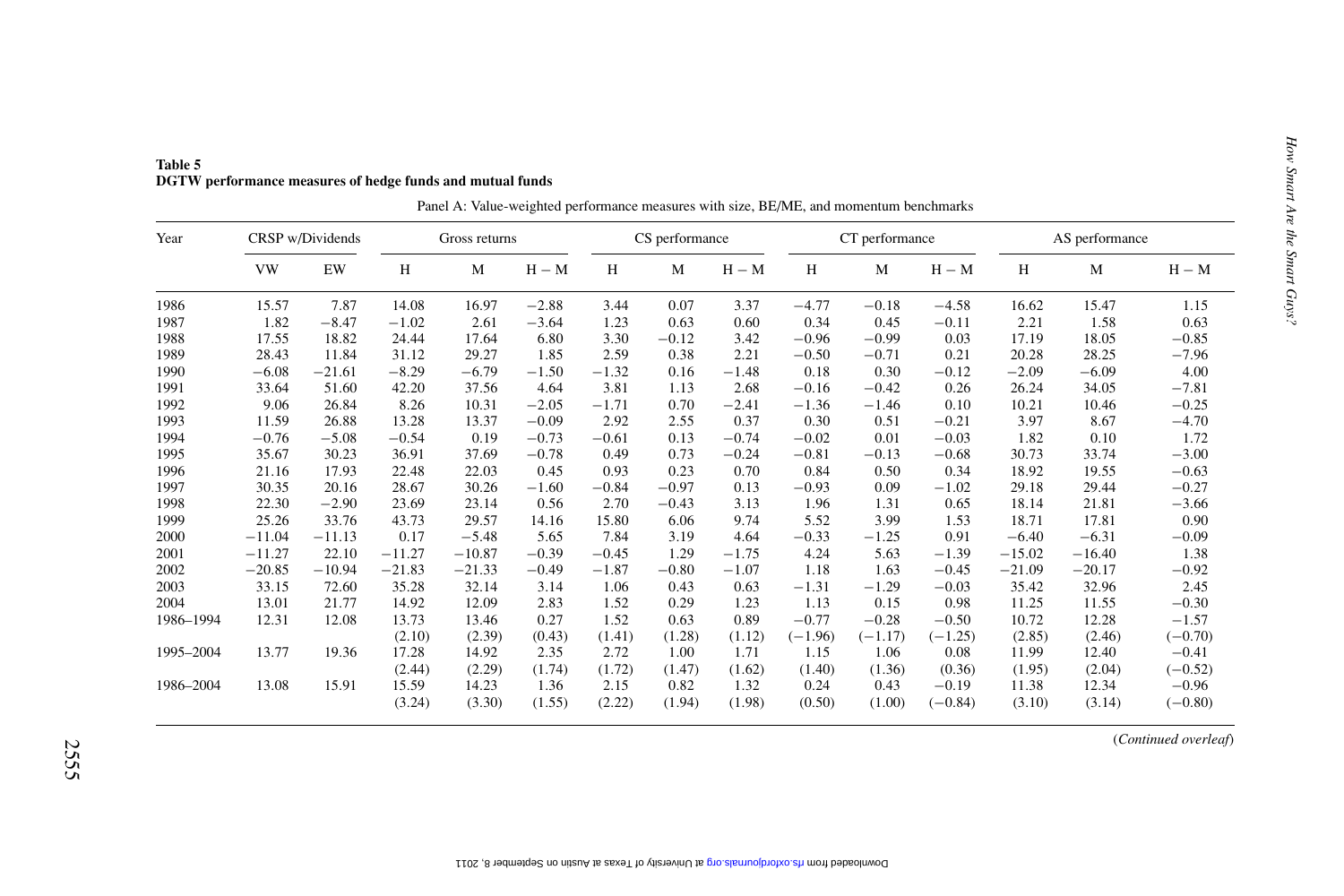| Table 5<br>(Continued) |           |                  |                 |                 | Panel B: Equal-weighted DGTW Measures with size, BE/ME, and momentum benchmarks |                |                |                      |                                                           |                      |                      |                 |                 |                |
|------------------------|-----------|------------------|-----------------|-----------------|---------------------------------------------------------------------------------|----------------|----------------|----------------------|-----------------------------------------------------------|----------------------|----------------------|-----------------|-----------------|----------------|
| Year                   |           | CRSP w/Dividends |                 | Gross returns   |                                                                                 |                | CS performance |                      |                                                           | CT performance       |                      |                 | AS performance  |                |
|                        | <b>VW</b> | EW               | H               | M               | $H - M$                                                                         | H              | M              | $H - M$              | H                                                         | M                    | $H - M$              | H               | M               | $H - M$        |
| 1986-1994              | 12.31     | 12.08            | 13.56<br>(2.02) | 13.50<br>(2.32) | 0.06<br>(0.19)                                                                  | 0.53<br>(0.41) | 0.75<br>(1.60) | $-0.22$<br>$(-0.17)$ | $-0.48$<br>$(-0.62)$                                      | $-0.27$<br>$(-1.07)$ | $-0.21$<br>$(-0.29)$ | 13.76<br>(2.30) | 13.14<br>(2.35) | 0.61<br>(1.00) |
| 1995-2004              | 13.77     | 19.36            | 18.19<br>(2.46) | 15.44<br>(2.37) | 2.75<br>(1.98)                                                                  | 2.66<br>(1.65) | 0.87<br>(1.20) | 1.79<br>(1.74)       | 1.27<br>(2.13)                                            | 0.76<br>(1.19)       | 0.51<br>(1.37)       | 14.35<br>(2.22) | 13.85<br>(2.19) | 0.49<br>(1.05) |
| 1986-2004              | 13.08     | 15.91            | 16.00<br>(3.20) | 14.52<br>(3.32) | 1.48<br>(1.58)                                                                  | 1.65<br>(1.56) | 0.81<br>(1.85) | 0.84<br>(1.11)       | 0.44<br>(0.91)                                            | 0.27<br>(0.76)       | 0.17<br>(0.43)       | 14.07<br>(3.20) | 13.52<br>(3.20) | 0.55<br>(1.46) |
|                        |           |                  |                 |                 |                                                                                 |                |                |                      | Panel C: Equal-weighted CS performance within P/S deciles |                      |                      |                 |                 |                |

|      |         |           |           |                 |         |           |         | Price/Sales deciles |           |           |                 |        |         |  |
|------|---------|-----------|-----------|-----------------|---------|-----------|---------|---------------------|-----------|-----------|-----------------|--------|---------|--|
| Year |         | Other     | Low       | PS <sub>2</sub> | PS3     | PS4       | PS5     | PS6                 | PS7       | PS8       | PS <sub>9</sub> | High   | Total   |  |
| 1998 | H       | $-0.07$   | 0.22      | 0.62            | $-0.43$ | $-0.73$   | 0.19    | $-0.75$             | $-2.03$   | 0.10      | 0.87            | 2.19   | 0.10    |  |
|      | M       | $-0.02$   | 0.02      | 0.35            | $-0.49$ | $-0.47$   | $-0.46$ | $-0.69$             | $-0.88$   | 0.29      | 0.35            | 0.94   | $-1.06$ |  |
|      | $H - M$ | $-0.06$   | 0.20      | 0.27            | 0.06    | $-0.26$   | 0.64    | $-0.06$             | $-1.15$   | $-0.19$   | 0.52            | 1.25   | 1.17    |  |
|      |         | $(-0.63)$ | (0.63)    | (0.92)          | (0.26)  | $(-1.15)$ | (2.29)  | $(-0.15)$           | $(-2.25)$ | $(-0.88)$ | (1.23)          | (1.71) | (0.85)  |  |
| 1999 | H       | 0.02      | $-0.58$   | $-0.45$         | $-0.11$ | 0.12      | 0.00    | 0.94                | 0.34      | 2.07      | 2.14            | 11.37  | 16.02   |  |
|      | M       | $-0.02$   | $-0.38$   | $-0.46$         | $-0.46$ | $-0.35$   | $-0.38$ | $-0.10$             | $-0.13$   | 0.67      | 0.89            | 7.06   | 6.30    |  |
|      | $H - M$ | 0.05      | $-0.20$   | 0.01            | 0.35    | 0.47      | 0.37    | 1.04                | 0.47      | 1.40      | 1.25            | 4.30   | 9.72    |  |
|      |         | (0.94)    | $(-0.66)$ | $(-0.03)$       | (1.19)  | (2.09)    | (1.53)  | (2.08)              | (1.31)    | (1.17)    | (1.94)          | (3.05) | (3.66)  |  |
| 2000 | H       | $-0.03$   | 0.26      | $-0.51$         | 0.06    | 0.86      | 1.73    | 0.72                | 0.31      | 0.66      | 1.56            | 1.79   | 7.48    |  |
|      | M       | $-0.03$   | $-0.23$   | $-0.17$         | $-0.17$ | 0.65      | 1.34    | $-0.14$             | 0.35      | 0.15      | 1.13            | 1.42   | 4.39    |  |
|      | $H - M$ | 0.00      | 0.49      | $-0.34$         | 0.23    | 0.21      | 0.39    | 0.86                | $-0.04$   | 0.51      | 0.42            | 0.37   | 3.09    |  |

(−0.03) (1.37) (−0.62) (0.87) (0.99) (0.81) (3.26) (−0.07) (0.98) (0.62) (0.26) (1.83)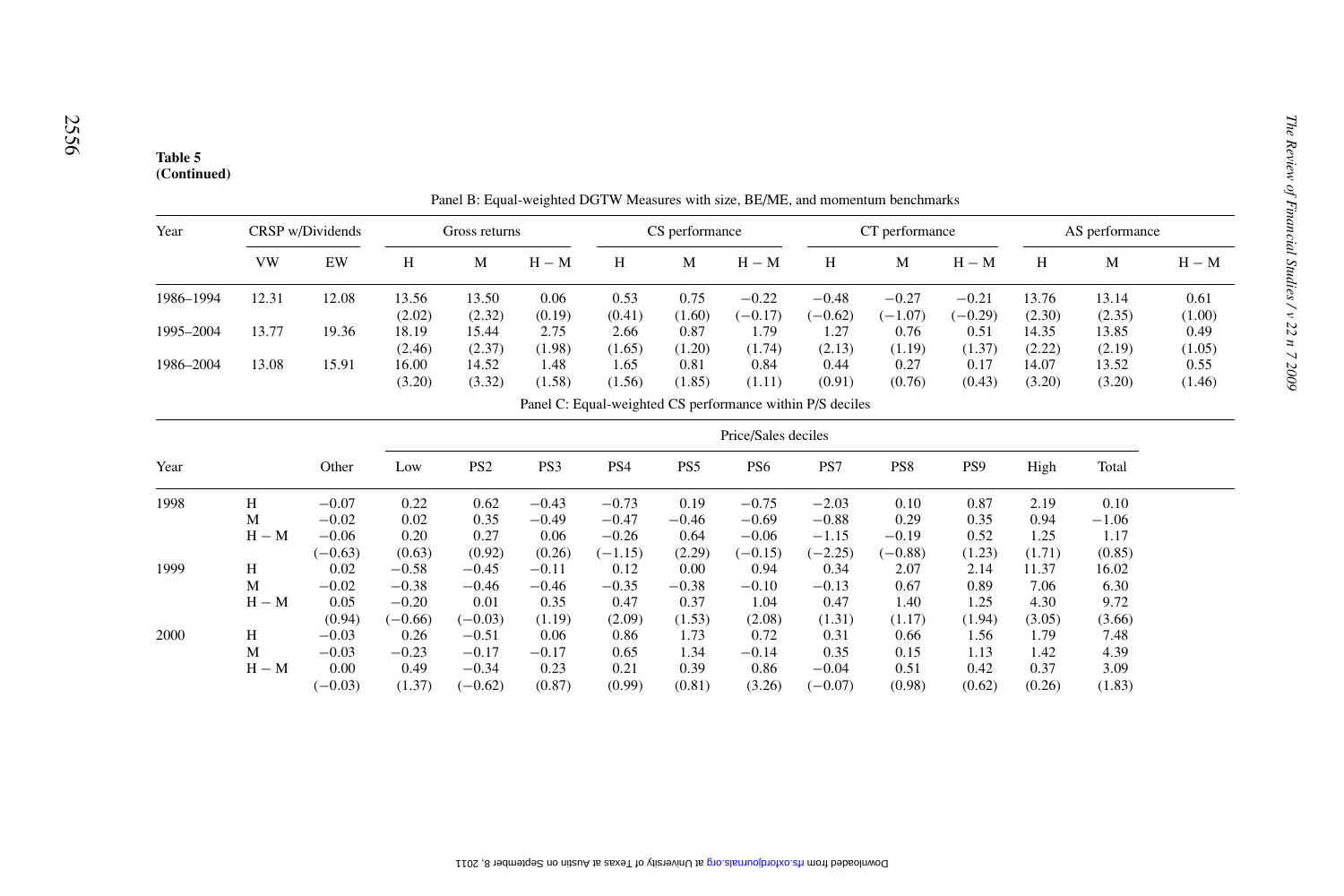### **Table 5 (Continued)**

| Year      |       | CRSP w/Dividends |                 | Gross returns   |                |                | CS performance |                |                      | CT performance       |                      |                 | AS performance  |                |
|-----------|-------|------------------|-----------------|-----------------|----------------|----------------|----------------|----------------|----------------------|----------------------|----------------------|-----------------|-----------------|----------------|
|           | VW    | EW               | Н               | М               | $H - M$        | H              | М              | $H - M$        | Н                    | М                    | $H - M$              | H               | М               | $H - M$        |
| 1986-1994 | 12.31 | 12.08            | 13.80<br>(2.06) | 13.45<br>(2.38) | 0.35<br>(0.33) | 1.45<br>(1.16) | 0.65<br>(1.28) | 0.80<br>(0.83) | $-0.73$<br>$(-1.51)$ | $-0.29$<br>$(-1.16)$ | $-0.43$<br>$(-0.95)$ | 13.27<br>(2.25) | 13.25<br>(2.46) | 0.02<br>(0.19) |
| 1995-2004 | 13.77 | 19.36            | 17.23<br>(2.44) | 14.94<br>(2.29) | 2.30<br>(1.74) | 2.70<br>(1.74) | 0.99<br>(1.45) | 1.72<br>(1.65) | 1.22<br>(1.40)       | 1.11<br>(1.28)       | 0.11<br>(0.39)       | 13.10<br>(2.01) | 12.80<br>(1.97) | 0.30<br>(1.12) |
| 1986-2004 | 13.08 | 15.91            | 15.61<br>(3.21) | 14.23<br>(3.30) | 1.38<br>(1.43) | 2.11<br>(2.10) | 0.83<br>(1.93) | 1.28<br>(1.80) | 0.30<br>(0.57)       | 0.45<br>(0.94)       | $-0.15$<br>$(-0.59)$ | 13.18<br>(3.00) | 13.01<br>(3.08) | 0.17<br>(0.66) |

Panel D: Value-weighted DGTW performance measures with P/S benchmarks

This table reports DGTW measures for hedge fund firms (hedge sample B) and actively managed mutual funds with different benchmarks. For both the mutual funds (M) and hedge funds (H) samples, and their difference (H <sup>−</sup> M), the three DGTW performance measures (CS, CT, and AS) are reported. We also report CRSP value-weighted (VW) and equal-weighted (EW) portfolio returns. The CS (characteristic selectivity) measure for <sup>a</sup> fund in quarter *<sup>t</sup>* is calculated as follows:

$$
CS_t = \sum_{i=1}^N w_{i,t-1} (R_{i,t} - R_t^b i, t-1),
$$

where  $w_{i,t-1}$  is the manager's portfolio weight on stock *i* at the end of quarter  $t-1$ ,  $R_{i,t}$  is the quarterly return of stock *i*, and  $R_i^b$  *i*,  $t-1$  is the quarter *t* benchmark portfolio that is matched to stock *i* at quarter *<sup>t</sup>* <sup>−</sup> 1. The quarterly fund numbers are compounded to compute annual returns, resulting in <sup>a</sup> full-period CS measure for each fund. The CS measure is then averaged across firms both value weighted (using a fund's total equity holdings from the prior quarter end (panels A and D) and equal weighted (panels B and C). The CT (characteristic timing) measure captures the ability of the fund to switch between investment styles. The CT measure for <sup>a</sup> fund at quarter *<sup>t</sup>* is

$$
CT_t = \sum_{i=1}^{N} w_{i,t-1} R_t^{b} i, t-1-w_{i,t-5} R_t^{b} i, t-5.
$$

This CT measure is the difference between the returns of the benchmark portfolio using quarter  $t - 1$  and quarter  $t - 5$  fund weights. The Average Style (AS) measure is calculated, for quarter t, by matching the portfolio weight of each stock held by a fund at quarter  $t = 5$ ,  $w_{i,t-5}$ , with the benchmark portfolio for that stock at quarter  $t = 5$ ,  $R_i^b$  i,  $t = 5$ :

$$
AS_t = \sum_{i=1}^{N} w_{i,t-5} R_t^{b} i, t-5.
$$

AS + CT + AS equals the gross (total) return of each fund in a quarter but the annual results do not match since quarterly returns are compounded to annual returns. Panels A, B, and C report the DGTW (1997) performance measures with size, industry-adjusted BE/ME, and momentum (from Wermers 2003) as benchmarks. Panel A reports performance numbers that are value weighted according to the market capitalization in equities at the end of the previous quarter. Both year-by-year and subperiod numbers are reported. Panel B reports summary performance numbers that are equal weighted across funds. Panel C reports CS performance measures for 1998, 1999, and 2000 for firms divided into eleven equal-weighted portfolios on price-to-sales (P/S). Even though we divide the firms into eleven P/S groups, the benchmark portfolios for the CS measure are still the 125 size, BE/ME, and momentum portfolios. Panel D uses value-weighted performance with size, momentum (prior year returns), and P/S, as benchmarks. For all stocks with sales information, we divide them into ten deciles according to their most recent price/sales ratios. All stocks without sales information (missing or no sales) are classified as others or P0. For firms with a valid P/S, benchmark portfolios are 132 portfolios based on dependent sorts on size (three groups), momentum (four groups), and P/S ratio (eleven groups). All returns are annualized and in percentage per year. Only funds with five or more securities for the quarter are included in the analysis. *t*-statistics for differences within a year in panel C are computed cross-sectionally across funds by performing a nonpaired *<sup>t</sup>*-test (assuming unequal variances) of the difference in quarterly (CS, CT, or AS) measures between hedge funds and mutual funds. *<sup>t</sup>*-statistics across years are calculated based on average quarterly measures for each fund type. *<sup>t</sup>*-statistics for time-series differences between hedge funds and mutual funds are calculated from the quarterly time series of hedge funds and mutual funds with <sup>a</sup> paired *<sup>t</sup>*-test assuming unequal variances. *<sup>t</sup>*-statistics are given in parentheses.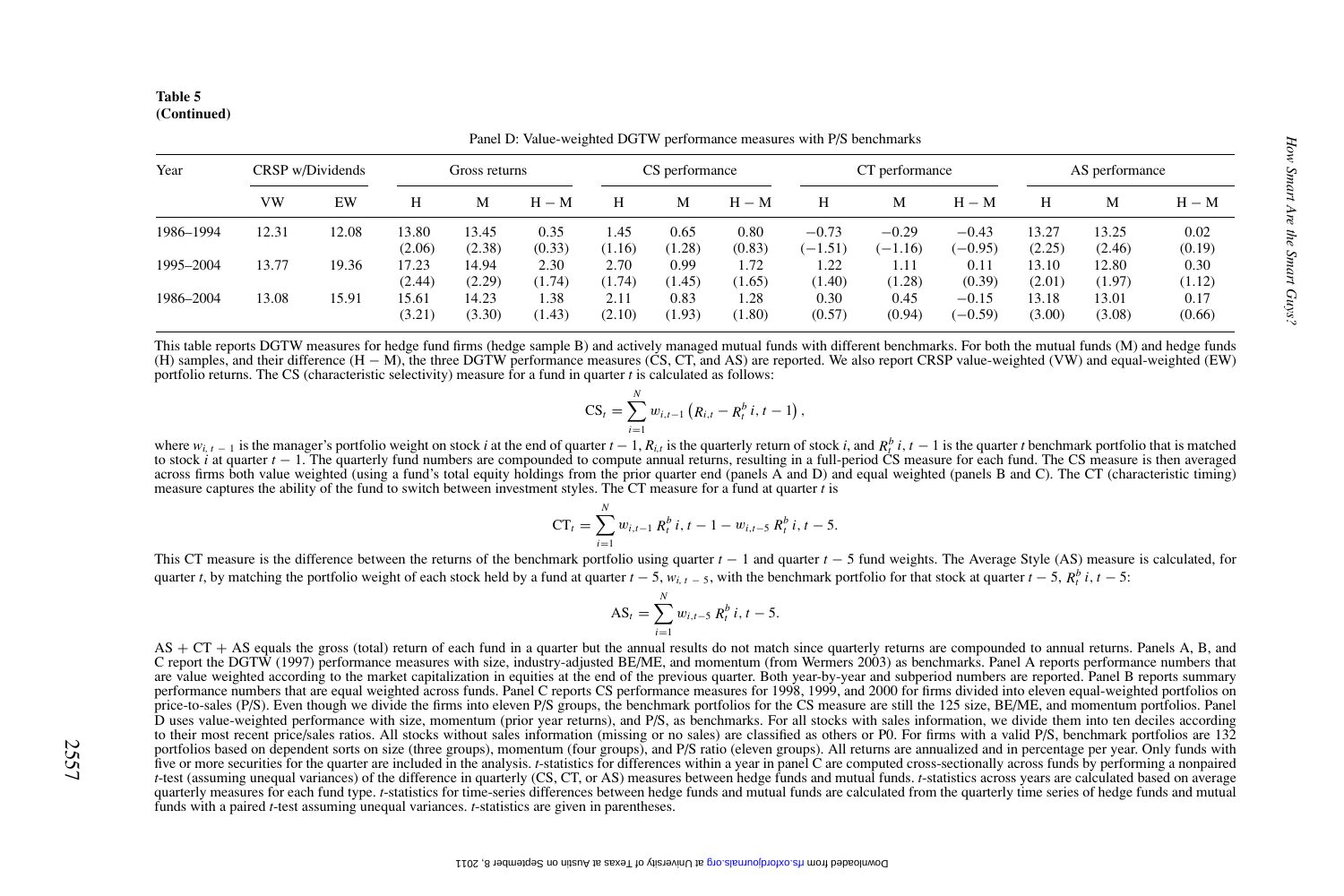(2.35% per year) for a statistically insignificant difference between hedge funds and mutual funds of 1.36% for the entire period. This positive performance generally consists of positive CS performance and negative average CT and AS. The positive performance of mutual funds in terms of their CS measures of 0.82 is in line with the 0.72 for the total net asset-weighted performance found by Wermers (2000) in an earlier 1975–1994 period. In comparison to the 125 benchmark portfolios, hedge funds outperform mutual funds in stock picking (CS) in both the first (0.89% per year) and second (1.71% per year) subperiod. Over the whole 1986–2004 period, both hedge funds and mutual funds deliver positive and significant stock selection ability. The difference in stock selection between hedge funds and mutual funds is 1.32% per year and marginally significant, with a *t*-statistic of 1.98. Over the entire period, the difference between the hedge and mutual fund CT measure is −0.19% per year, and the average style difference is  $-0.96$ ; both are insignificantly different from zero.<sup>24</sup>

Using portfolio measures that equal-weight across portfolios in Panel B of Table 5 demonstrates differences between mutual funds and hedge funds that are similar in economic magnitude to results found with value-weighted portfolios. Both mutual funds and hedge funds exhibit positive abnormal returns, but this is due to their average style. In comparison to mutual funds, hedge funds exhibit higher overall CS (0.84% per year), CT (0.17), and AS (0.55) measures, but none of these differences, nor their total, is statistically different from zero. While the total returns of hedge funds are extremely similar whether measured with equal or value weighting, value-weighted returns exhibit more evidence of security selection ability, largely because of the outperformance of large hedge funds in 1999 and 2000.

## **5.2 Abnormal returns from 1998 to 2000**

We specifically wish to address whether hedge funds' performance during the late 1990s was confined to high returns on technology stocks. Brunnermeier and Nagel (2004) argue that P/S adequately captures tech stocks and find that hedge funds made large returns on these stocks from 1998 to 2000. Since book-to-market benchmarks are inadequate for classifying tech stocks, but sales numbers are more relevant, we reexamine performance using ten P/S deciles, knowing that most tech stocks fall into the higher P/S categories.

Panel C of Table 5 shows returns to stocks in ten P/S deciles plus one group for stocks that did not report sales. Like in panels A and B, portfolio returns are again in excess of the 125 size, BE/ME, and momentum benchmarks. So that the results are not dominated by a couple of firms within groups, returns are equal weighted within each P/S group. Out of the 9.72% equal-weighted CS performance difference between hedge funds and mutual funds in 1999, 6.95%  $(1.40\% + 1.25\% + 4.30\%)$  comes from the three highest P/S deciles. Hedge

<sup>&</sup>lt;sup>24</sup> Although we believe the factor model approach to be substantially less accurate, because of convention we also estimate the standard four-factor model (MTB, SMB, HML, and WML) on our value-weighted hedge fund holding returns. We obtain slightly negative (and insignificant) alphas for hedge funds.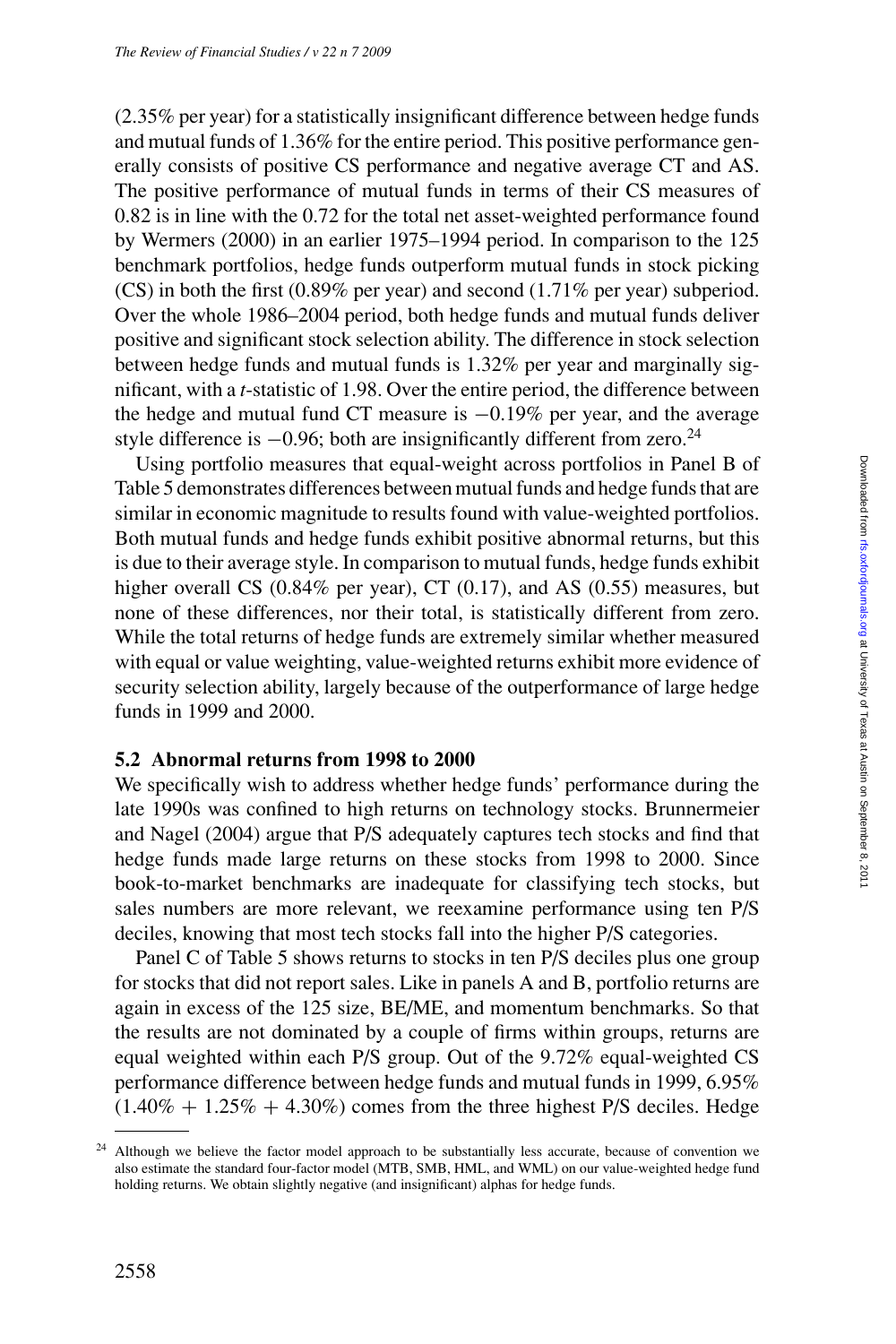funds earned 1.58% more than mutual funds in these top three deciles in 1998 and 1.30% in 2000. Although P/S is an imperfect proxy to capture tech stocks, it appears that much of the returns during the 1998–2000 period cluster in the high P/S quintiles, which confirms Brunnermeier and Nagel's (2004) finding that hedge funds earned abnormal returns within high P/S stocks in the tech stock boom. However, our overall analysis shows that their finding of large returns in 1998–2000 is specific only to high price-to-sales stocks and only to the bubble period.

To gauge abnormal returns after controlling for Internet stocks, we reformulate benchmark portfolios using three groups on size, four on momentum, and eleven on price-to-sales. Panel D of Table 5 presents aggregate performance information with these 132 benchmark portfolios. Due to more year-to-year variation, the value-weighted CS performance difference of hedge funds minus mutual funds is a statistically insignificant 1.28% per year, which is between the average CS difference measures of 1.32 and 0.84 in panels A and B. The CT and AS performance differences are −0.19 and 0.17%, respectively.

## **5.3 Performance related to stock turnover**

Perhaps hedge funds do not outperform because a subset uses stocks primarily for hedging option positions, or they may specialize in high-frequency trading. Since funds that use stocks for hedging purposes will likely hold their positions for only short periods of time, we can partially address these concerns by focusing on the performance of hedge funds with lower turnover. Since our median turnover as previously discussed is 102%, we stratify hedge funds into two groups based on whether the estimated annual turnover in the previous year is less than or greater than 100%. Panel A of Table 6 presents value-weighted DGTW (1997) performance numbers for both of these groups. High-turnover hedge funds earn higher average returns, and this comes primarily through high CS performance (4.16%, *t*-statistic = 1.90). Nevertheless, consistent with Wermers (2000), high-turnover mutual funds outperform low-turnover mutual funds, so that the difference between high-turnover hedge funds and mutual funds is a statistically insignificant  $1.57\%$  per year.<sup>25</sup> Since the group of hedge funds with lower turnover is more likely to capture hedge funds that trade in equity purely for traditional purposes rather than hedging or short-term trading, it is surprising that their performance is so poor.

## **5.4 Performance related to long-equity focus**

Earlier results showed that our samples of hedge funds are predominately long equity in nature. Nevertheless, to the extent that there are funds focusing on short selling, and using their equity positions simply for hedging purposes, this might drag down returns for the entire sample. We segment our sample

<sup>&</sup>lt;sup>25</sup> Note that these returns do not encompass the higher transactions costs incurred through more frequent trading. It is also interesting to note that differences in turnover may also proxy for differential ability.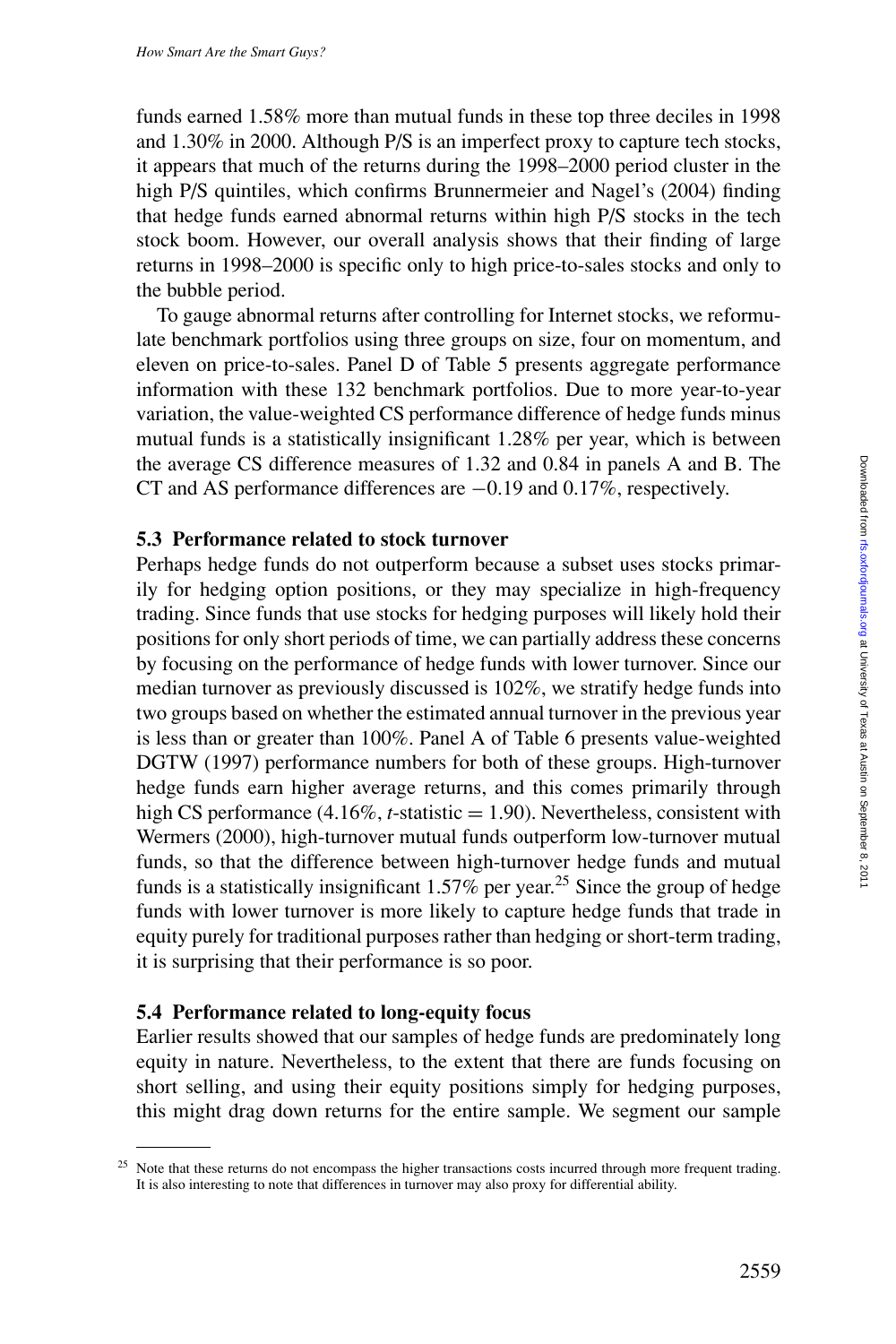|          |        |               |             |                 | Panel A: Hedge funds and mutual funds in two turnover categories                              |         |        |                |         |        |                |         |
|----------|--------|---------------|-------------|-----------------|-----------------------------------------------------------------------------------------------|---------|--------|----------------|---------|--------|----------------|---------|
| Turnover |        | Gross returns |             |                 | CS performance                                                                                |         |        | CT performance |         |        | AS performance |         |
|          | Н      | M             | $H - M$     | H               | M                                                                                             | $H - M$ | H      | M              | $H - M$ | H      | M              | $H - M$ |
| Low      | 16.93  | 14.84         | 2.10        | 1.89            | 0.86                                                                                          | 1.03    | 0.85   | 0.69           | 0.16    | 13.57  | 13.01          | 0.56    |
|          | (3.21) | (3.06)        | (2.09)      | (1.90)          | (1.84)                                                                                        | (1.47)  | (1.30) | (1.18)         | (0.76)  | (2.80) | (2.80)         | (1.35)  |
| High     | 19.32  | 16.97         | 2.35        | 4.16            | 2.59                                                                                          | 1.57    | 0.66   | 0.59           | 0.08    | 14.07  | 13.10          | 0.96    |
|          | (2.97) | (2.83)        | (1.28)      | (1.90)          | (2.07)                                                                                        | (1.02)  | (0.96) | (0.98)         | (0.15)  | (2.77) | (2.67)         | (1.28)  |
|          |        |               |             |                 | Panel B: Hedge funds categorized by correlations between reported returns and holding returns |         |        |                |         |        |                |         |
|          |        |               | Correlation | Number of funds | Equity holding returns                                                                        | CS      | CT     | AS             |         |        |                |         |
|          |        |               | $[-1, 0]$   | 11              | 15.25                                                                                         | 2.93    | 1.47   | 10.52          |         |        |                |         |
|          |        |               |             |                 | (2.62)                                                                                        | (1.94)  | (1.69) | (2.12)         |         |        |                |         |
|          |        |               | [0, 0.5]    | 41              | 13.87                                                                                         | 2.62    | 0.15   | 8.98           |         |        |                |         |
|          |        |               |             |                 | (2.21)                                                                                        | (1.51)  | (0.21) | (1.73)         |         |        |                |         |
|          |        |               | [0.5, 1]    | 78              | 15.90                                                                                         | 2.88    | 0.47   | 10.82          |         |        |                |         |
|          |        |               |             |                 | (2.67)                                                                                        | (1.81)  | (0.83) | (2.28)         |         |        |                |         |

This table reports the value-weighted DGTW (1997) performance of funds based on their turnover (panel A) and the correlation between total returns for all aspects of the hedge fund and their long-equity holding returns. Panel A reports the DGTW measures of the hedge fund firm and the actively managed mutual fund sample for funds that fall into two categories: high  $(>100\%$  per year) and low  $(<100\%$  per year) turnover category. For the mutual funds sample (M) and hedge sample B (H), three DGTW performance measures (CS, CT, and AS) are reported. The differences (H <sup>−</sup> M) of measures between the two samples are also reported. Panel B reports the DGTW performance of hedge funds sorted on their correlations between reported returns (net of fees) from our hedge fund sources (Altvest, TASS, and MAR graveyard) that match up with the firm and the returns from their long-equity holding returns as calculated from 13F holdings. In Panel B we calculate the correlation for each fund between its total returns and equity holding returns and then stratify the sample into three groups: correlation less than or equal to 0, correlation between 0 and 0.5, and correlation greater than 0.5. The equity holding returns and three DGTW performance measures (CS, CT, and AS) are reported. Both panels use the hedge sample B, and due to fewer hedge funds in late 1980s, we report their performance from 1992 to 2004. *<sup>t</sup>*-statistics across years are calculated based on average quarterly measures for each fund type. *<sup>t</sup>*-statistics for time-series differences between hedge funds and mutual funds are calculated from the quarterly time series of hedge funds and mutual funds with <sup>a</sup> paired *<sup>t</sup>*-test assuming unequal variances. *<sup>t</sup>*-statistics are given in parentheses.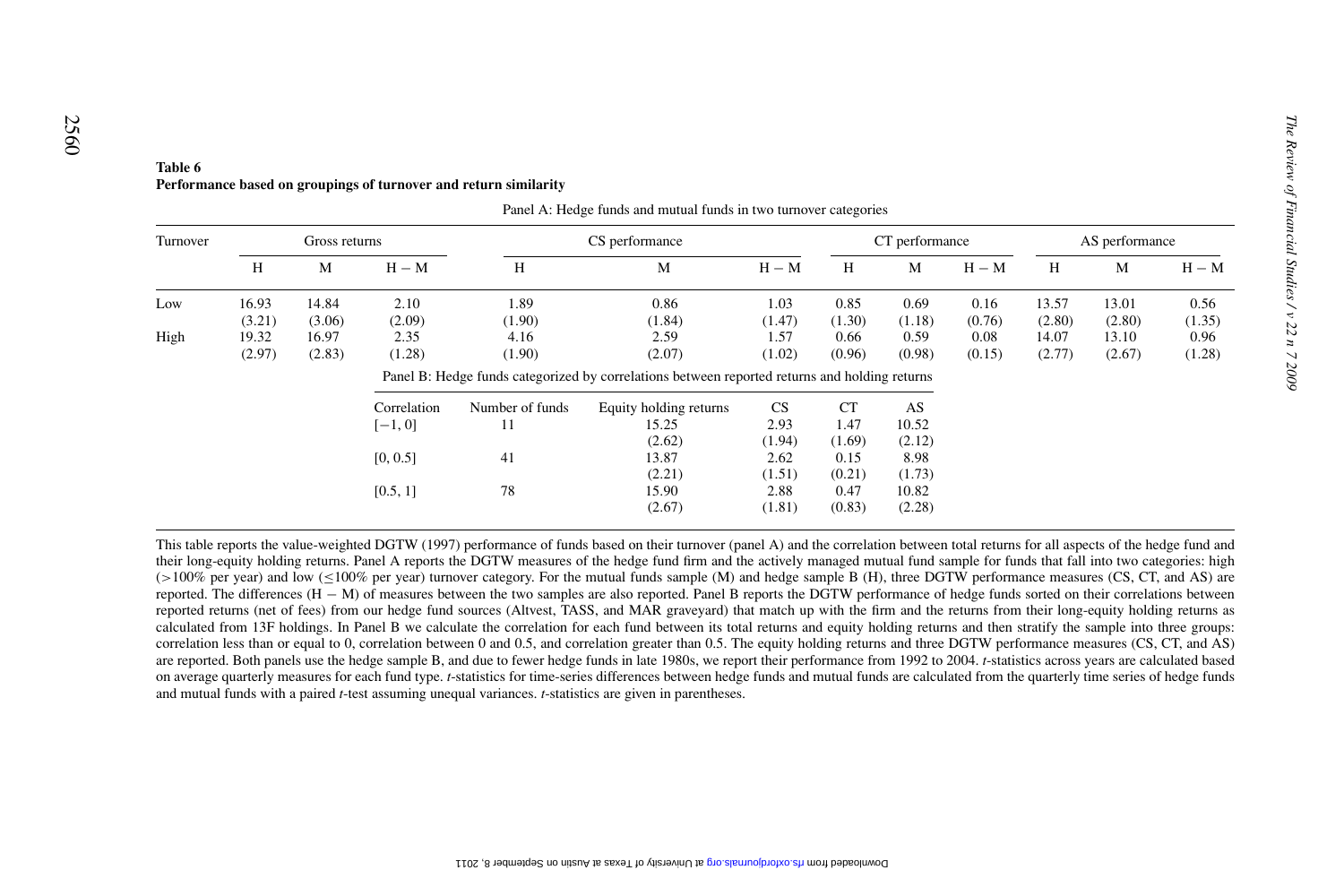into three groups based on the correlations between their long-equity (13F) holdings returns and total returns of the hedge funds, as discussed previously. Panel B of Table 6 shows that while both high and low correlation funds have higher average style returns, the CS and CT performances across the three categories are extremely similar. It does not appear that our previous CS or CT findings are being driven by funds with a shorting focus. Nevertheless, we also take the net of fee returns in the hedge fund return databases minus the returns on the stocks from long positions and regress this return difference on the standard four-factor model (MTB, SMB, HML, and WML). We obtain an insignificant and economically small alpha of 0.09% per month or 1.12% per year. These findings indicate that the inclusion of the component of the return that is missing for our long-equity sample of large, well-known hedge funds does little to improve performance.

## **5.5 Discussion**

In sum, there is no evidence that on average hedge funds have an ability to time styles or pick better styles. There is some statistically weak evidence on a value-weighted basis that hedge funds are better at picking stocks (1.32%) within size, book-to-market, and momentum benchmarks than mutual funds. More importantly, however, this performance is driven by 1999 and 2000, and hence statistically fragile—when examining equal-weighted results or after controlling for price-to-sales benchmarks, the differences between hedge funds and mutual fund stock selection become slightly smaller economically and statistically insignificant.

It is important to note that our result is not simply about statistical significance. Over longer horizons, the stock picking differences between hedge funds and mutual funds may become significant. Yet, even under the assumption that the differences between hedge funds and mutual funds are significant, the 1.32% stock picking or 1.36% difference in gross performance (over 1986– 2004) is small. Although it is difficult to address after-fee performance, since there is no reliable source on hedge fund leverage ratios available that we are aware of, some simple extrapolations with standard fees can provide valuable intuition. Consider the unlevered hedge fund earning an average return from 1986 to 2004, with a standard 2% management fee and 20% performance fee over LIBOR. This means that after paying roughly 3.68% in fees, hedge fund investor return would be 11.91%, as compared to the estimated mutual fund net return of  $13.24\%$ <sup>26</sup> Over our sample period, the unlevered hedge fund earning the average return did not come close to justifying its 20% performance fee on its long-equity investments. Given the substantial costs to leverage, transactions

<sup>26</sup> The average value-weighted return of hedge funds over 1986–2004 is 15.59% and we use the average LIBOR benchmark rate of 5.21% over the period. For mutual funds, we take the gross return of 14.23% (from panel A of Table 5) and subtract the expense of 99 basis points for 1994 as calculated in Wermers (2000). These calculations for both mutual funds and hedge fund ignore transactions costs. To make the calculation simple, we do not consider high water marks.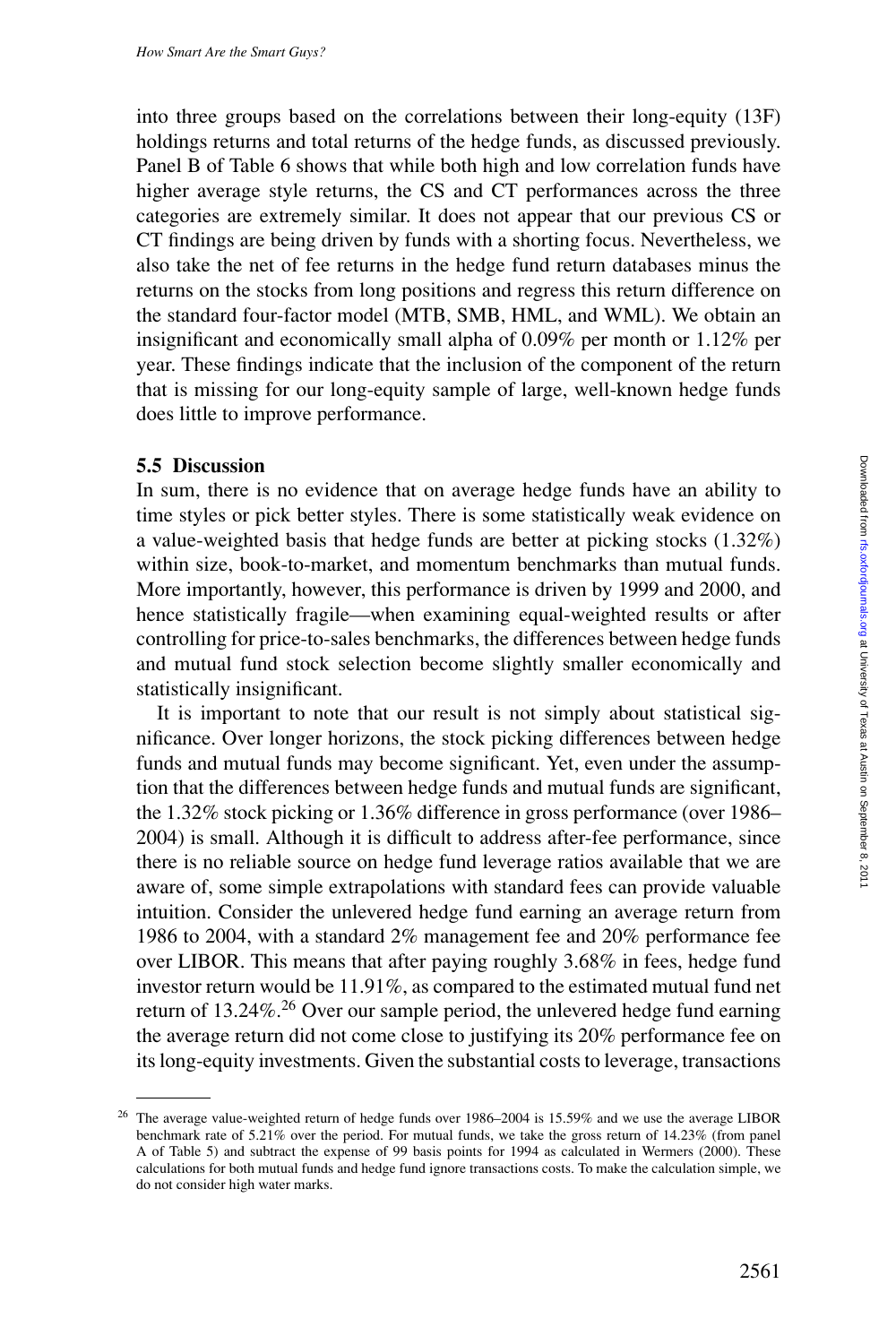

### **Figure 5**

### **The distribution of fund performance**

This figure depicts the distribution of hedge fund performance across hedge fund firms (sample B) and actively managed mutual funds. Panel A is the distribution of funds' characteristic selectivity (CS) measure, and panel B is the distribution of funds' characteristic timing (CT) measure. The CS (characteristic selectivity) measure for a fund is the weighted average of the return on each stock minus the characteristic benchmark return of each stock in the fund's portfolio. The CT (characteristic timing) measure captures the ability of the fund to switch between investment styles. The CT measure for a fund at quarter *t* is the difference between portfolio weights of the average return and weights of the benchmark portfolio during quarter *t* in excess of the return using weights of the fund held at quarter *t* − 5. Annual percentage returns for both measures are displayed. All measures are computed over the life of each fund.

costs, and the high performance fees, it seems highly unlikely that the average long-equity hedge fund was able to earn enough to justify its higher fees even with leverage. Abstracting from statistical significance, the performance difference between hedge fund and mutual fund performance is simply economically small.

A large selling point of hedge funds is the value they appear to create by investing in various asset classes and timing capital between asset classes.While we can only examine long stock positions here, the inability of hedge funds to create any positive returns in timing characteristics (like picking growth, value, or momentum at the right times) casts doubt on the assertion that hedge funds can time markets.

### **6. Are Some Hedge Funds Better Than Others?**

Although the average hedge fund is not much better than mutual funds, there may be more variation in ability for hedge funds, particularly given that they are less likely to have positions similar to the market as compared to mutual funds. We evaluate this (i) by plotting the distribution of CS and CT measures, (ii) more formally by focusing on differential ability ranked by variations of last year's performance, and (iii) then by comparing funds according to their entire history of performance.

### **6.1 The distribution of performance**

Consistent with hedge fund firms taking positions further away from the market index, panel A of Figure 5 shows that hedge fund firms have wider, both positive and negative, tails. More importantly, panel A of Figure 5 shows that there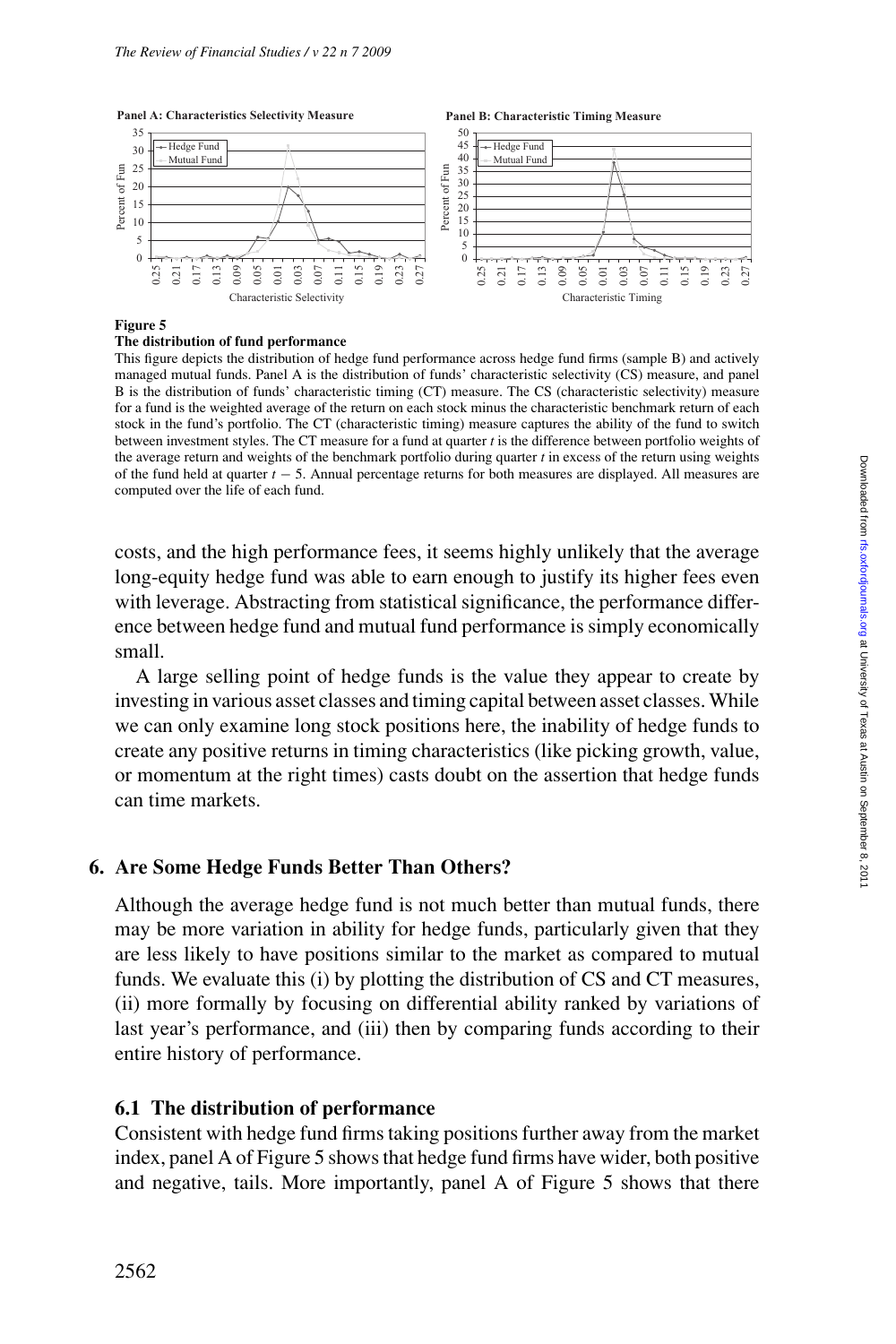seems to exist a slightly larger group of hedge funds (in the right-hand tail) that outperform than is found in the mutual fund industry. This finding seems to exist both with CS stock picking (panel A) and with characteristic timing (panel B). Nevertheless, the weight in the right tail is small, and such analysis does not control for time-series clustering.

### **6.2 Performance persistence**

To examine managers' ability more formally, we consider whether hedge funds that perform well in one year also perform well in the next (exhibit "hot hands"). Using the benchmark approach, DGTW (1997) found that the previously identified patterns of "hot hands" were largely due to momentum. We rank funds according to their ability to generate gross return and then examine the three components of the return in the following year. Because of the limited number of hedge fund firms (in sample B) in earlier years of the sample, we begin the ranking in 1991 and examine returns for 1992–2004.

Panel A of Table 7 examines the gross return and return components of five quintiles of past gross hedge fund or mutual fund return performance. Hedge funds with the highest past quintile of fund performance in the previous year tend to outperform those with low past performance by an economically large but statistically insignificant 5.54% per year. Most of this difference is from stock selection, but the differences between high and low performance are insignificant. Given the large economic magnitudes but insignificant *t*-statistics, in unreported results we examine the year-by-year calculations and find large positive returns in 1998 and 1999, as well as 1993 and 2002. Overall, the gross returns to performance persistence are negative in six of twelve years. For mutual funds, the return differences between best and worst performing funds are similar to those of hedge funds and these gross returns are negative in five of twelve years. The top hedge fund performer earns about 2% more than the top performing mutual funds. Like DGTW (1997), we find that mutual fund managers' CS measures are insignificant between the best and worst past performing funds.

Panel B of Table 7 shows that ranking by the prior year's CS measure also generates a spread in CS performance, but the differences between the best and worst performers are again insignificant. Perhaps our findings of lack of negative style timing are due to ranking only on stock picking ability and not the joint ability to time styles, as well as to select equities. Also shown in panel B, ranking by past year's  $CS + CT$  performance again generates positive but insignificant spreads in CS performance but negative CT differentials. Ranking according to last year's performance, we can find no reliable evidence of "hot hands" either in hedge funds or mutual funds.

### **6.3 Performance using each firm's whole history**

Table 8 examines performance for hedge fund firms based on their entire past stock picking (CS) performance (panel A) and stock picking and timing ability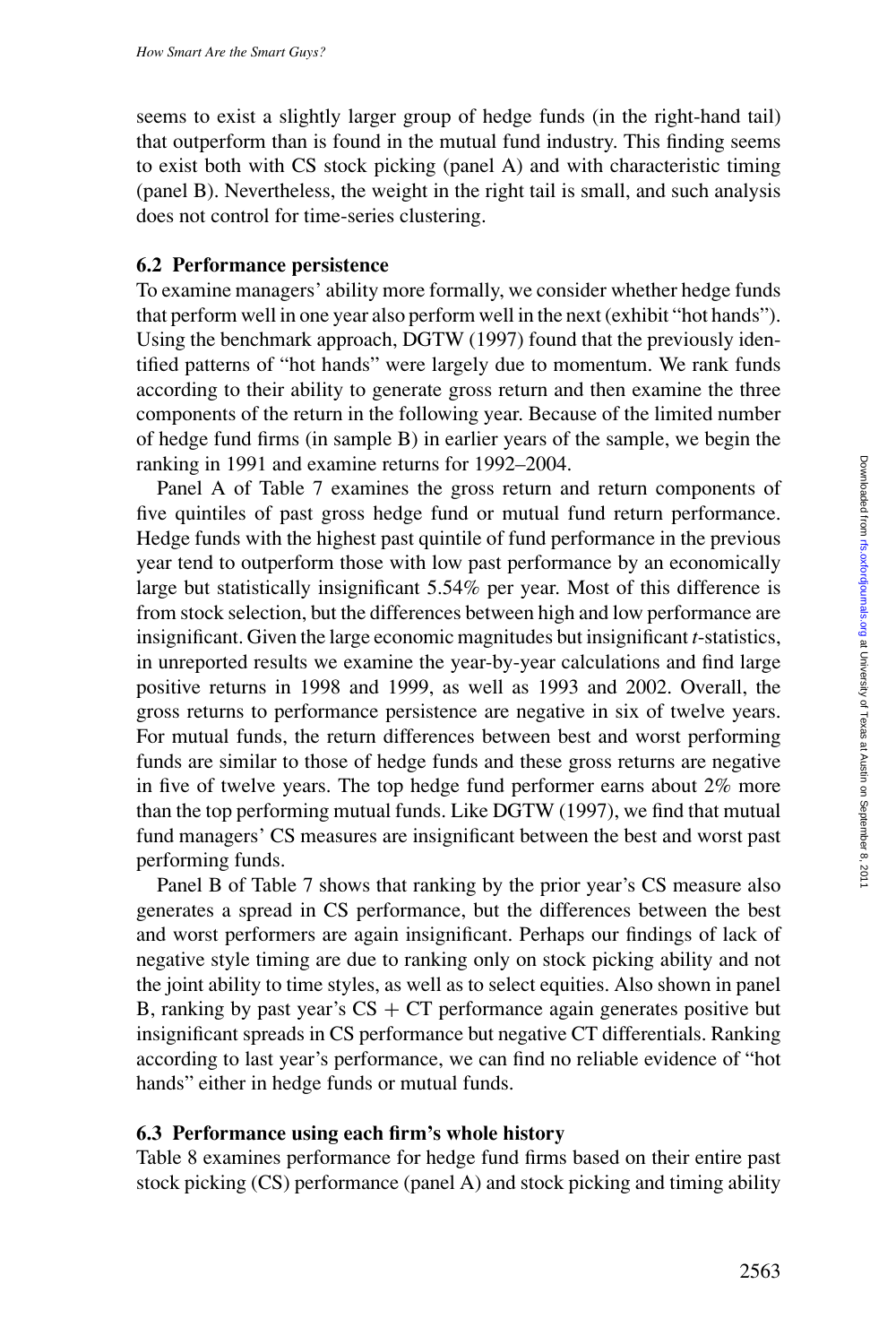|               |                | Hedge fund performance             |                |                |                |                                     |                                                          | Mutual fund performance |                |                |                |           |  |
|---------------|----------------|------------------------------------|----------------|----------------|----------------|-------------------------------------|----------------------------------------------------------|-------------------------|----------------|----------------|----------------|-----------|--|
|               | Worst          |                                    |                |                | Best           |                                     | Worst                                                    |                         |                |                | Best           |           |  |
|               | P <sub>1</sub> | P <sub>2</sub>                     | P <sub>3</sub> | P <sub>4</sub> | P <sub>5</sub> | $P5 - P1$                           | P <sub>1</sub>                                           | P <sub>2</sub>          | P <sub>3</sub> | P <sub>4</sub> | P <sub>5</sub> | $P5 - P1$ |  |
| Gross returns | 15.00          | 15.63                              | 16.82          | 18.87          | 20.54          | 5.54                                | 12.88                                                    | 13.33                   | 13.49          | 15.89          | 18.41          | 5.53      |  |
|               | (2.18)         | (2.61)                             | (2.73)         | (3.11)         | (2.52)         | (1.19)                              | (2.06)                                                   | (2.43)                  | (2.55)         | (2.86)         | (2.84)         | (1.41)    |  |
| CS            | 1.03           | 1.90                               | 2.28           | 3.28           | 5.37           | 4.34                                | 0.60                                                     | 0.51                    | 0.41           | 1.31           | 2.54           | 1.93      |  |
|               | (0.54)         | (1.72)                             | (1.65)         | (2.48)         | (1.88)         | (1.47)                              | (0.61)                                                   | (0.75)                  | (0.84)         | (2.08)         | (1.93)         | (1.21)    |  |
| <b>CT</b>     | 1.06           | 0.38                               | 0.88           | 1.16           | 0.19           | $-0.87$                             | 0.42                                                     | 0.76                    | 0.74           | 0.91           | 0.74           | 0.32      |  |
|               | (1.11)         | (0.58)                             | (1.45)         | (1.72)         | (0.24)         | $(-0.72)$                           | (0.62)                                                   | (1.16)                  | (1.17)         | (1.45)         | (1.14)         | (0.34)    |  |
| AS            | 12.71          | 13.12                              | 13.33          | 13.95          | 14.38          | 1.67                                | 11.76                                                    | 11.95                   | 12.24          | 13.45          | 14.75          | 2.98      |  |
|               | (2.17)         | (2.33)                             | (2.41)         | (2.58)         | (2.46)         | (0.89)                              | (2.02)                                                   | (2.19)                  | (2.29)         | (2.49)         | (2.57)         | (1.21)    |  |
|               |                |                                    |                |                |                |                                     | Panel B: Portfolios ranked by the prior year performance |                         |                |                |                |           |  |
|               |                | Hedge fund performance $(P5 - P1)$ |                |                |                | Mutual fund performance $(P5 - P1)$ |                                                          |                         |                |                |                |           |  |
|               | Ranked by      |                                    | Gross returns  | <b>CS</b>      | <b>CT</b>      | AS                                  | Gross returns                                            | <b>CS</b>               | <b>CT</b>      | AS             |                |           |  |
|               |                | CS measure                         | 2.71           | 4.15           | $-1.53$        | $-0.15$                             | 1.69                                                     | 1.96                    | $-0.23$        | $-0.23$        |                |           |  |

| Panel A: Portfolios ranked by the prior year gross return |  |  |
|-----------------------------------------------------------|--|--|
|-----------------------------------------------------------|--|--|

This table presents the average quarterly buy-and-hold gross return over 1992–2004 for equal-weighted portfolios of mutual funds and hedge fund firms (sample B) ranked on prior year performance of gross return, CS measure, or CS + CT measure, To select these funds each period, all funds/firms that exist during the entire prior period are ranked on their gross return, CS measures, or CS + CT measure in the prior period. Quintile portfolios are formed, and the gross return for the equally weighted portfolio of funds/firms in each quintile is measured over the following year. Equal-weighted performance within each group is used to avoid domination of results by a few funds since the size of funds may vary dramatically within past-performance groups. All funds/firms that exist during <sup>a</sup> given quarter are included in the following year return calculation even if the fund/firm did not survive the entire period. The entire sort process is repeated each year. Finally, the time-series average return for each portfolio is calculated. The "best" quintile had the highest prior period return and "worst" had the lowest prior period return. The return of the portfolio that buys the winners and sells the losers is also reported (P5 − P1). Also presented are the three DGTW (1997) measures of performance for each quintile. Panel A reports the results based on portfolio quintiles ranked by the prior year's gross return, and panel B reports summary statistics of the best minus worst quintiles for portfolios formed according to the previous year's CS performance measure and CS + CT measure. *<sup>t</sup>*-statistics across years are calculated based on average quarterly measures for each fund type. *<sup>t</sup>*-statistics for time-series differences between portfolios are calculated from the quarterly time series of each portfolio with <sup>a</sup> paired *<sup>t</sup>*-test assuming unequal variances. *<sup>t</sup>*-statistics are given in parentheses.

 $CS + CT$  measure 3.31 3.59 −1.89 1.46 1.71 1.70 −0.53 0.41

 $(0.58)$   $(1.41)$   $(-1.32)$   $(-0.13)$   $(0.45)$   $(1.04)$   $(-0.40)$   $(-0.15)$ 

 $(0.74)$   $(1.23)$   $(-1.77)$   $(0.97)$   $(0.47)$   $(0.97)$   $(-0.83)$   $(0.24)$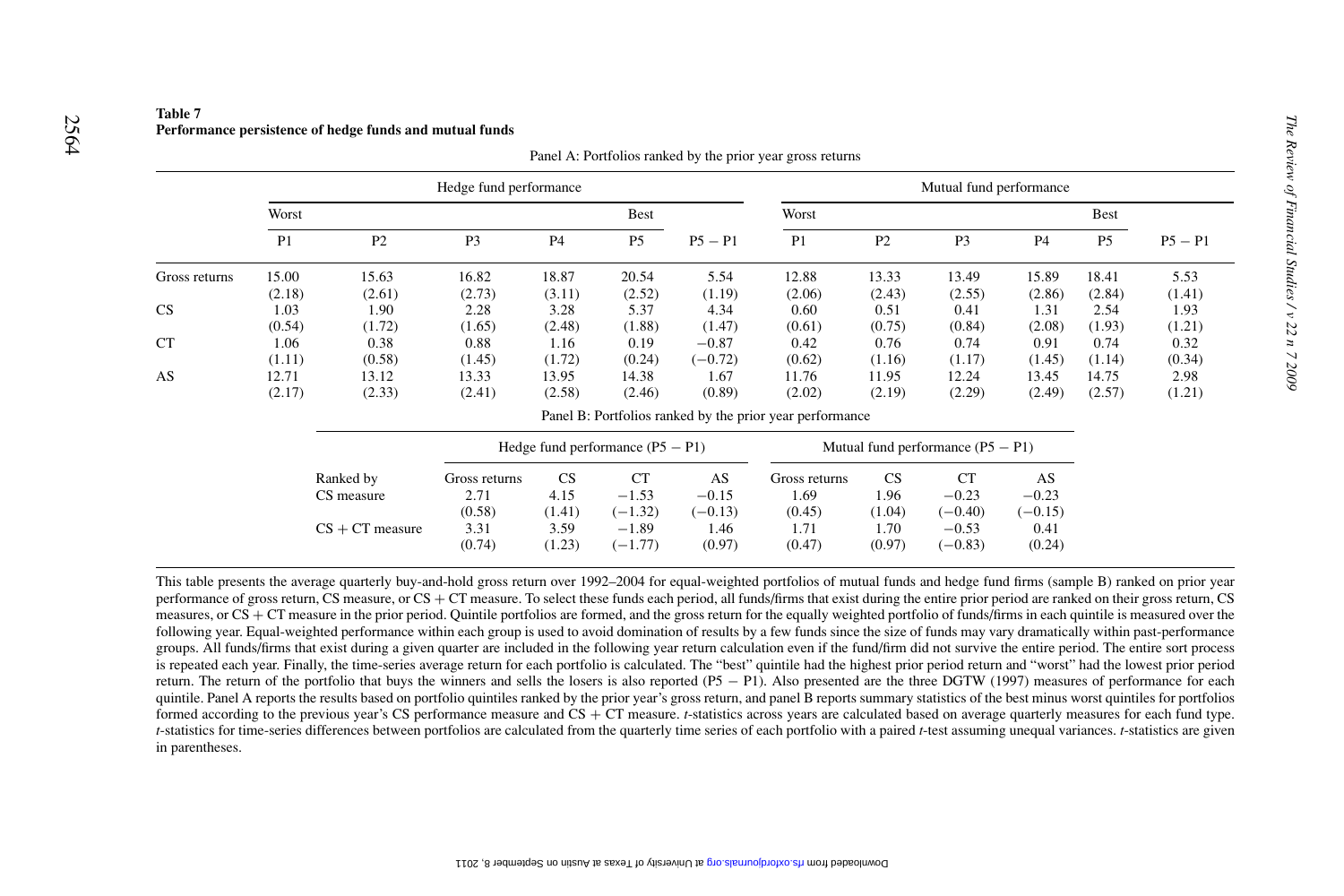|               |                                    |                 |                      |                      | Panel A: Portfolio quartiles ranked by CS measure |                 |                         |                      |                 |                      |  |  |
|---------------|------------------------------------|-----------------|----------------------|----------------------|---------------------------------------------------|-----------------|-------------------------|----------------------|-----------------|----------------------|--|--|
|               | Hedge fund performance             |                 |                      |                      |                                                   |                 | Mutual fund performance |                      |                 |                      |  |  |
|               | Worst                              |                 |                      | <b>Best</b>          |                                                   | Worst           |                         |                      |                 |                      |  |  |
|               | P <sub>1</sub>                     | P <sub>2</sub>  | P <sub>3</sub>       | <b>P4</b>            | $P4 - P1$                                         | P <sub>1</sub>  | P2                      | P <sub>3</sub>       | <b>P4</b>       | $P4 - P1$            |  |  |
| Gross returns | 16.95<br>(2.96)                    | 16.38<br>(3.11) | 16.98<br>(2.82)      | 18.63<br>(2.43)      | 1.68<br>(0.41)                                    | 14.81<br>(3.08) | 14.19<br>(2.92)         | 14.01<br>(2.70)      | 14.44<br>(2.22) | $-0.36$<br>$(-0.13)$ |  |  |
| CS            | $-0.22$<br>$(-0.15)$               | 1.37<br>(1.31)  | 2.95<br>(1.92)       | 4.88<br>(2.02)       | 5.10<br>(2.03)                                    | 0.48<br>(0.85)  | 0.66<br>(1.37)          | 0.97<br>(1.78)       | 1.44<br>(1.09)  | 0.96<br>(0.68)       |  |  |
| <b>CT</b>     | 2.64<br>(1.88)                     | 1.24<br>(2.08)  | 0.58<br>(1.06)       | $-0.15$<br>$(-0.22)$ | $-2.79$<br>$(-1.95)$                              | 0.57<br>(1.17)  | 0.80<br>(1.36)          | 0.61<br>(1.03)       | 0.27<br>(0.45)  | $-0.30$<br>$(-0.49)$ |  |  |
| AS            | 14.21<br>(2.78)                    | 13.52<br>(2.70) | 13.07<br>(2.51)      | 13.44<br>(2.36)      | $-0.77$<br>$(-0.59)$                              | 13.68<br>(2.78) | 12.61<br>(2.57)         | 12.27<br>(2.40)      | 12.59<br>(2.26) | $-1.09$<br>$(-0.71)$ |  |  |
|               |                                    |                 |                      |                      | Panel B: Portfolio ranked by $CS + CT$ measure    |                 |                         |                      |                 |                      |  |  |
|               | Hedge fund performance $(P4 - P1)$ |                 |                      |                      | Mutual fund performance $(P4 - P1)$               |                 |                         |                      |                 |                      |  |  |
|               | Gross returns                      | <b>CS</b>       | <b>CT</b>            | AS                   | Gross returns                                     | CS              | <b>CT</b>               | AS                   |                 |                      |  |  |
|               | 0.89<br>(0.21)                     | 3.29<br>(1.04)  | $-3.49$<br>$(-2.05)$ | 1.13<br>(0.77)       | $-0.49$<br>$(-0.18)$                              | 0.98<br>(0.75)  | $-0.47$<br>$(-0.78)$    | $-1.02$<br>$(-0.70)$ |                 |                      |  |  |

This table presents the average quarterly buy-and-hold gross return over 1992–2004 for equal-weighted portfolios of mutual funds and hedge fund firms (sample B) ranked on each fund's prior entire history of the CS measure (panel A) or CS + CT measure (panel B) during the prior year. To select these funds each period, all funds/firms that exist during the entire prior period are ranked on their gross CS measures, or CS + CT measure of the prior period. Due to the possibility of a small number of firms per portfolio, quartile portfolios are formed, and the gross return for the equally weighted portfolio of funds/firms in each quartile is measured over the following year. The entire sort process is repeated each year and the time series average return for each portfolio is calculated. The "best" quartile had the highest prior period return and the "worst" had the lowest prior period return. The return of the portfolio that buys the winners and sells the losers is also reported (P4 <sup>−</sup> P1) along with the three DGTW (1997) measures of performance for each quintile. *<sup>t</sup>*-statistics across years are calculated based on average quarterly measures for each fund type. *<sup>t</sup>*-statistics for time-series differences between portfolios are calculated from the quarterly time series of each portfolio with <sup>a</sup> paired *<sup>t</sup>*-test assuming unequal variances. *<sup>t</sup>*-statistics are given in parentheses.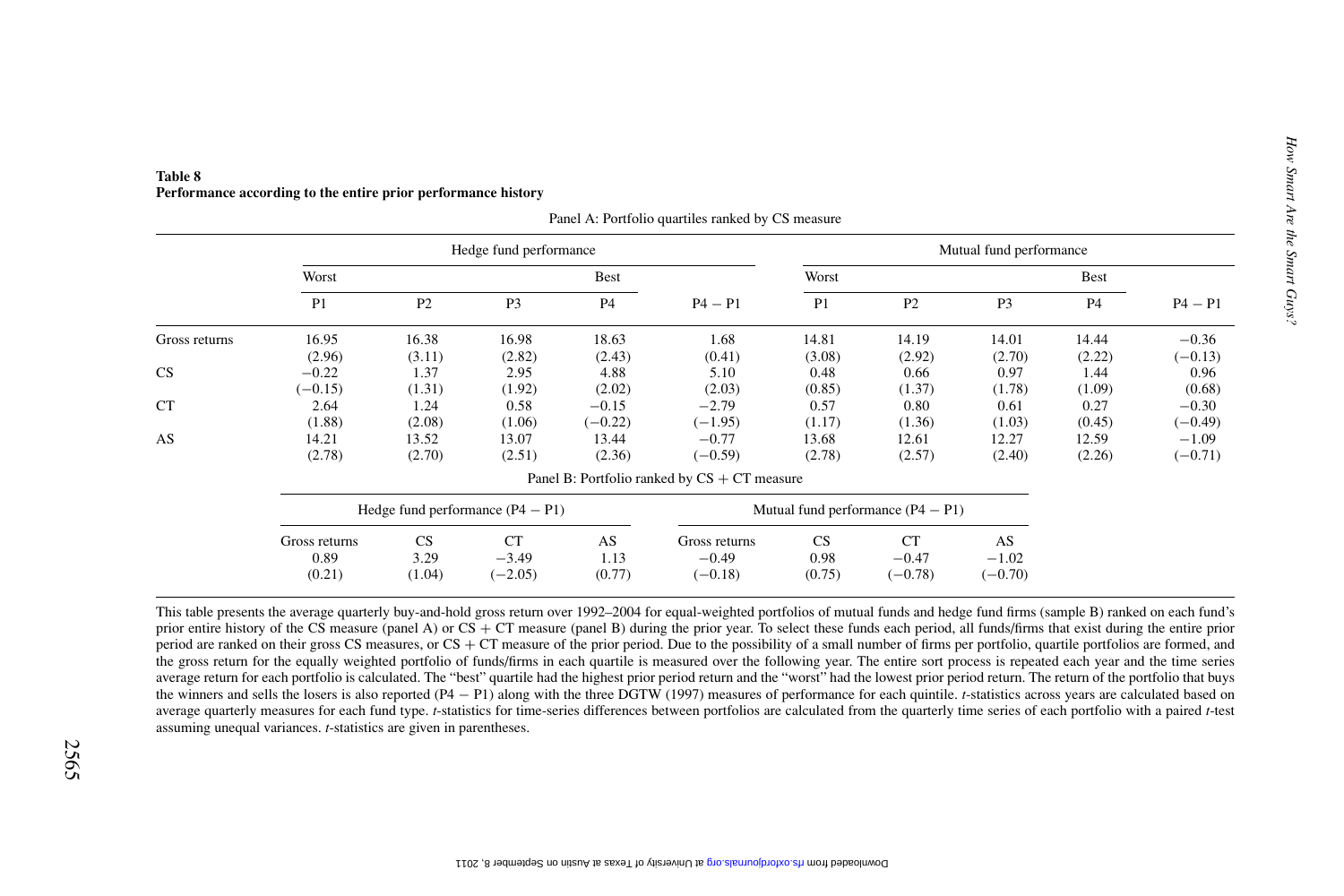(panel B). In panel A, the difference between stock picking in the best minus worst past portfolio is a statistically significant 5.10% per year. Nevertheless, the market timing of these funds is −2.79% and marginally significant (*t*statistic  $= -1.95$ ). Good stock pickers continue to outperform in terms of stock picking ability, but they are bad market timers, resulting in insignificant total return differences.

In panel B of Table 8 we rank according to past  $CS + CT$  and again find that high past winners outperform past losing hedge funds on stock picking going forward  $(3.29, t\text{-statistic} = 1.04)$ , but significantly underperform in timing ability  $(-3.49, t\text{-statistic} = -2.05)$ . Mutual funds also exhibit no significant ability for past performance histories to translate into future returns.

## **6.4 Discussion**

Our results contrast with the recent finding by Jagannathan, Malakhov, and Novikov (2007) of strong performance persistence in total hedge fund returns. However, it is important to note that since the distribution of hedge fund stock picking ability exhibits a hint of a slightly fatter right tail to stock picking, it seems plausible that with a longer and larger hedge fund sample, one may find statistically significant evidence of "hot hands" in equity returns. The performance persistence based on the past year's return, though only positive in half of the years, is on average an economically large (but statistically insignificant) 5.54% per year. It is puzzling that our performance persistence results deliver higher differential hedge fund returns than the rankings over the whole period. These patterns are consistent with hedge funds exhibiting decreasing returns to scale (as found recently by Fung et al., 2008), but might also be due to funds using strategies that only work under certain market conditions (like the tech bubble).

Most investors pick funds based on a fund's entire track record and not simply the prior year's performance. When ranking on the whole past history of performance, the (insignificant) gross return average performance differential of only 1.68% per year between those firms with the best and worst past quartile of past stock picking and a 0.89 per year difference between rankings on both stock picking and timing suggest that the magnitude of differences in ability is relatively small. Given the small economic benefits to picking funds and the extra layer of fees, our findings question the usefulness of funds-of-funds.

### **7. Conclusion**

We provide the first comprehensive examination of the nature of hedge fund holdings in U.S. stocks and a holdings-based analysis of the equity performance of hedge funds. In comparison to mutual funds, hedge fund firms have much higher turnover and deviate more from market positions. Despite these preferences for trading more intensely, hedge funds overweight stocks with fewer analysts, less liquidity, and more volatility.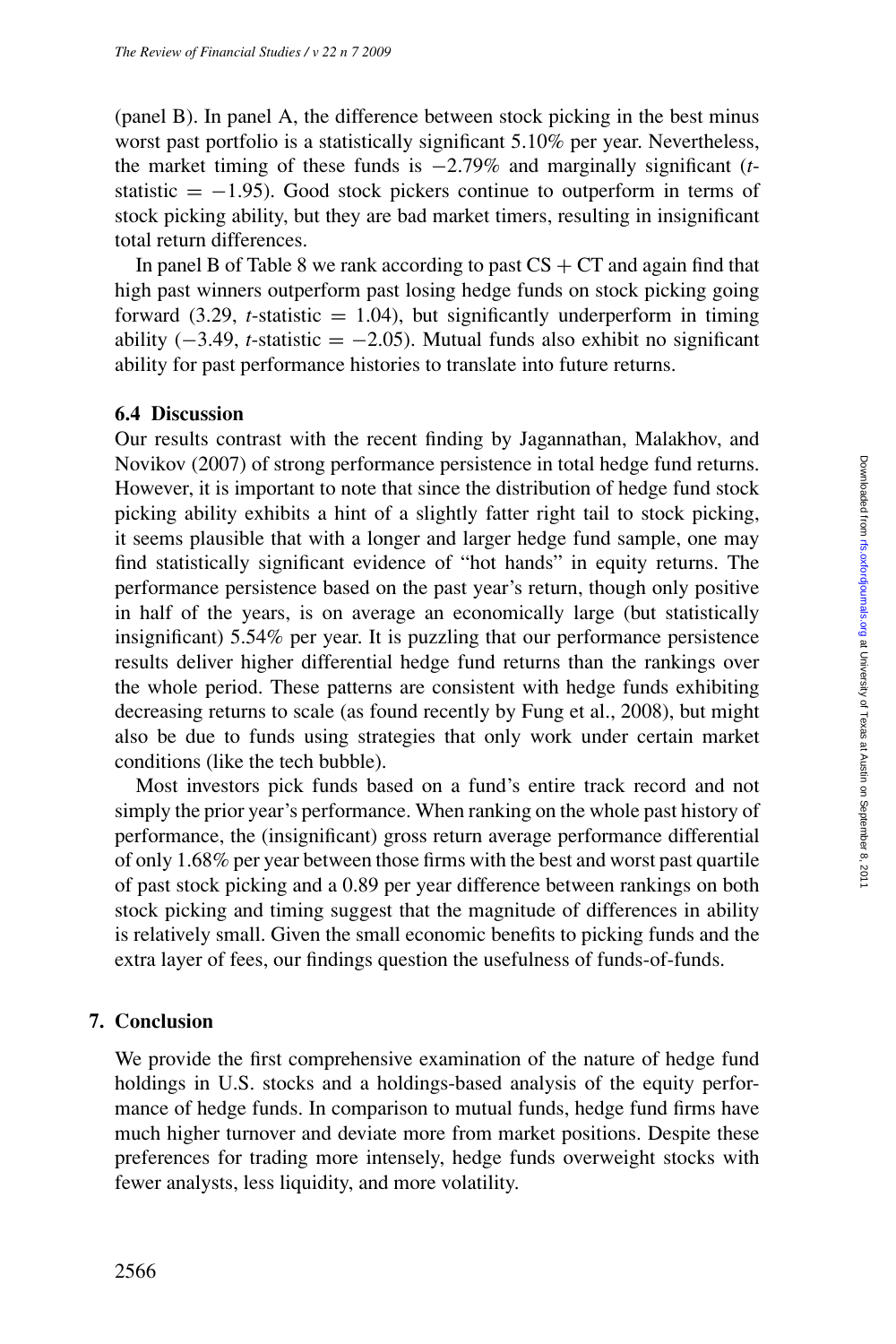Turning to performance measurement, we find that neither the fraction of hedge fund stock ownership nor the changes in that fraction are useful for predicting future returns beyond what can be forecast from past returns. These findings indicate that hedge fund holdings and trading are not adding value on average. Using the DGTW (1997) performance decomposition, we classify hedge fund performance by (i) stock picking, (ii) moving in and out of styles, and (iii) the average style of the fund. In terms of stock picking, there is some weak evidence that hedge funds outperform mutual funds on a valueweighted basis, but these superior returns are largely concentrated in the high price-to-sales (technology) sector in 1999 and 2000. This difference in stock picking ability between hedge funds and mutual funds weakens economically and becomes statistically insignificant when looking at equal-weighted performance or when gauging stock picking with price-to-sales benchmark assets. Hedge funds exhibit no ability to rotate capital among different asset styles at opportune times and their average style selection slightly underperforms mutual funds. We find that our results are robust to hedge funds that trade frequently or infrequently and are not driven by hedge funds that are primarily shorting.

There is no consistent evidence that hedge funds performing well in one year exhibit hot performance the next year. However, our results do indicate consistent return patterns when ranking on past performance, such that we speculate that with a longer return horizon and cross-section, it may be possible to show statistically reliable differential ability in hedge fund performance. This seems particularly true when ranking on recent histories or hot hands, where there are larger return spreads between winning and losing funds than when ranking on the fund's entire history. However, investors, money managers, and fund-of-funds managers typically evaluate hedge funds based on their whole return history. The performance differences between the managers with the best and worst past stock picking histories are economically small (1.68% per year) and likely not enough to justify the additional fees of fund-of-funds.

Overall, we find that hedge funds seem to be no better at long-equity investment than mutual funds. Given that hedge funds generate higher turnover and trade in less liquid securities, our performance comparisons would look even worse if transaction costs were included. Back-of-the-envelope calculations using a standard hedge fund fee structure suggest that hedge funds are a worse vehicle than mutual funds over our sample period. In sum, our findings question the ability of hedge fund management to add value, particularly in the realm of long-equity investing. While one can easily argue that hedge funds provide value in other venues, it is important to note that equity investing is a large part of hedge fund activity and that in these other venues, performance is nearly impossible to properly benchmark. Our findings suggest that those evaluating hedge funds should, when possible, push toward a holdings-based analysis of performance rather than relying on factor models. We predict that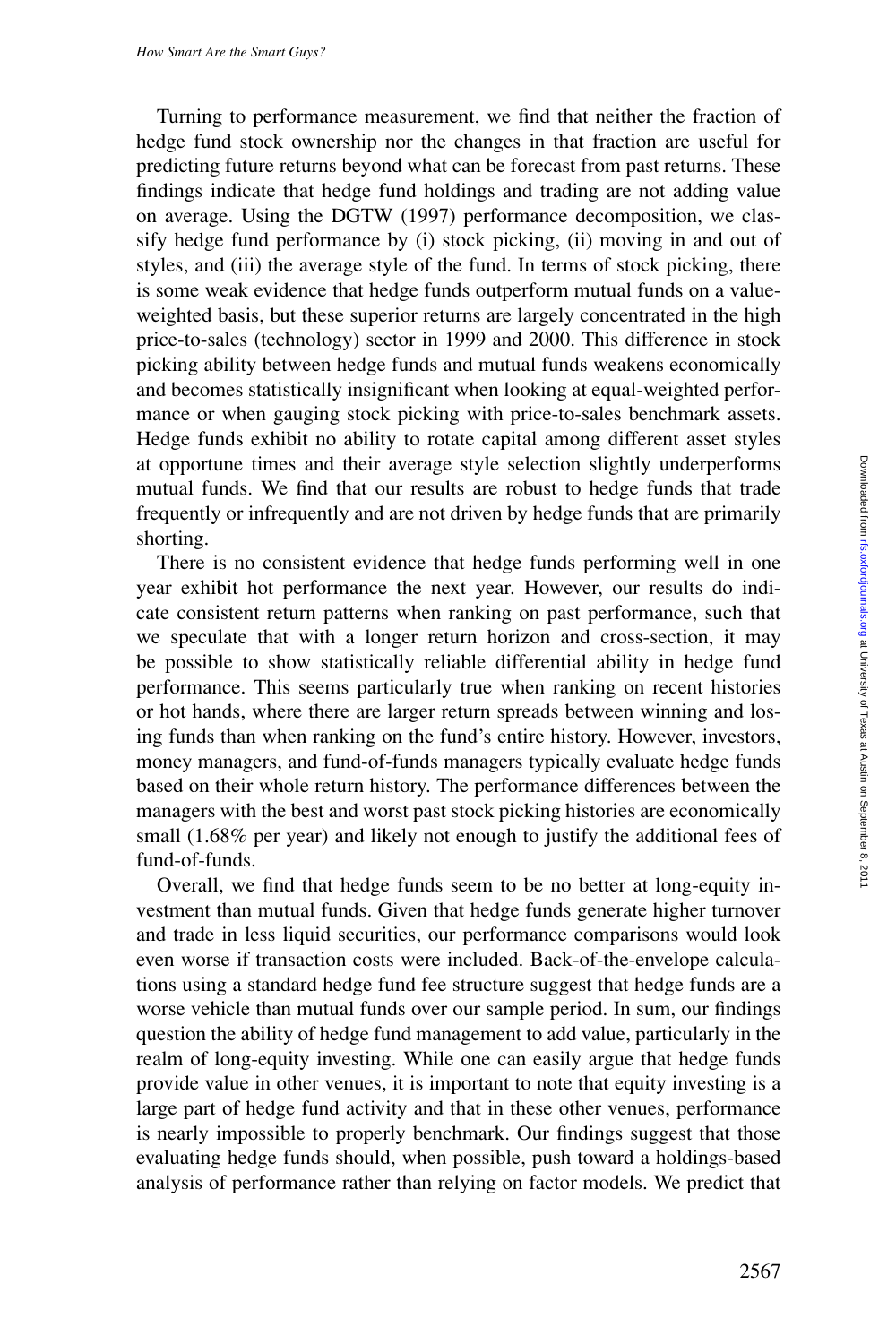as data quality improves, more studies will begin to question the wisdom of hedge fund investment.

We believe that our examination of hedge fund holdings has shed more light on the secrecy of hedge funds, but it also raises a host of interesting questions for future work. For example, if hedge funds cannot pick stocks or time sectors, should they be better at picking commodities? Are hedge funds substantially more profitable in short positions or high-frequency trades? How can more sophisticated forms of information from hedge fund trading be used for predicting future price moves? And finally, on net, do hedge funds stabilize or destabilize markets?

### **References**

Ackermann, C., R. McEnally, and D. Ravenscraft. 1999. The Performance of Hedge Funds: Risk, Return, and Incentives. *Journal of Finance* 54:833–74.

Agarwal, V., N. M. Boyson, and N. Y. Naik. Forthcoming. Hedge Funds for Retail Investors? An Examination of Hedged Mutual Funds. *Journal of Financial and Quantitative Analysis*.

Agarwal, V., N. D. Daniel, and N. Y. Naik. 2007. Why Is Santa So Kind to Hedge Funds? The December Return Puzzle! Working Paper, Georgia State University.

Agarwal, V., and N. Y. Naik. 2000. Multi-period Performance Persistence Analysis of Hedge Funds. *Journal of Financial and Quantitative Analysis* 35:327–42.

Agarwal, V., and N. Y. Naik. 2004. Risks and Portfolio Decisions Involving Hedge Funds. *Review of Financial Studies* 17:63–98.

Amin, G. S., and H. M. Kat. 2003. Hedge Fund Performance 1990–2000: Do the "Money Machines" Really Add Value? *Journal of Financial and Quantitative Analysis* 38:251–74.

Aragon, G. O., and J. S. Martin. 2007. Informed Trader Usage of Stock vs. Option Markets: Evidence from Hedge Fund Investment Advisors. Working Paper, Carnegie Mellon University.

Asness, C., R. Krail, and J. Liew. 2001. Do Hedge Funds Hedge? Be Cautious in Analyzing Monthly Returns. *Journal of Portfolio Management* 28:6–19.

Beckett, P. 1998. Large Investors Face Stiff Rules on SEC Filings. *The Wall Street Journal*, June 19, C26.

Bennett, J. A., R. W. Sias, and L. T. Starks. 2003. Greener Pastures and the Impact of Dynamic Institutional Preferences. *Review of Financial Studies* 16:1203–38.

Boehmer, E., C. M. Jones, and X. Zhang. 2008. Which Shorts Are Informed? *Journal of Finance* 63:491–527.

Bollen, N., and V. K. Pool. 2008. Conditional Return Smoothing in the Hedge Fund Industry. *Journal of Financial and Quantitative Analysis* 43:267–98.

Brav, A., W. Jiang, F. Partnoy, and R. Thomas. 2006. Hedge Fund Activism, Corporate Governance, and Firm Performance. Working Paper, Columbia University.

Brown, S. J., W. N. Goetzmann, and R. G. Ibbotson. 1999. Offshore Hedge Funds: Survival and Performance, 1989–95. *Journal of Business* 72:91–117.

Brown, S. J., D. R. Gallagher, O. W. Steenbeek, and P. L. Swan. 2005. Double or Nothing: Patterns of Equity Fund Holdings and Transactions. Working Paper, New York University.

Brunnermeier, M. K., and S. Nagel. 2004. Hedge Funds and the Technology Bubble. *Journal of Finance* 59:2013– 40.

Cauchi, M. 2005. SEC: DE Shaw Disclosure Request Part of Regular Process. *Dow Jones Newswires*, January 6.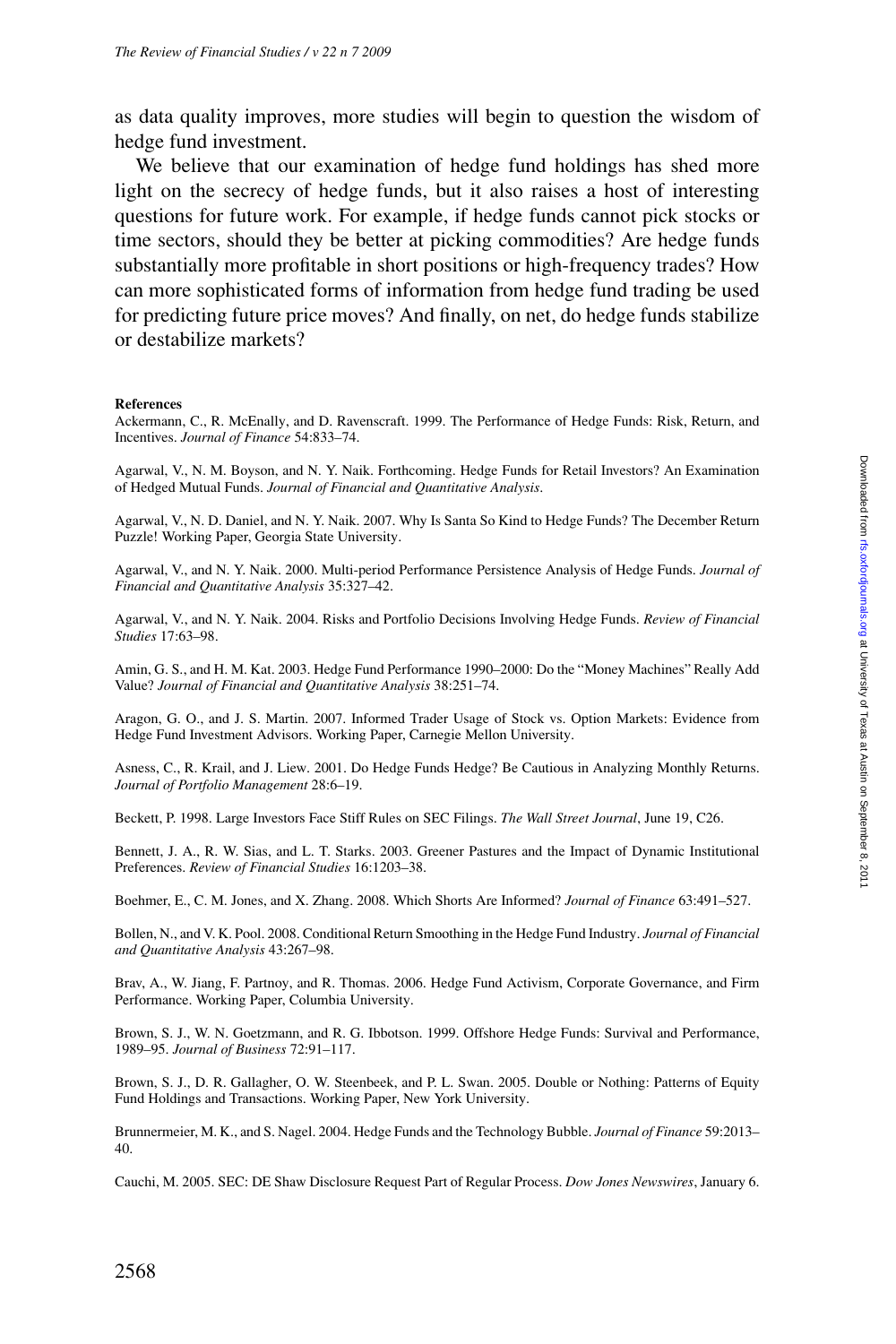Chen, H., N. Jegadeesh, and R. Wermers. 2000. The Value of Active Mutual Fund Management: An Examination of the Stockholdings and Trades of Fund Managers. *Journal of Financial and Quantitative Analysis* 35:343–68.

Chen, Y., and B. Liang. 2007. Do Market Timing Hedge Funds Time the Market? *Journal of Financial and Quantitative Analysis* 42:827–56.

Cottier, P. 1997. *Hedge Funds and Managed Futures: Performance, Risks, Strategies, and Use in Investment Portfolios*. Bern: Paul Haupt.

Cremers, K. J. M., and A. Petajisto. Forthcoming. How Active Is Your Fund Manager? A New Measure That Predicts Performance. *Review of Financial Studies*.

Daniel, K., M. Grinblatt, S. Titman, and R. Wermers. 1997. Measuring Mutual Fund Performance with Characteristic-based Benchmarks. *Journal of Finance* 52:1035–58.

Diether, K. B., K. Lee, and I. M. Werner. 2009. Short-Sale Strategies and Return Predictability. *Review of Financial Studies* 22:575–607.

Dimson, E. 1979. Risk Measurement When Shares Are Subject to Infrequent Trading. *Journal of Financial Economics* 7:197–226.

Falkenstein, E. G. 1996. Preferences for Stock Characteristics as Revealed by Mutual Fund Portfolio Holdings. *Journal of Finance* 51:111–35.

Fung, W., and D. A. Hsieh. 1997. Empirical Characteristics of Dynamic Trading Strategies: The Case of Hedge Funds. *Review of Financial Studies* 10:275–302.

Fung, W., and D. A. Hsieh. 2000. Performance Characteristics of Hedge Funds and Commodity Funds: Natural vs. Spurious Biases. *Journal of Financial and Quantitative Analysis* 35:291–307.

Fung, W., and D. A. Hsieh. 2001. The Risk in Hedge Fund Strategies: Theory and Evidence from Trend Followers. *Review of Financial Studies* 14:313–41.

Fung, W., and D. A. Hsieh. 2006. Hedge Funds: An Industry in Its Adolescence. *Economic Review* 91:1–34.

Fung, W., D. A. Hsieh, N. Y. Naik, and T. Ramadorai. 2008. Hedge Funds: Performance, Risk, and Capital Formation. *Journal of Finance* 63:1777–1803.

Getmansky, M., A. W. Lo, and I. Makarov. 2004. An Econometric Model of Serial Correlation and Illiquidity in Hedge Fund Returns. *Journal of Financial Economics* 74:529–609.

Griffin, J. M., J. H. Harris, and S. Topaloglu. 2007. Why Are IPO Investors Net Buyers through Lead Underwriters? *Journal of Financial Economics* 85:518–51.

Ibbotson, R. G., and P. Chen. 2006. Sources of Hedge Fund Returns: Alphas, Betas, and Costs. Working Paper, Yale University.

Jagannathan, R., A. Malakhov, and D. Novikov. 2007. Do Hot Hands Exist among Hedge Fund Managers? An Empirical Evaluation. Working Paper, Northwestern University.

Kacperczyk, M., C. Sialm, and L. Zheng. 2008. Unobserved Actions of Mutual Funds. *Review of Financial Studies* 21:2379–2416.

Kat, H. M., and H. P. Palaro. 2006. Replication and Evaluation of Fund of Hedge Funds Returns. Unpublished Paper, City University of London.

Kosowski, R., N. Y. Naik, and M. Teo. 2006. Do Hedge Funds Deliver Alpha? A Bayesian and Bootstrap Analysis. *Journal of Financial Economics* 84:229–64.

Liang, B. 2000. Hedge Funds: The Living and the Dead. *Journal of Financial and Quantitative Analysis* 35:309– 26.

Liang, B. 2003. The Accuracy of Hedge Fund Returns: Auditing Makes a Real Difference. *Journal of Portfolio Management* 29:111–22.